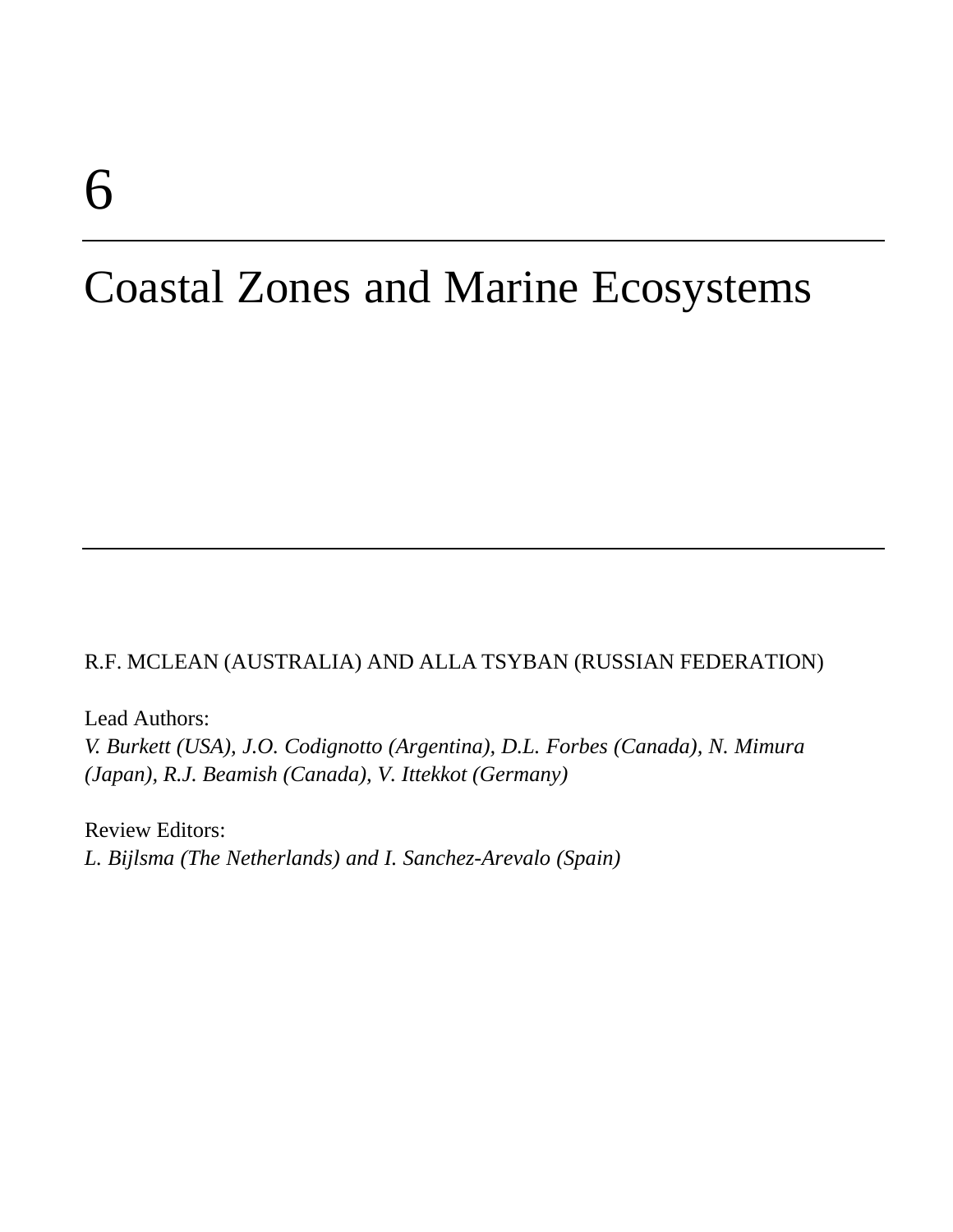# **CONTENTS**

| <b>Executive Summary</b> | 345                                |                                            |     |
|--------------------------|------------------------------------|--------------------------------------------|-----|
|                          | <b>6.1.</b> Introduction and Scope | 347                                        |     |
|                          |                                    | 6.2. State of Knowledge                    | 347 |
|                          | <b>6.3. Marine Ecosystems</b>      | 348                                        |     |
|                          |                                    | 6.3.1. Habitat                             | 348 |
|                          |                                    | 6.3.2. Biological Processes                | 349 |
|                          |                                    | 6.3.3. Marine Carbon Dioxide Uptake        | 349 |
|                          |                                    | 6.3.4. Marine Fish                         | 350 |
|                          |                                    | 6.3.5. Aquaculture                         | 354 |
|                          |                                    | 6.3.6. Ocean Ranching                      | 354 |
|                          |                                    | 6.3.7. Marine Mammals and Seabirds         | 354 |
|                          |                                    | 6.3.8. Diseases and Toxicity               | 355 |
| 6.4.                     | <b>Coastal Systems</b>             |                                            | 356 |
|                          |                                    | 6.4.1. General Considerations              | 356 |
|                          |                                    | 6.4.2. Beaches, Barriers, and Cliff Coasts | 357 |
|                          |                                    | 6.4.3. Deltaic Coasts                      | 358 |
|                          |                                    | 6.4.4. Coastal Wetlands                    | 358 |
|                          |                                    | 6.4.5. Tropical Reef Coasts                | 361 |
|                          |                                    | 6.4.6. High-Latitude Coasts                | 362 |
|                          |                                    |                                            |     |

| 6.5               |                                  | <b>Socioeconomic Impacts of Climate Change</b> | 362 |
|-------------------|----------------------------------|------------------------------------------------|-----|
|                   | 6.5.1.                           | Socioeconomic Impacts as                       |     |
|                   |                                  | Part of Vulnerability Assessment               | 362 |
|                   |                                  | 6.5.2. Economic Costs of Sea-Level Rise        | 363 |
|                   |                                  | 6.5.3. Impacts on Coastal Infrastructure       | 365 |
|                   |                                  | 6.5.4. Socioeconomic Impacts                   |     |
|                   |                                  | and Natural Systems                            | 366 |
|                   | 6.5.5.                           | Social and Cultural Impacts                    | 366 |
| 6.6               | <b>Adaptation</b>                |                                                | 367 |
|                   |                                  | 6.6.1. Evolution of Coastal Adaptation Options | 367 |
|                   |                                  | 6.6.2. Resilience and Vulnerability            | 367 |
|                   | 6.6.3.                           | Adaptation in the Coastal Zone                 | 368 |
|                   | 6.6.4.                           | <b>Adaptation in Marine Ecosystems</b>         | 369 |
| 6.7               | <b>Synthesis and Integration</b> |                                                | 370 |
| <b>References</b> |                                  |                                                | 372 |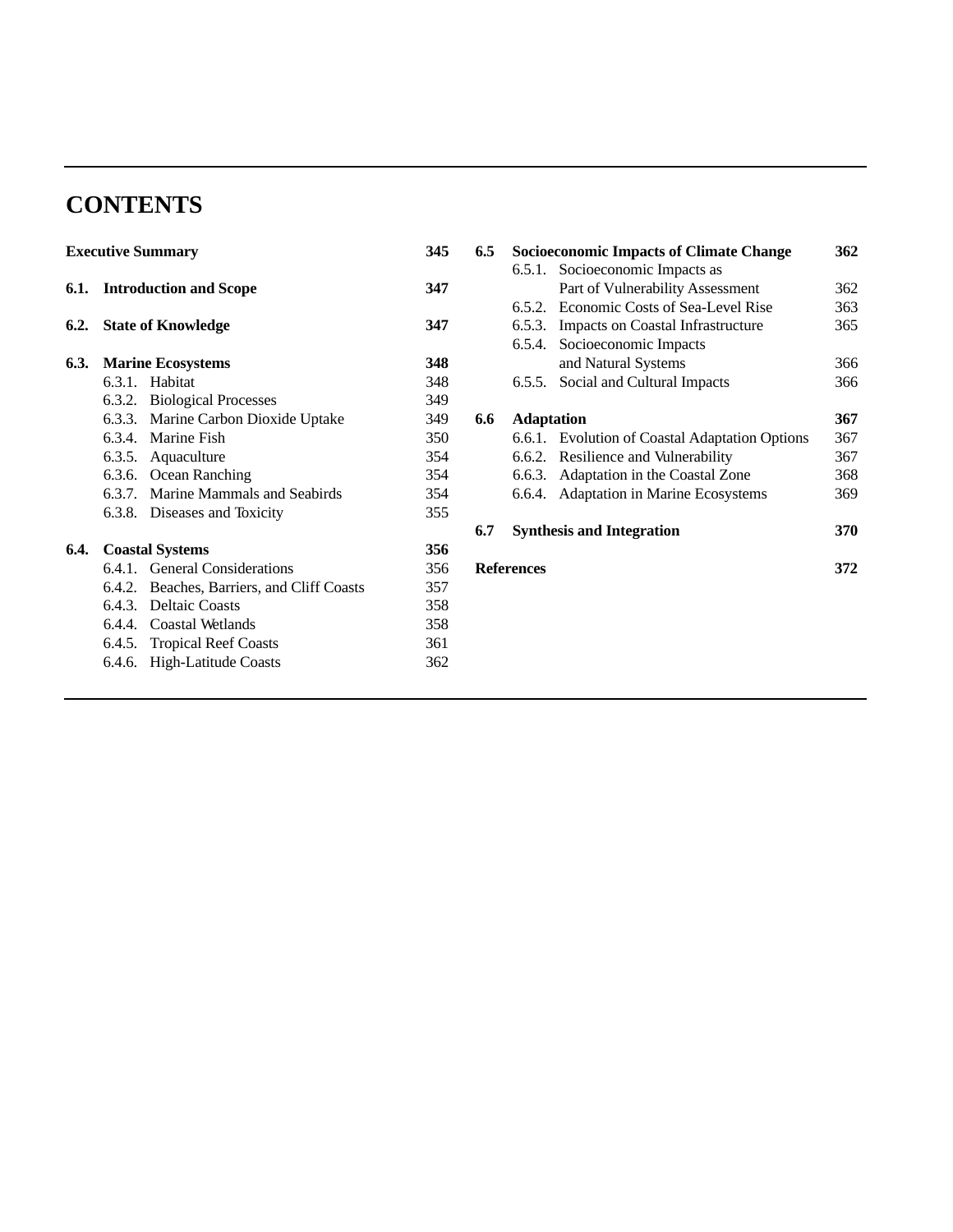# **EXECUTIVE SUMMARY**

Global climate change will affect the physical, biological, and biogeochemical characteristics of the oceans and coasts, modifying their ecological structure, their functions, and the goods and services they provide. Large-scale impacts of global warming on the oceans will include:

- Increases in sea level and sea-surface temperature
- Decreases in sea-ice cover
- Changes in salinity, alkalinity, wave climate, and ocean circulation.

Feedbacks to the climate system will occur through changes in ocean mixing, deep water production, and coastal upwelling. Collectively, these changes will have profound impacts on the status, sustainability, productivity, and biodiversity of the coastal zone and marine ecosystems.

Scientists recently have recognized the persistence of multiyear climate-ocean regimes and shifts from one regime to another. Changes in recruitment patterns of fish populations and the spatial distribution of fish stocks have been linked to climate-ocean system variations such as the El Niño-Southern Oscillation (ENSO) and decadal-scale oscillations. Fluctuations in fish abundance increasingly are regarded as a biological response to medium-term climate-ocean variations, and not just as a result of overfishing and other anthropogenic factors. Of course, such factors can exacerbate natural fluctuations and damage fish stocks. Global warming will confound the impact of natural variation and fishing activity and make management more complex.

Growing recognition of the role of understanding the climateocean system in the management of fish stocks also is leading to new adaptive strategies that are based on the determination of stock resilience and acceptable removable percentages of fish. We need to know more about these interactions. Climateocean–related changes in the distribution of fish populations suggest that the sustainability of the fishing industries of many countries will depend on increasing flexibility in bilateral and multilateral fishing agreements, coupled with international stock assessments and management plans.

Marine mammals and seabirds are large consumers of fish and have been shown to be sensitive to inter-annual and longer term variability in oceanographic and atmospheric parameters. Several marine mammal and bird species, including polar bears and some seabirds, may be threatened by long-term climate change.

Marine aquaculture production has more than doubled since 1990 and is expected to continue its upward trend. However, aquaculture may be limited if key fish species used in feed production are negatively impacted by climate change. Increases in seawater temperature may directly impact aquaculture; such increases already have been associated with increases in diseases and algal blooms.

The adaptive capacities of marine and coastal ecosystems varies among species, sectors, and geographical regions. In the broader oceans, marine organisms will be relatively free to move to new geographical areas; organisms in enclosed seas and coastal zones are more constrained by the physical features of the shore, making natural adaptation more difficult.

Coastal zones are among the world's most diverse and productive environments. With global warming and sea-level rise, many coastal systems will experience:

- Increased levels of inundation and storm flooding
- Accelerated coastal erosion
- Seawater intrusion into fresh groundwater
- Encroachment of tidal waters into estuaries and river systems
- Elevated sea-surface and ground temperatures.

Tropical and subtropical coastlines, particularly in areas that are already under stress from human activities, are highly susceptible to global warming impacts. Particularly at risk are the large delta regions—especially in Asia, where vulnerability was recognized more than a decade ago and continues to increase. Mid-latitude temperate coasts often comprise coastal plains and barriers and soft sedimentary cliffs and bluffs that have been the subject of historical and model studies, virtually all of which confirm the high vulnerability of these coasts. High-latitude coastlines also are susceptible, although the impacts in these areas have been less studied. A combination of accelerated sea-level rise, increased melting of ground ice, decreased sea-ice cover, and associated more energetic wave conditions will have severe impacts on coastal landforms, settlements, and infrastructure.

Coastal areas also include complex ecosystems such as coral reefs, mangrove forests, and salt marshes. In such environments, the impact of accelerated sea-level rise will depend on vertical accretion rates and space for horizontal migration, which may be limited by the presence of infrastructure. Many mangrove forests are under stress from excessive exploitation, and salt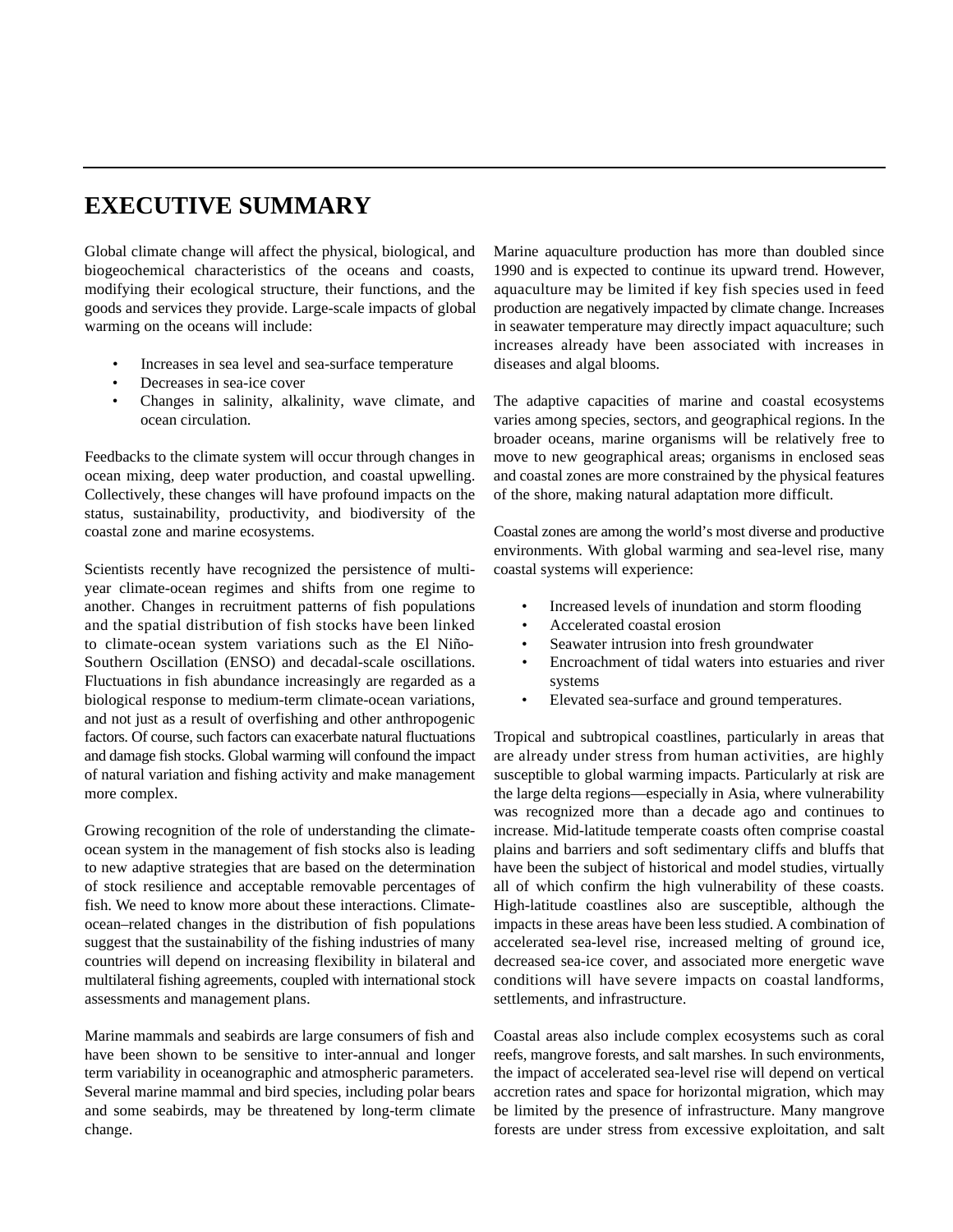marshes are under stress from reclamation. Many coral reefs already are degraded. In such situations, ecosystem resilience will be greatly reduced through human impacts as well as rising sea levels, increasing sea temperatures, and other climateocean–related changes, including prevailing wave activity and storm waves and surges.

Progress in evaluating the potential effects of climate change and sea-level rise on socioeconomic systems has not been as substantial as that relating to biogeophysical impacts. With reference to coastal zones, socioeconomic impacts have been considered in several ways, including:

- As a component of vulnerability assessment of natural systems
- With an emphasis on market-oriented or nonmarketoriented approaches
- With a focus on costs for infrastructure and adaptation options.

Three coastal adaptation strategies have been identified previously: protect, accommodate, and retreat. In the past few years, structural shore-protection measures have been reevaluated, and there has been greater interest in managing coastal retreat. Enhancement of biophysical and socioeconomic resilience in coastal regions is increasingly regarded as a desirable adaptive strategy but appears not to be feasible in many of the world's coastal zones. Additional insights can be gained by understanding adaptation to natural variability.

Although some countries and coastal communities have the adaptive capacity to minimize the impacts of climate change, others have fewer options; the consequences may be severe for them. Geographic and economic variability leads to inequity in the vulnerability of coastal communities and potentially in intergenerational access to food, water, and other resources. Techniques for the integration of biophysical and socioeconomic impact assessment and adaptation are developing slowly, while human population growth in many coastal regions is increasing socioeconomic vulnerability and decreasing the resilience of coastal ecosystems.

Integrated assessment and management of open marine and coastal ecosystems and a better understanding of their interaction with human development will be important components of successful adaptation to climate change. Also important will be integration of traditional practices into assessments of vulnerability and adaptation.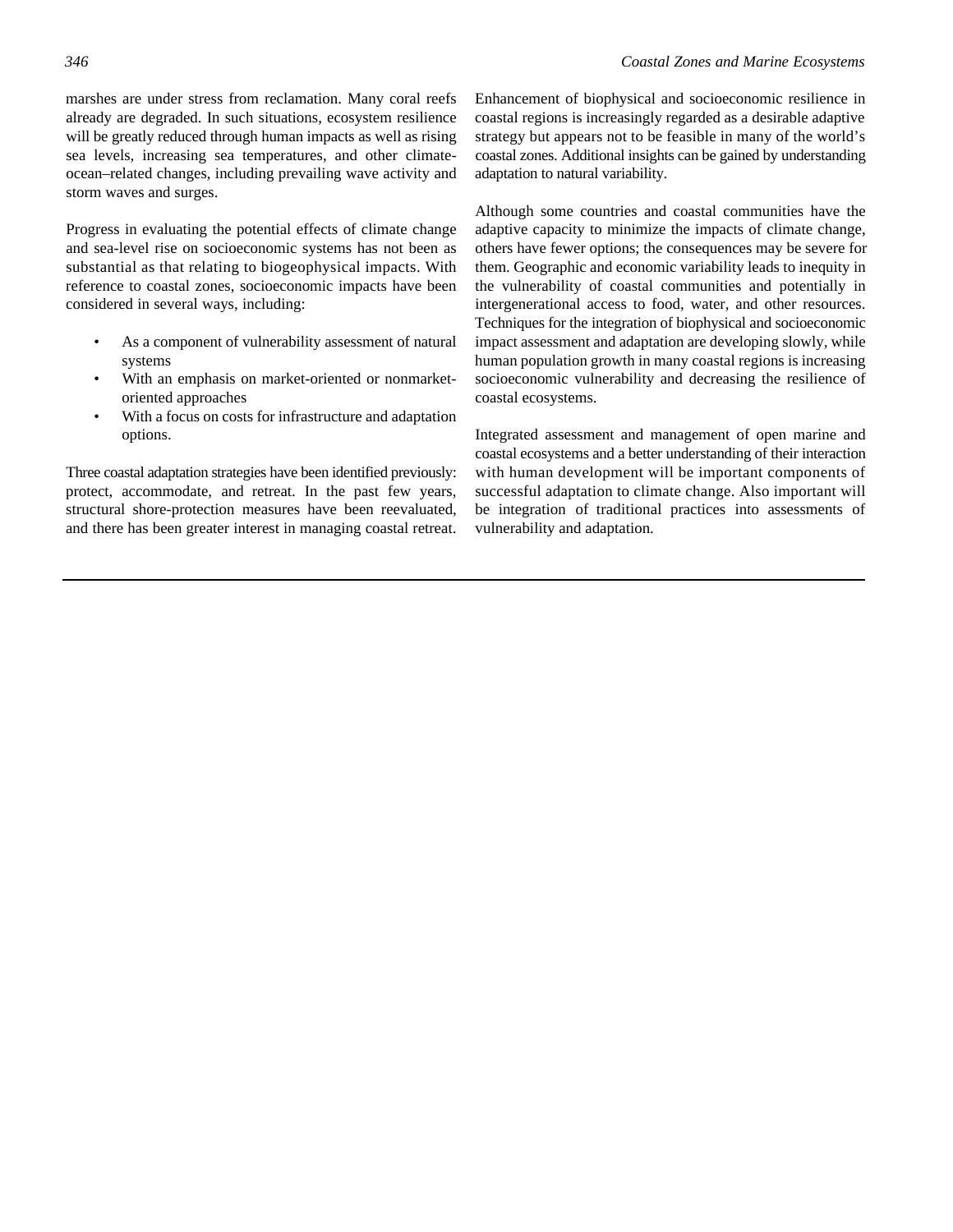# **6.1. Introduction and Scope**

The oceans cover 70% of the Earth's surface and play a vital role in the global environment. They regulate the Earth's climate and modulate global biogeochemical cycles. They are of significant socioeconomic value as suppliers of resources and products worth trillions of dollars each year (IPCC, 1998). Oceans function as areas of recreation and tourism, as a medium for transportation, as a repository of genetic and biological information, and as sinks for wastes. These functions are shared by the coastal margins of the oceans.

Approximately 20% of the world's human population live within 30 km of the sea, and nearly double that number live within the nearest 100 km of the coast (Cohen *et al*., 1997; Gommes *et al*., 1998). Nicholls and Mimura (1998) have estimated that 600 million people will occupy coastal floodplain land below the 1,000-year flood level by 2100.

Any changes associated with global warming should be considered against the background of natural variations, such as long-term variations caused by solar and tectonic factors, as well as short- and mid-term changes related to atmospheric and oceanic conditions. Climate change will affect the physical, biological, and biogeochemical characteristics of the oceans and coasts at different time and space scales, modifying their ecological structure and functions. These changes, in turn, will exert significant feedback on the climate system. The world's oceans already are under stress as a result of a combination of factors—such as increased population pressure in coastal areas, habitat destruction, and increased pollution from the atmosphere, from land-based sources, and from river inputs of nutrients and other contaminants (Izrael and Tsyban, 1983). These factors, along with increased UV-B radiation resulting from stratospheric ozone depletion, are expected to impair the resilience of some marine ecosystems to climate change.

This chapter reviews the potential impacts of climate change on the coastal zone, marine ecosystems, and marine fisheries. It provides an assessment of the latest scientific information on impacts and adaptation strategies that can be used to anticipate and reduce these impacts. Emphasis is placed on scientific work completed since 1995. This chapter builds on earlier IPCC reports but differs in several significant ways. First, the content of the present chapter was covered in three separate chapters in the Second Assessment Report (SAR: Chapter 8, Oceans; Chapter 9, Coastal Zones and Small Islands; Chapter 16, Fisheries) and in two chapters in the First Assessment Report (FAR: World Oceans and Coastal Zones, Working Group II; Coastal Zone Management, Working Group III). Second, in the *Special Report on Regional Impacts of Climate Change* (IPCC, 1998), impacts on the oceans and coasts were considered in each of the regional chapters; those on the Small Island States and the Arctic and Antarctic were of particular relevance to the present chapter. Third, whereas previous IPCC reports highlighted sea-level rise, vulnerability assessment, biogeophysical effects, and single-sector impacts, this chapter covers several other topics—including a range of methodologies;

climate-change parameters; physical, biological, and socioeconomic sensitivities; and adaptation mechanisms. Additional and regionally specific coastal and marine details are included in the regional chapters of this Third Assessment Report (TAR).

#### **6.2. State of Knowledge**

In the past decade there has been considerable improvement in our knowledge of the impacts of climate change on coastal zones and marine ecosystems. This improvement has been far from uniform, either thematically or in regional coverage, and there are still substantial gaps in our understanding.

The First and Second Assessment Reports on ocean systems (Tsyban *et al.*, 1990; Ittekkot *et al.*, 1996) conclude that global warming will affect the oceans through changes in sea-surface temperature (SST), sea level, ice cover, ocean circulation, and wave climate. A review of the global ocean thermohaline circulation system—for which the term "ocean conveyor belt" has been coined (Broecker, 1994, 1997)—emphasizes the role of the global ocean as a climate regulator. Ittekkot *et al*. (1996) notes that the oceans also function as a major heat sink and form the largest reservoir of the two most important greenhouse gases [water vapor and carbon dioxide  $(CO<sub>2</sub>)$ ], as well as sustaining global biogeochemical cycles.

Climate-change impacts on the ocean system that were projected with confidence by Ittekkot *et al*. (1996) include SST-induced shifts in the geographic distribution of marine biota and changes in biodiversity, particularly in high latitudes; future improvement of navigation conditions in presently ice-infested waters; and sea-level changes resulting from thermal expansion and changes in terrestrial ice volume. Regional variations caused by dynamic processes in the atmosphere and ocean also were identified with some confidence. Less confident predictions include changes in the efficiency of carbon uptake through circulation and mixing effects on nutrient availability and primary productivity; changes in ocean uptake and storage capacity for greenhouse gases; and potential instability in the climate system caused by freshwater influx to the oceans and resultant weakening of the thermohaline circulation.

The SAR includes a comprehensive review of climate-change impacts on fisheries (Everett *et al.,* 1996). Principal impacts are believed to be compounded by overcapacity of fishing fleets, overfishing, and deterioration of aquatic habitats. The authors also note that the impacts of natural climate variability on the dynamics of fish stocks is being considered as an important component of stock management, although the nature and magnitude of that variability are not clear.

In the present report, we identify new information about the impacts of climate change that has accumulated since the SAR. We include assessments of impacts on fisheries, marine mammals, sea birds, aquaculture, and marine diseases. We show that more recent information identifies natural multi-year climate-ocean trends as an essential consideration in fisheries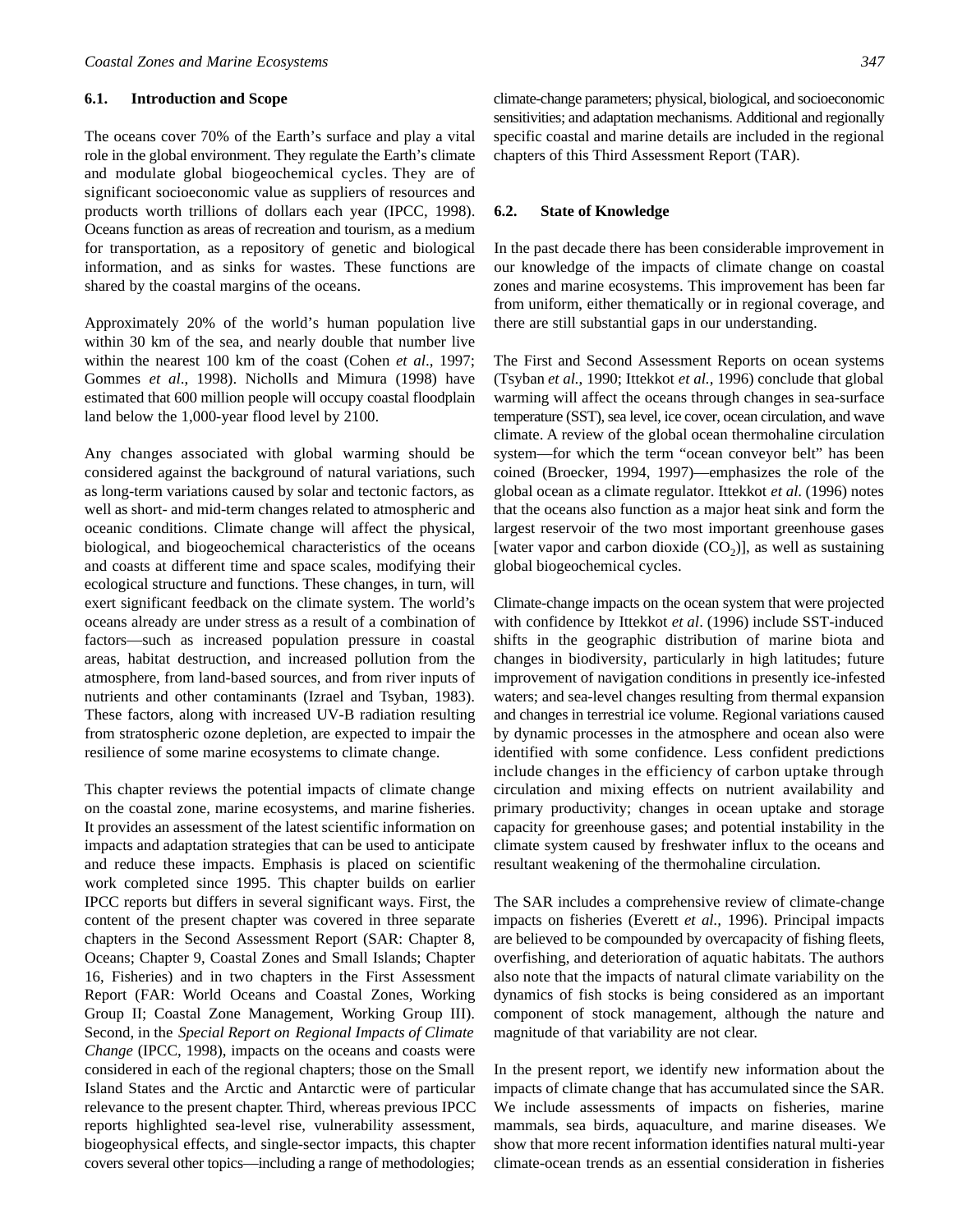management and stewardship of marine ecosystems. We point out that separating the impacts of natural climate variability and regime shifts from those associated with long-term climate change will be important, although distinguishing between the two will be a difficult task.

The potential impacts of sea-level rise on coastal systems have been emphasized in recent years. Much less attention has been given to the effects of increases in air and sea-surface temperatures; and changes in wave climate, storminess, and tidal regimes. There are at least two reasons for this lack of attention. First, low-lying coastal areas such as deltas, coastal plains, and atoll islands are regarded as particularly vulnerable to small shifts in sea level. Second, global sea-level rise is regarded as one of the more certain outcomes of global warming and already is taking place. Over the past 100 years, global sea level has risen by an average of  $1-2$  mm yr<sup>-1</sup>, and scientists anticipate that this rate will accelerate during the next few decades and into the 22nd century.

The FAR (Tsyban *et al*., 1990) regards sea-level rise as the most important aspect of climate change at the coast and identifies seven key impacts:

- 1) Lowland inundation and wetland displacement
- 2) Shoreline erosion
- 3) More severe storm-surge flooding
- 4) Saltwater intrusion into estuaries and freshwater aquifers
- 5) Altered tidal range in rivers and bays
- 6) Changes in sedimentation patterns
- 7) Decreased light penetration to benthic organisms.

In the SAR, Bijlsma *et al.* (1996) acknowledge the importance of these impacts and further conclude, with high confidence, that natural coastal systems will respond dynamically to sealevel rise; responses will vary according to local conditions and climate; and salt marshes and mangroves may survive where vertical accretion equals sea-level rise—but built infrastructure limits the potential for landward migration of coastal habitats. That report also provides summaries of national and global vulnerability assessments, focusing on numbers of people, land areas, and assets at risk. Several coastal adaptation strategies are identified. The importance of resilience in coastal systems is hinted at and subsequently has become an important consideration in vulnerability analysis of sectors and geographical regions.

#### **6.3 Marine Ecosystems**

#### *6.3.1. Habitat*

The oceans have significant adaptive capacity to store heat and are the largest reservoir of water vapor and  $CO<sub>2</sub>$ , although the storage capacity for  $CO<sub>2</sub>$  in the Southern Ocean recently has been questioned (Caldeira and Duffy, 2000). In the oceans, climate change will induce temperature changes and associated adjustments in ocean circulation, ice coverage, and sea level. Changes in the frequency of extreme events also may be expected. These changes, in turn, will affect marine ecosystem structure and functioning, with feedback to global biogeochemical cycles and the climate system.

Recent investigations have shown that there has been a general warming of a large part of the world ocean during the past 50 years (Levitus *et al.,* 2000). Analysis of historical SST data by Cane *et al*. (1997) shows an overall increase associated with land-based global temperature trends. Regional differences exist such that over the past century a cooling was observed in the eastern equatorial Pacific, combined with a strengthening of the zonal SST gradient.

Global mean sea-level has risen by about  $0.1-0.2$  mm yr<sup>-1</sup> over the past 3,000 years and by  $1-2$  mm yr<sup>1</sup> since 1900, with a central value of  $1.5$  mm yr<sup>1</sup>. TAR WGI Chapter 11 projects that for the full range of the six illustrative scenarios in the IPCC's *Special Report on Emissions Scenarios*, sea level will rise by 0.09–0.88 m between 1990 and 2100. This range is similar to the total range of projections given in the SAR of 0.13–0.94 m. Higher mean sea level will increase the frequency of existing extreme levels associated with storm waves and surges.

The El Niño-Southern Oscillation is a natural part of the Earth's climate. A major issue is whether the intensity or frequency of ENSO events might change as a result of global warming. Timmermann *et al*. (1999) suggested an increased frequency of El Niño-like conditions under future greenhouse warming and stronger "cold events" in the tropical Pacific Ocean. Cooling has been observed in the eastern equatorial Pacific, not reproduced in most GCMs, and has been explained by an increase in upwelling from the strengthening of trade winds because of a uniform warming of the atmosphere (Cane *et al*., 1997). If temperature differences between the tropics and polar regions are reduced, however, a weakening of the atmospheric circulation patterns that cause upwelling could be expected.

In recent years there have been several studies of global ocean wind and wave climates (e.g., Young, 1999), but analyses of changes over the past few decades have been limited to a few regions. In the past 30 years there has been an increase in wave height over the whole of the North Atlantic, although scientists are not certain that global change is the cause of this phenomenon (Guley and Hasse, 1999). Similarly, analyses of wave buoy data along the entire west coast of North America demonstrate that the heights of storm-generated waves have increased significantly during the past 3 decades (Komar *et al.*, 2000). On the U.S. east coast, analyses have shown that there has been no discernible long-term trend in the number and intensity of coastal storms during the past century, although there has been considerable interdecadal variation (Zhang *et al.,* 2000). The sensitivity of storm waves to a hypothetical sea-level rise and increase in wind strength recently has been modeled for Uruguay (Lorenzo and Teixeira, 1997).

Projected changes in tropical cyclone frequency and intensity remain inconclusive, although some studies have suggested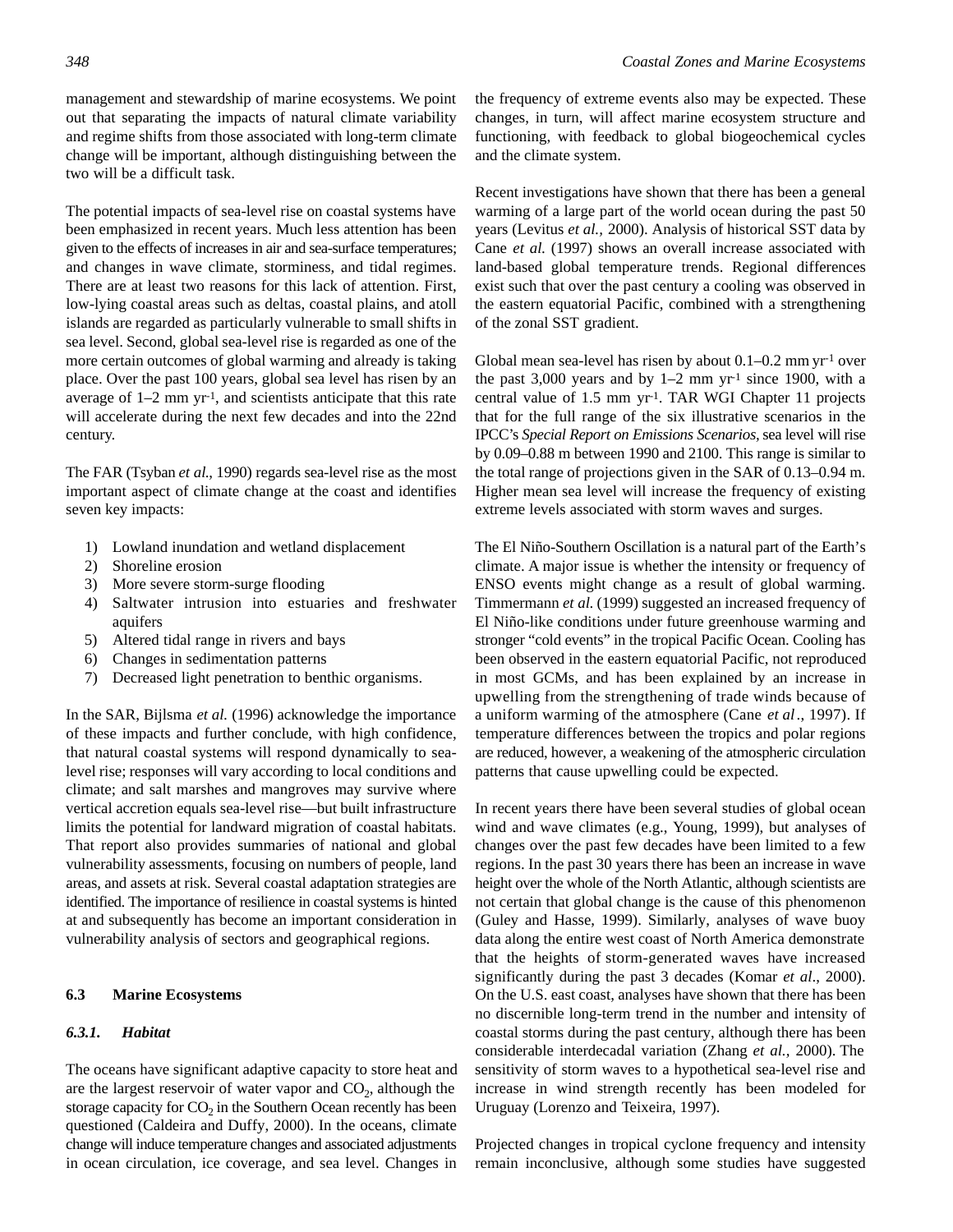#### *Coastal Zones and Marine Ecosystems 349*

that the maximum intensity of tropical cyclones may rise by 10–20% (Henderson-Sellars *et al.,* 1998; Knutson *et al*., 1998). Walsh and Pittock (1998) and Walsh and Katzfey (2000) also suggest that once formed, tropical cyclone-like vortices might travel to higher latitudes and persist for longer as a result of increased SST.

Increased precipitation intensity in extreme events is suggested by climate models under doubled CO<sub>2</sub> for Europe (Jones *et al.*, 1997) and the United States (Mearns *et al*., 1995), and there is firm evidence that moisture in the atmosphere is increasing over China, the Caribbean region, and the western Pacific (Trenberth, 1999). Heavy rainfall increased during the 20th century in the United States (Karl and Knight, 1998), and there is evidence for increased precipitation rates in Japan and Australia (Iwashima and Yamamoto, 1993; Suppiah and Hennessy, 1998). Changes in the probability of heavy precipitation also are regarded as important indicators of climate change.

Globally, oceanic thermohaline circulation plays an important role in controlling the distribution of heat and greenhouse gases. This circulation is driven by differences in seawater temperature and salinity. There is some evidence that the global thermohaline circulation will weaken as a result of climate change, although views on this issue are still evolving.

Sea ice covers about 11% of the ocean, depending on the season. It affects albedo, salinity, and ocean-atmosphere thermal exchange. The latter determines the intensity of convection in the ocean and, consequently, the mean time scale of deep-ocean processes affecting  $CO<sub>2</sub>$  uptake and storage. Projected changes in climate should produce large reductions in the extent, thickness, and duration of sea ice. Major areas that are now ice-bound throughout the year are likely to have lengthy periods during which waters are open and navigable. Observations in the northern hemisphere already have shown a significant decrease in spring and summer sea-ice extent by about 10–15% since the 1950s. It also has been suggested that the decline in ice volume is underestimated because of significant thinning of sea ice in the Arctic (Rothrock *et al.*, 1999). Evidence from whaling records implies a decline in Antarctic ice extent by as much as 25% between the mid-1950s and the early 1970s (de la Mare, 1997).

The foregoing physical responses in the ocean-climate system have implications for habitat and ecology in the oceans and coastal seas. Projected climate changes have the potential to become a major factor affecting marine living resources over the next few decades. The degree of the impact is likely to vary within a wide range, depending on the species and community characteristics and the regional specific conditions. Smith *et al.* (1999) review the sensitivity of marine ecosystems to climate change.

#### *6.3.2. Biological Processes*

Marine biota have an important role in shaping climate. Marine biological processes sequester  $CO<sub>2</sub>$  and remove carbon from

surface waters to the ocean interior through the settling of organic particles and as ocean currents transport dissolved organic matter. This process, which is called the biological pump, reduces the total carbon content of the surface layers and increases it at depth. This process may be partially offset by biocalcification in reefs and organisms in the open ocean, which increases surface layer  $CO<sub>2</sub>$  by reducing bicarbonate alkalinity.

Projected global warming through the 21st century is likely to have an appreciable effect on biological processes and biodiversity in the ocean. A rise in temperature will result in acceleration of biodegradation and dispersal of global organic pollutants (petroleum and chlorinated hydrocarbons, for example). This process would promote their removal from the photic zone of the ocean, as has been demonstrated by Tsyban (1999a) for the Bering and Chukchi Seas.

Physiochemical and biological processes regulate uptake and storage of  $CO<sub>2</sub>$  by oceans. The Arctic Ocean, for instance, is an important  $CO_2$  source in winter and sink in summer (Tsyban, 1999b). Climate change is expected to affect the processes that control the biogeochemical cycling of elements. Uptake and storage of  $CO<sub>2</sub>$  by the ocean via the biological pump therefore may change. Any changes that do occur are expected to feed back into the carbon cycle (Ittekkot *et al*., 1996).

Photosynthesis, the major process by which marine biota sequester  $CO<sub>2</sub>$ , is thought to be controlled by the availability of nutrients and trace elements such as iron (de Baar *et al*., 1995; Behrenfeld *et al*., 1996; Coale *et al*., 1996; Falkowsky *et al*., 1998). Changes in freshwater runoff resulting from climate warming could affect the inputs of nutrients and iron to the ocean, thereby affecting  $CO<sub>2</sub>$  sequestration. Impacts are likely to be greatest in semi-enclosed seas and bays.

Climate change can cause shifts in the structure of biological communities in the upper ocean—for example, between coccoliths and diatoms. In the Ross Sea, diatoms (primarily *Nitzshia subcurvata*) dominate in highly stratified waters, whereas *Phaeocystis antarctica* dominate when waters are more deeply mixed (Arrigo *et al*., 1999). Such shifts alter the downward fluxes of organic carbon and consequently the efficiency of the biological pump.

#### *6.3.3. Marine Carbon Dioxide Uptake*

The oceans are estimated to have taken up approximately 30% (with great uncertainties) of  $CO<sub>2</sub>$  emissions arising from fossilfuel use and tropical deforestation between 1980 and 1989, thereby slowing down the rate of greenhouse global warming (Ittekkot *et al*., 1996). An important process in the oceans is burial of organic carbon in marine sediments, which removes atmospheric  $CO<sub>2</sub>$  for prolonged time periods. Studies of the Southern Ocean by Caldeira and Duffy (2000) have shown high fluxes of anthropogenic  $CO<sub>2</sub>$  but very low storage. Model results imply that if global climate change reduces the density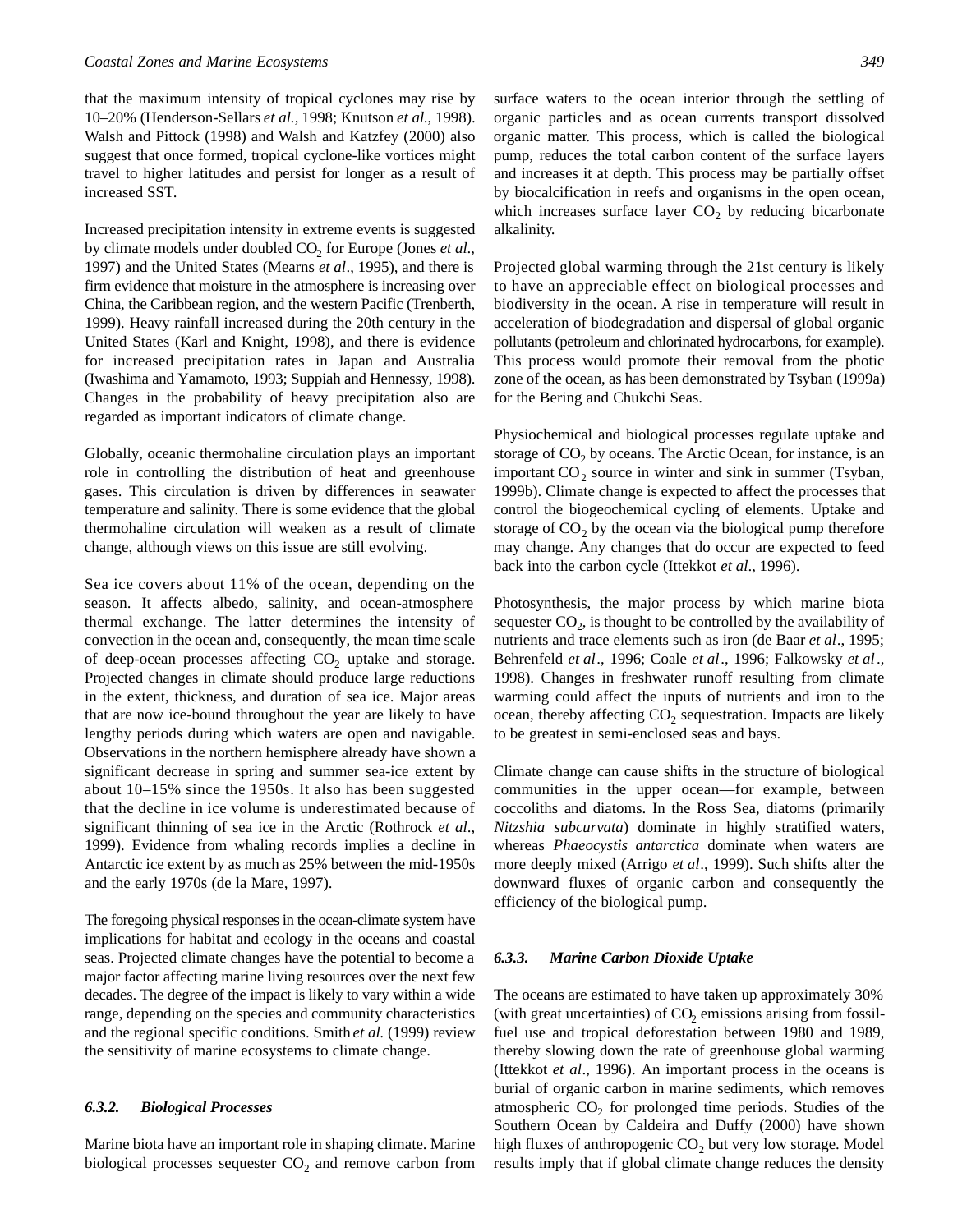of surface waters in the Southern Ocean, isopycnal surfaces that now outcrop may become isolated from the atmosphere, which would tend to diminish Southern Ocean carbon uptake.

Using models of the effects of global warming on ocean circulation patterns, Sarmiento and Le Quéré (1996) analyzed the potential for changes in oceanic  $CO<sub>2</sub>$  uptake. They found that a weakening of the thermohaline circulation could reduce the ocean's ability to absorb  $CO<sub>2</sub>$  whereby, under a doubled- $CO<sub>2</sub>$ scenario, oceanic uptake of  $CO<sub>2</sub>$  dropped by 30% (exclusive of biological effects) over a 350-year period. In simulations with biological effects under the same  $CO<sub>2</sub>$  conditions and time frame, they found that the oceanic uptake was reduced only by 14%. Confirmation that a collapse of global thermohaline circulation could greatly reduce the uptake of  $CO<sub>2</sub>$  by the ocean has been reported by Joos *et al.* (1999).

Sarmiento *et al*. (1998) modeled carbon sequestration in the ocean with increasing  $CO<sub>2</sub>$  levels and changing climate from 1765 to 2065. They found substantial changes in the marine carbon cycle, especially in the Southern Ocean, as a result of freshwater inputs and increased stratification, which in turn reduces the downward flux of carbon and the loss of heat to the atmosphere

#### *6.3.4. Marine Fish*

Climatic factors affect the biotic and abiotic elements that influence the numbers and distribution of fish species. Among the abiotic factors are water temperature, salinity, nutrients, sea level, current conditions, and amount of sea ice—all of which are likely to be affected by climate change. Biotic factors include food availability and the presence and species composition of competitors and predators. Clearly the relationship between climatic factors and the fish-carrying capacity of the marine environment is complicated, although water temperature can be used as a basis for forecasting the abundance and distribution of many species (Lehodey *et al*., 1997). Water temperature also can have a direct effect on spawning and survival of larvae and juveniles as well as on fish growth, by acting on physiological processes. Sea temperature also affects the biological production rate thus food availability in the ocean, which is a powerful regulator of fish abundance and distribution.

The question of large-scale, long-term fluctuations in the abundance of marine organisms, primarily those of considerable commercial importance, recently has gained attention. Research has shown that variations (with cycles of 10–60 years or more) in the biomass volume of marine organisms depend on sea temperature and climate (Ware, 1995). Examples include periodic fluctuations in the climate and hydrographic regime of the Barents Sea, which have been reflected in variations in commercial production over the past 100 years. Similarly, in the northwest Atlantic Ocean results of fishing for cod during a period of 300 years (1600–1900) showed a clear correlation between water temperature and catch, which also involved changes in the population structure of cod over cycles of 50–60 years.

Shorter term variations in North Sea cod have been related to a combination of overfishing and warming over the past 10 years (O'Brien *et al*., 2000).

From 1987 to 1996, the world catch of all marine fishes averaged 74.5 Mt. From 1987 to 1993, catches were relatively stable, ranging between 71.6 and 75.9 Mt. There was a small increase over the period 1994–1996, ranging from 77.1 to 78.6 Mt (FAO, 1998). The 10 species with the largest landings represented 37.4% of the catch in 1996 and the next 10 species an additional 10.9%. Fluctuations in abundance of species representing the 10 largest landings often have been considered to result from overfishing and occasionally from a combination of ocean environment changes and fishing effects. However, there is increasing evidence to suggest that the impacts of climate variations are also having an important effect (O'Brien *et al.,* 2000).

The collapse of the Peruvian anchovy *(Engraulis ringens*) fishery from the mid-1970s to the mid-1980s was widely accepted as an example of overfishing and poor management. The increases in recent years, to catches slightly smaller than the large catches prior to the collapse, provide an example of the important impact of natural fluctuations and the difficulty of sorting out the impacts of fishing and climate-ocean-induced changes. Caddy and Rodhouse (1998) reported an increase in world cephalopod landings as world marine fish catches stabilized. These increases were believed to be related to reduced predation from overfishing of groundfish stocks, although warmer oceans were considered an important factor. These examples emphasize the importance of considering the ecosystem impacts of climate variations, as well as changes for individual species.

McGowan *et al*. (1998) show that there are large-scale biological responses in the ocean to climate variations. Off California, the climate-ocean regime shift in 1976–1977 (Ebbesmeyer *et al*., 1991) resulted in a reduced rate of supply of nutrients to a shallower mixing layer, decreasing productivity and zooplankton and causing reductions in kelp and sea birds. Although there is no question that fishing has impacts on the dynamics of fish populations, the recent evidence of climate-related impacts is beginning to confound past interpretations of fishing effects. McGowan *et al.* (1998) point out that the success of future fish stock assessments would depend, to a large extent, on the ability to predict the impacts of climate change on the dynamics of marine ecosystems. The assumption that marine ecosystems are stable is no longer acceptable, which raises questions about the definition of sustained yield (O'Brien *et al.,* 2000).

Weather impacts and seasonal rhythms have long been recognized by the global fishing industry, but decadal-scale regime changes have been acknowledged only recently as a factor in fish and ocean ecosystem dynamics. The concept of distinct states in climate-ocean environments, which after periods of persistence switch abruptly to other states, have been called regimes and regime shifts, respectively. More formally, regimes (Steele, 1996) can be defined as multi-year periods of linked recruitment patterns in fish populations or as a stable mean in physical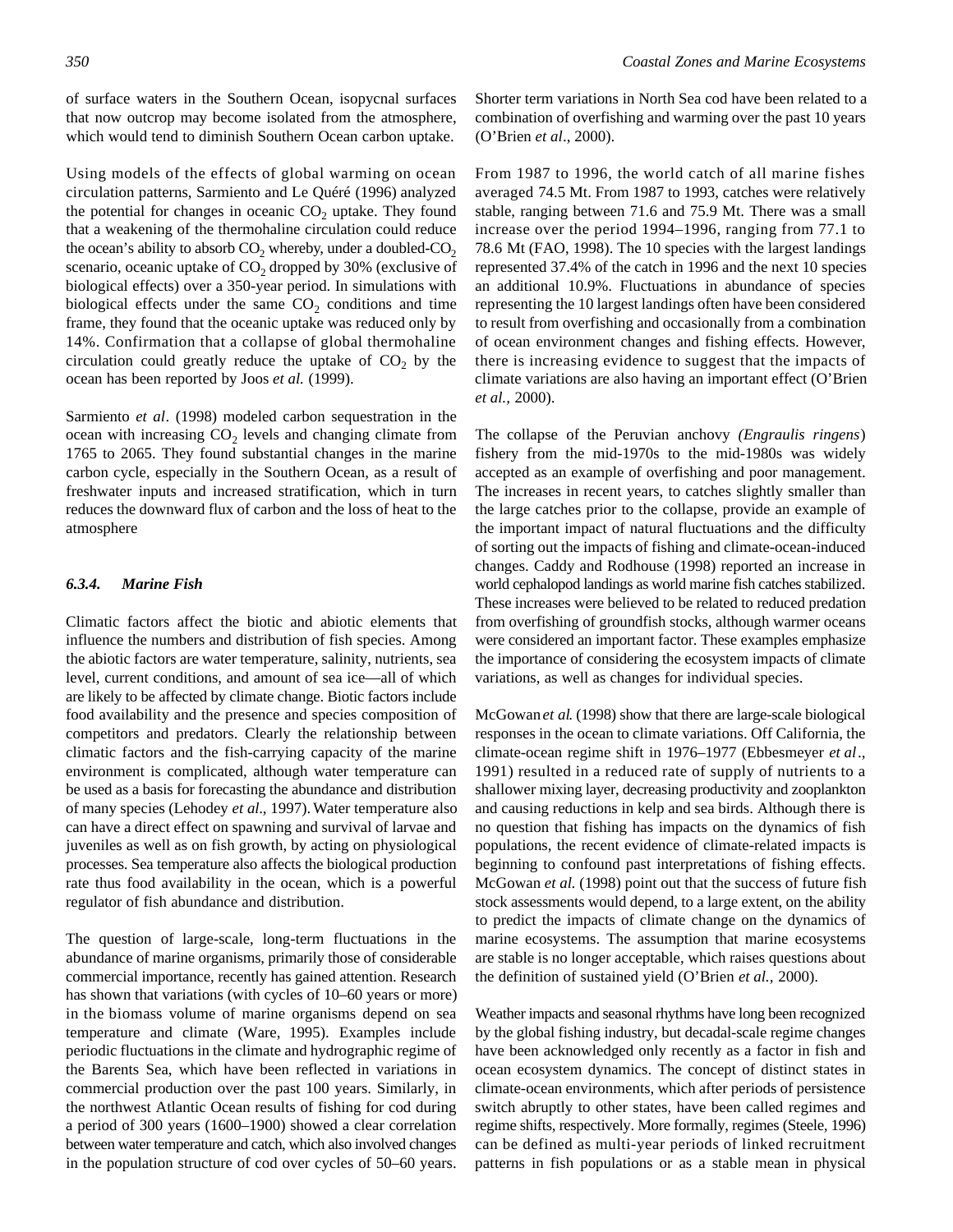| Table 6-1: Largest marine fisheries in 1996 (FAO, 1998). |  |  |  |
|----------------------------------------------------------|--|--|--|
|----------------------------------------------------------|--|--|--|

| <b>Species</b>                                | Landings $(t)$ | % of Total |  |
|-----------------------------------------------|----------------|------------|--|
| Peruvian anchovy ( <i>Engraulis ringens</i> ) | 8,864,000      | 11.3       |  |
| Walleye pollock (Theragra chalcogramma)       | 4,533,000      | 5.8        |  |
| Chilean Jack mackerel (Trachurus murphyi)     | 4,379,000      | 5.8        |  |
| Atlantic herring (Clupea harengus)            | 2,331,000      | 3.0        |  |
| Chub mackerel (Scomber japonicus)             | 2,168,000      | 2.8        |  |
| Capelin (Mallotus villosus)                   | 1,527,000      | 1.9        |  |
| South American pilchard (Sardinops sagax)     | 1,494,000      | 1.9        |  |
| Skipjack tuna (Katsuwonus pelamis)            | 1,480,000      | 1.9        |  |
| Atlantic cod (Gadus morhua)                   | 1,329,000      | 1.7        |  |
| Largehead hairtail (Trichiarus lepturus)      | 1,275,000      | 1.6        |  |

data. A regime shift is a change in the mean of a data series. The existence of decadal-scale regimes in the environment has been documented (e.g., Gargett, 1997; Gu and Philander, 1997; Mantua *et al*., 1997). States even longer than the decadal-scale may exist (Ware, 1995; Marsh *et al*., 1999). Adkinson *et al.* (1996) and Beamish *et al.* (1997) have documented a large-scale response in fish populations to regimes and regime shifts for Pacific salmon.

Among the most important groups of marine fishes are herrings *(Clupea sp.)*, sardines and pilchards *(Sardinops sp.)*, and anchovies *(Engraulis sp.*) (see Table 6-1). These fish tend to be shortlived species that mature at an early age. Large fluctuations in abundance have been associated with changes in the climateocean environment, although it has not been possible to discover the mechanisms that link climate-ocean changes to recruitment (Cole and McGlade, 1998). One of the most convincing relationships of large-scale, synchronous responses in major fisheries resulting from changes in climate-ocean states exists for sardine *(Sardinops sp.)*. The decadal variability in the Japanese sardine catch was synchronous with decadalscale variability in the ocean and climate of the North Pacific; these phenomena also were synchronous with the fluctuations of sardine catches off Chile and California (Kawasaki, 1991; Hiyama *et al*., 1995) and with trends in Pacific salmon catches (Beamish *et al*., 1999) (see Box 6-1).

Fluctuations in the abundance and distribution of herring (*Clupea harengus*) and sardine (*Sadinella pilchardus*) in the North and Baltic Seas have been linked to variations of the North Atlantic Oscillation and the resulting strength and pattern of southwesterly winds (Alheit and Hagen, 1997).

Most fishing regime changes can be related directly to seatemperature changes, but changes in other physical attributes also can have an impact. For instance, a decrease in wind stress o ff Tasmania that reduced large zooplankton production affected the density of Jack mackerel (*Trachurus declivis*), which eliminated the possibility of a commercially viable mackerel fishery (Harris *et al.,* 1992).

The aforementioned climate-related fluctuations in the Japanese sardine occurred at the same time as shifts in the

migratory patterns of the northern bluefin tuna *(Thunnus*) *thynnus*), with a higher proportion of bluefin remaining in the western Pacific when sardine abundance was high (Polovina, 1996). The migratory pattern of albacore tuna (*T. alalunga*) also was altered by decadal-scale climate changes (Kimura *et al*., 1997).

Nearly 70% of the world's annual tuna harvest comes from the Pacific Ocean. In 1996, Skipjack tuna *(Katsuwonus pelamis)* was the eighth-largest marine fishery in the world (see Table 6-1). Catches of skipjack are highest in the western equatorial Pacific warm pool; Lehodey *et al.* (1997) have shown that major spatial shifts in the skipjack population can be linked to large zonal displacements of the warm pool (see Box 6-2).

Welch *et al.* (1998) propose that continued warming of the North Pacific Ocean would compress the distributions of Sockeye salmon (*Oncorhynchus nerka*), essentially squeezing them out of the North Pacific and into the Bering Sea. Some modeling of future impacts of greenhouse gas increases, however, has shown an intensification of the Aleutian Low, which has been associated with mid-ocean cooling (Deser *et al.*, 1996) and increased Pacific salmon production. The warmer surface waters could reduce growth if bioenergetic costs are higher and less food is available as a consequence of ocean habitat changes. The potential impact of climate change on Pacific salmon is expected to occur in freshwater and ocean situations (Hinch *et al.*, 1995). This fact is important because production of more juveniles in hatcheries would not mitigate changes in the ocean carrying capacity for Pacific salmon. The most effective strategy to manage the impacts of climate change on Pacific salmon may be to ensure that wild salmon are preserved and protected, rather than to produce more salmon through artificial enhancement. It is possible that the variety of life history types and genetic traits of the wild stocks are inherent biological solutions to changing freshwater and marine habitats (Bisbal and McConnaha, 1998).

The potential deepening of the Aleutian Low and increase in the amplitude of the Pacific Decadal Oscillation would result in major changes in marine ecosystems (Mantua *et al*., 1997).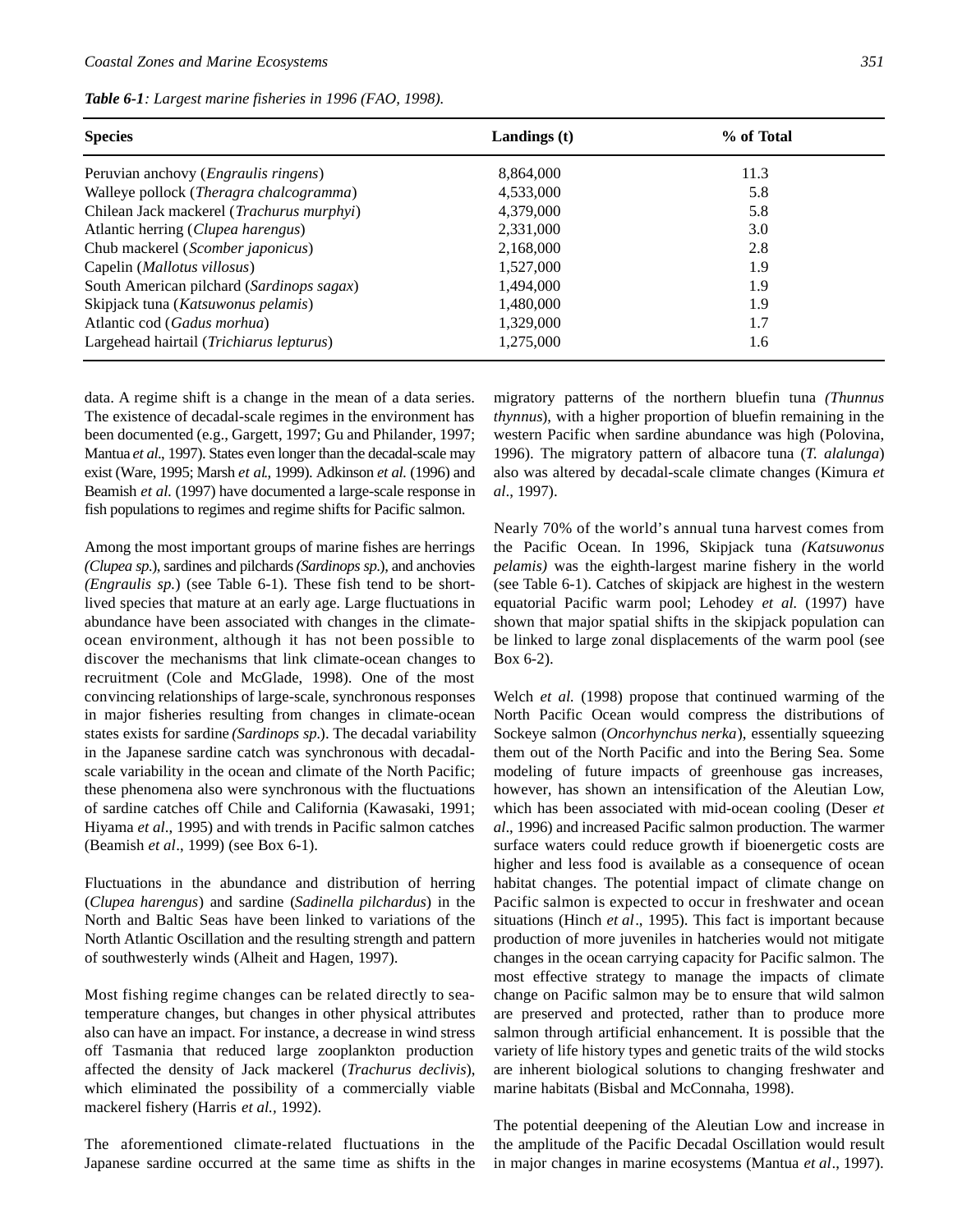

#### **Box 6-1. Regimes and Regime Shifts: Salmon and Sardine Catch**

As the figure to the left shows, catches (Mt) of Pacific salmon (*Oncorhynchus sp.*) and sardines (*Sardinops sp.*) fluctuate synchronously with large-scale climateocean changes in the North Pacific, as indicated by the Aleutian Low Pressure Index and SST as expressed in the Pacific Decadal Oscillation both of which are shown as a 5-year running average (data from Beamish *et al*., 1999, and Mantua *et al.,* 1997). Persistent states or regimes are separated by regime shifts, which occurred about 1947, 1976–1977, and 1989. These shifts are shown by the vertical dashed lines. The well-documented 1976–1977 regime shift has been associated with changing abundance trends of other marine organisms such as plankton. It also has been related to an abrupt change in the southernmost extent of sea ice in the Bering Sea, in turn affecting the distribution of Walleye pollock (*Theragra chalcogramma*) and Arctic cod (*Boreogadus saida*) (Wyllie-Echeverria and Wooster, 1998).

The concepts of regimes, regime shifts, and natural trends in the abundance of animals indicates that it is important to assess the potential impact of global warming on decadal-scale processes as well as on species specific responses.

As ecosystems change, there may be impacts on the distribution and survival of fishes. Any changes in natural mortality would be associated with increased predation and other factors such as disease. Improved growth in the early life stages would improve survival, whereas decreased growth could facilitate increased mortality.

Sea temperature is an important regulator of fish behaviors. Wood and McDonald (1997) provide examples of how climate change could induce temperature responses in fish, but there are several areas where less certainty exists. The effect that global climate change will have on trends in the Aleutian Low Pressure system in the Pacific Ocean is an example. Although there are clear linkages between the intensity and position of the low and production trends of many of the commercially important fish species (Kawasaki *et al*., 1991; Polovina *et al*., 1995; Gargett, 1997; Mantua *et al*., 1997; Francis *et al*., 1998), a reduction in equator-to-pole temperature gradients would probably weaken winds and consequently reduce open-ocean upwelling. Important changes in species distributions in surface waters could result.

There is now a cautious acceptance that climate change will have major positive and negative impacts on the abundance and distribution of marine fish. Thus, the impacts of fishing and climate change will affect the dynamics of fish and shellfish such as abalone in Mexico (Shepherd *et al*., 1998). Fishing impacts may be particularly harmful if natural declines in productivity occur without corresponding reductions in exploitation rates. Changes in fish distributions and the development of aquaculture may reduce the value of some species, however—as it has for wild Pacific salmon—and these changes may reduce fishing pressures in some areas.

Key to understanding the direction of change for world fisheries is the ability to incorporate decadal-scale variability into general circulation models (GCMs). Although progress has occurred, it still is not possible to assess regional responses to shifts in climate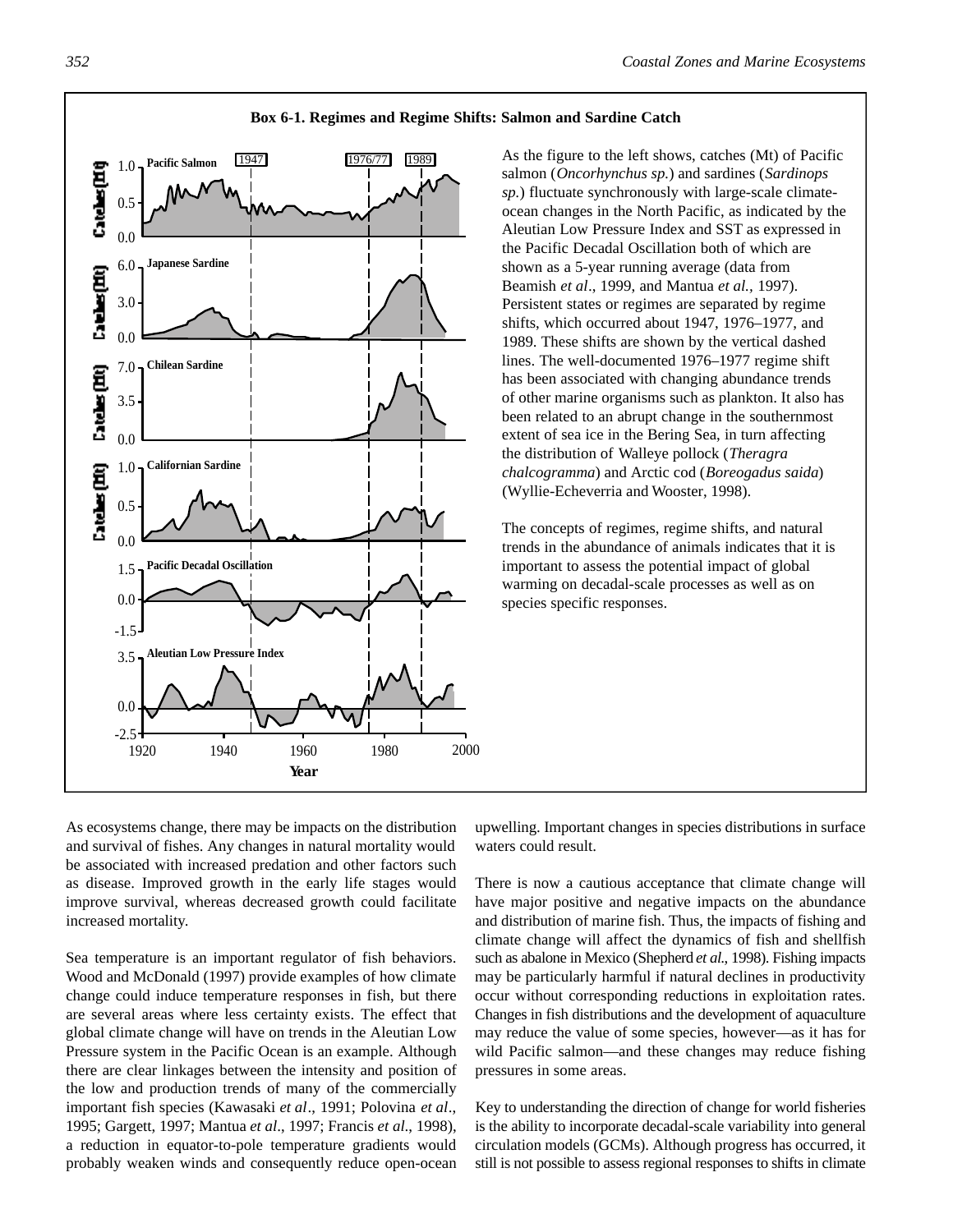

Skipjack tuna (*Katsuwonus pelamis)* dominate the world's catch of tuna. The habitat supporting the densest concentrations of skipjack is the western equatorial Pacific warm pool, with SST of 29°C and warmer. Panel (a) clearly shows the association of skipjack tuna catch (shaded and cross-hatched areas indicate January–June catch of  $200,000+$  t) and mean



SST [data from Lehodey *et al.* (1997)]. The figure also shows that the location of the warm pool is linked to ENSO and that it changes during El Niño and La Niña events. For instance, the catch area in the first half of 1989 (La Niña period), which is shown by cross-hatch, was centered around Palau and the Federated States of Micronesia; in the first half of 1992 (El Niño period), the center of abundance had shifted to the east, to the Marshall Islands and Kiribati (shown by shading).

Panels (b) and (c) indicate the scale of tuna migration during a La Niña period and an El Niño period, respectively. These figures were compiled from

records of a large-scale skipjack tagging program carried out by the Secretariat of the Pacific Community (SPC). The illustrations are from Lehodey *et al.* (1997, 1998).

The close association of skipjack tuna catch and ENSO is evidence that climate variability profoundly affects the distribution pattern of tuna and resulting fishing opportunities. Scientists do not know how projected climate changes will affect the size and location of the warm pool in the western and central Pacific, but if more El Niño-like conditions occur an easterly shift in the center of tuna abundance may become more persistent.

trends, and it is unknown if a general warming will increase or decrease the frequency and intensity of decadal-scale changes in regions where national fisheries occur. Recent studies have not produced evidence to change the conclusion from the SAR (Everett *et al.,* 1996) that future saltwater fisheries production is likely to be about the same as at present, though changes in distribution could affect who catches a particular stock. However, if aquaculture becomes the major source of fish flesh and management of fisheries becomes more precautionary, the exploitation rate of wild marine fish may decrease in some areas.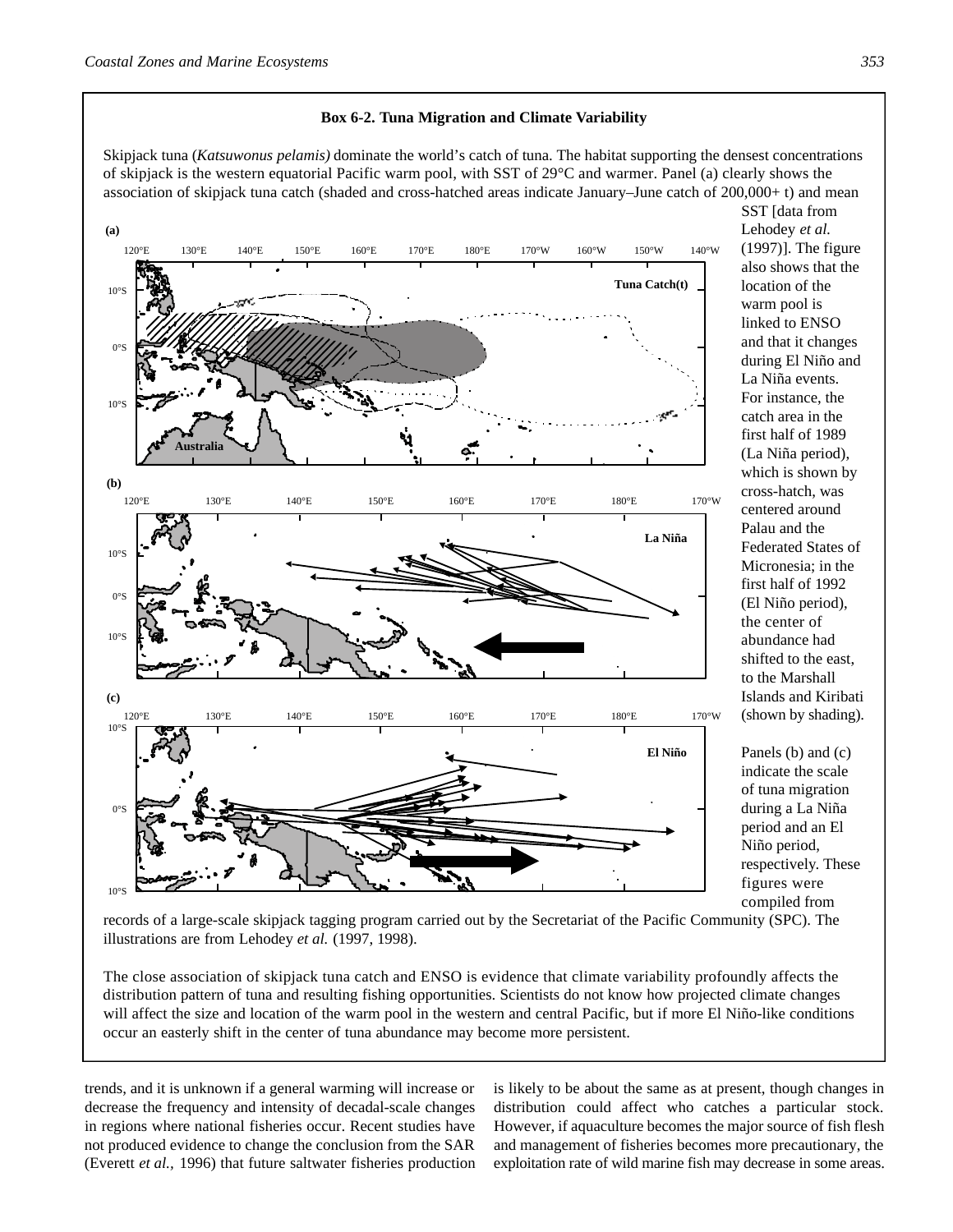#### *6.3.5. Aquaculture*

Marine aquaculture production more than doubled from 4.96 Mt in 1990 to 11.14 Mt in 1997. Similar trends were exhibited in freshwater aquaculture, with increases from 8.17 Mt in 1990 to 17.13 Mt in 1997, while yields from marine and freshwater fisheries remained relatively constant. The net result was that aquaculture production represented approximately 30% of total fish and shellfish production for human consumption in 1997. Aquaculture production is expected to continue its upward trend in the foreseeable future, although in many areas (such as in Thailand) there is a boom and bust pattern to aquaculture.

About 30% (29.5 Mt) of the world fish catch is used for nonhuman consumption, including the production of fishmeal and fish oils that are employed in agriculture, in aquaculture, and for industrial purposes. Fishmeal and fish oils are key diet components for aquaculture production; depending on the species being cultured, they may constitute more than 50% of the feed. Climate change could have dramatic impacts on fish production, which would affect the supply of fishmeal and fish oils. Unless alternative sources of protein are found, future aquaculture production could be limited by the supply of fishmeal or fish oils if stocks of species used in the production of fishmeal are negatively affected by climate change and live-fish production. The precise impacts on future aquaculture production also will depend in part on other competing uses for fishmeal and fish oils. Usage of other sources of protein or developments in synthetic oils for industrial applications could reduce demands on fishmeal and fish oils, thereby reducing potential impacts on aquaculture.

Climate change is expected to have physical and ecosystem impacts in the freshwater and marine environments in which aquaculture is situated. Water and air temperatures in mid- to high latitudes are expected to rise, with a consequent lengthening of the growing season for cultured fish and shellfish. These changes could have beneficial impacts with respect to growth rate and feed conversion efficiency (Lehtonen, 1996). However, increased water temperatures and other associated physical changes, such as shifts in dissolved oxygen levels, have been linked to increases in the intensity and frequency of disease outbreaks and may result in more frequent algal blooms in coastal areas (Kent and Poppe, 1998). Any increases in the intensity and frequency of extreme climatic events such as storms, floods, and droughts will negatively impact aquaculture production and may result in significant infrastructure damage. Sea-level rise can be expected to have a negative effect on pond walls and defenses.

Elevated temperatures of coastal waters also could lead to increased production of aquaculture species by expanding their range. These species could be cultivated in higher latitudes as well as in existing aquafarms as a result of a longer warm season during which water temperature will be near optimal. A decrease in sea-ice cover could widen the geographical boundaries, allowing cultivation of commercially valuable species in areas hitherto not suitable for such developments.

# *6.3.6. Ocean Ranching*

Ocean ranching is used to increase the production of several fish species. The primary difference between ocean ranching and aquaculture is that in ocean ranching the fish are cultured for only a portion of their life cycle and then released prior to maturity. The cultured fish are then captured as "common property" in a variety of fisheries. These cultured or "enhanced" fish interact with the wild fish in the ecosystem and compete for the finite food and habitat resources available (often referred to as "carrying capacity"). Climate change will alter carrying capacity, but the impacts associated with ocean ranching or stock enhancement activities also need to be considered when examining overall changes to the ecosystem.

Although the precise impacts are species-dependent, the addition of billions of enhanced fish into the marine ecosystem may have significant consequences from genetic and ecological perspectives. In the Pacific, for example, large numbers of salmon are released from hatcheries in Russia, Japan, Canada, and the United States (Mahnken *et al*., 1998). Beamish *et al.* (1997) estimate that 83% of the catch of chum salmon by all countries is from hatchery production. If climate change increases SST and reduces winter wind mixing in the upper layers of the ocean, the feeding areas for salmon may be less productive because of increased surface layer stability. Reductions in overall production and catches of salmon—and likely other species—would result (Gargett, 1997).

# *6.3.7. Marine Mammals and Seabirds*

Marine mammals and seabirds are sensitive indicators of changes in ocean environments. Springer (1998) concluded that synchrony in extreme fluctuations of abundance of marine birds and mammals across the North Pacific and Western Arctic were a response to physical changes, including climate warming. The linkages with climate change were compelling enough for Springer to suggest that fluctuations in marine bird and mammal populations in the North Pacific are entirely related to climate variations and change.

The climate variations beginning in the 1990s and associated with El Niño conditions (Trenberth and Hoar, 1996), in combination with overfishing, have been linked to behavioral changes in killer whales. These changes drastically reduced sea otter abundance along the Aleutian Islands, which in turn changed the ecology of the kelp forests (Estes *et al*., 1998). The changes in prey resulting from persistent changes in climate appear to be one of the important impacts of a changing climate on the marine mammals that feed from the top of the food chain.

Climate change also may have an effect on access to prey among marine mammals. For instance, extended ice-free seasons in the Arctic could prolong the fasting of polar bears *(Ursus maritimus*), with possible implications for the seal population (Stirling *et al*., 1999). Reduced ice cover and access to seals would limit hunting success by polar bears and foxes, with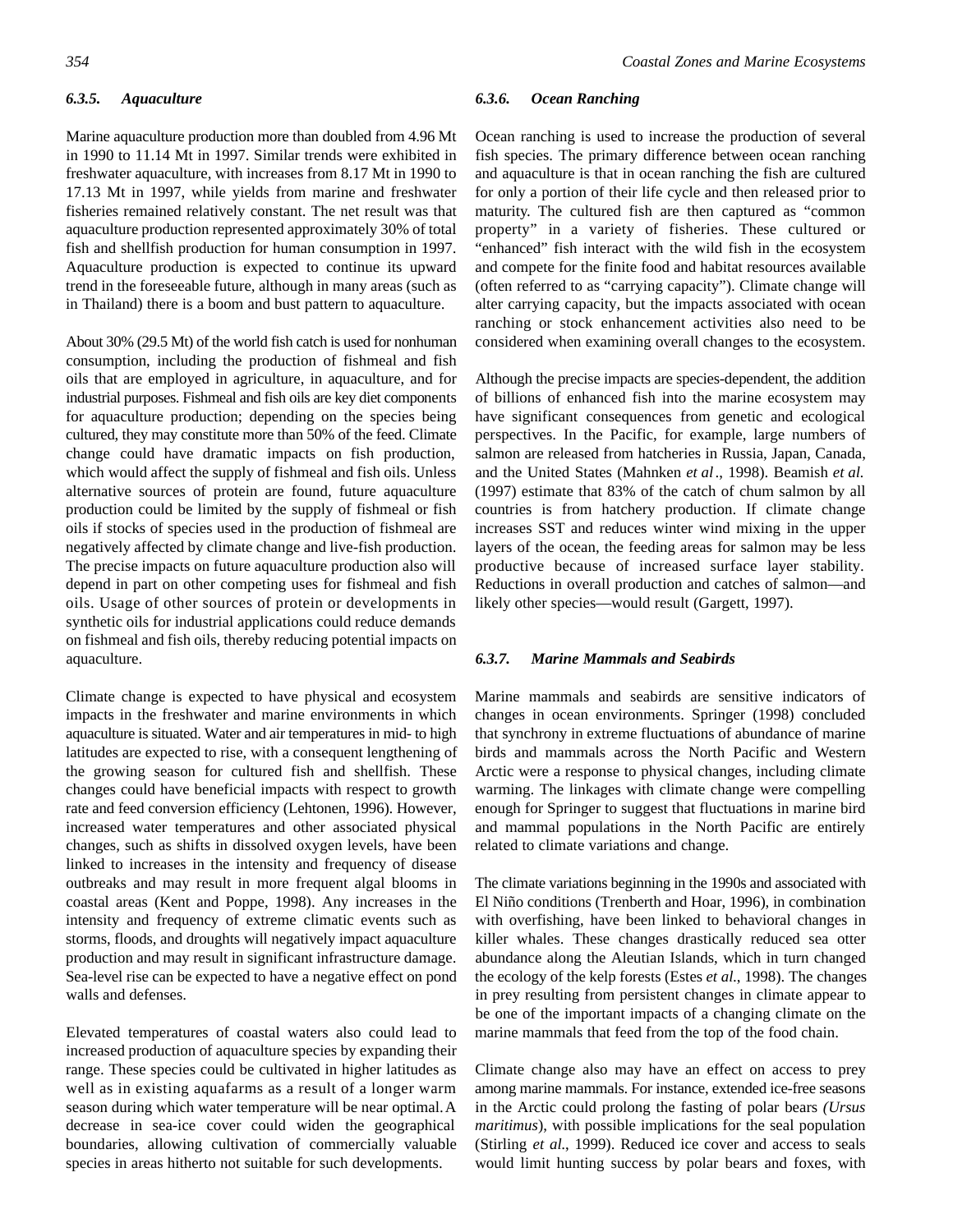resulting reductions in bear and fox populations. This dynamic could have negative effects on the lifestyle, food, and health standards of some indigenous peoples (Hansell *et al*., 1998). Because global climate change is likely to have profound impacts on sea-ice extent and duration, it is in this habitat where the initial impacts on marine mammals may be first evident. Reductions in sea ice have been predicted to alter the seasonal distributions, geographic ranges, migration patterns, nutritional status, reproductive success, and ultimately the abundance of Arctic marine mammals (Tynan and DeMaster, 1997). Studies recognizing multi-year to decadal variability in marine biotic systems include Mullin (1998) on zooplankton over 5 decades in the eastern Pacific (with connections to El Niño), and Tunberg and Nelson (1998) on soft bottom macrobenthic communities in the northeast Atlantic (with connections to the North Atlantic Oscillation). Sagarin *et al*. (1999) have argued that changes in the distribution of intertidal macroinvertebrates on rocky shores in California over the past 60 years have been caused by climate change.

Seabirds are an integral part of marine ecosystems, where they may consume vast amounts of fish. It has been estimated that seabirds consume 600,000 t yr<sup>-1</sup> of food in the North Atlantic (Hunt and Furness, 1996). Modeling studies have shown that in several marine ecosystems, seabirds eat 20–30% of the annual pelagic fish production. The dependence on some species of fish, particularly during breeding, and their large abundance make seabirds a good indicator of ecosystem change. Where changes in breeding success or mortality occur, however, distinguishing the climate impact from fishing impacts can be difficult (Duffy and Schneider, 1994). Very few decadal-scale studies of seabirds are available to assess the impacts of long-term variations in climate, however.

In general, seabirds have evolved to adapt to weather patterns (Butler *et al*., 1997). The ability of a species to alter its migration strategy appears to be important to survival in a changing climate. Food resources appear to be critical to general survival, especially for young seabirds. Dolman and Sutherland (1994) proposed that feeding rate affects the ability of individuals to survive winter. The change in marine ecosystem described by Roemmich and McGowan (1995) was associated with a mortality resulting in a 40% decline in seabird abundance within the California current system from 1987 to 1994 (Veit *et al*., 1996). The decline was largely related to a dramatic (90%) decline of sooty shearwaters *(Puffinus girseus),* but the response in the ecosystem was not characterized only by declines. There was a northward movement of some species, and in offshore waters the abundance of the most common species, Leach's storm petrels *(Oceanodroma leucorhoa)*, increased over the same period. The authors were careful to note that the changes in abundance they described could not be related directly to population dynamics because of complex migratory patterns and the size of the habitat.

Such changes are evidence of the sensitivity of seabirds to climate-ocean changes and that survival and distribution impacts will occur as climates shift. The anomalous cold surface waters

that occurred in the northwest Atlantic in the early 1990s changed the fish species composition in the surface waters on the Newfoundland shelf. These changes were readily detected in the diets of northern gannet *(Sula bassana)*. The sensitivity of the distribution patterns of the pelagic prey of fish-feeding and plankton-feeding seabirds imply to Montevecchi and Myers (1997) that small changes in the ocean environment resulting from climate changes could affect seabird reproductive success. Changes in fish-feeding seabird abundance in the eastern Bering Sea are related to the abundance of juvenile pollock (Springer, 1992). It has been argued that long lifespans and genetic variation within populations enable seabirds to survive adverse short-term environmental events, as evidenced by the response to El Niño and La Niña events in the tropical Pacific (Ribic *et al*., 1997). However, small populations tied to restricted habitat, such as the Galapagos Penguin (*Spheniscus mendiculus*) , may be threatened by long-term climate warming (Boersma, 1998).

### *6.3.8. Diseases and Toxicity*

Changes in precipitation, pH, water temperature, wind, dissolved CO<sup>2</sup> , and salinity can affect water quality in estuarine and marine waters. Some marine disease organisms and algal species are strongly influenced by one or more of these factors (Anderson *et al*., 1998). In the past few decades there has been an increase in reports of diseases affecting closely monitored marine organisms, such as coral and seagrasses, particularly in the Caribbean and temperate oceans. The worldwide increase in coral bleaching in 1997–1998 was coincident with high water temperatures associated with El Niño, but Harvell *et al.* (1999) suggest that the demise of some corals might have been accelerated by opportunistic infections affecting the temperaturestressed reef systems. Talge *et al*. (1995) report a new disease in reef-dwelling foraminifera, with implications for coastal sedimentation.

ENSO cycles and increased water temperatures have been correlated with Dermo disease (caused by the protozoan parasite *Perkinsus marinus*) and MSX (multinucleated spore unknown) disease in oysters along the U.S. Atlantic and Gulf coasts. In addition to affecting marine hosts, several viruses, protozoa, and bacteria affected by climatic factors can affect people, by direct contact or by seafood consumption. Many of the reported cases of water-borne diseases involve gastrointestinal illnesses; some can be fatal in infants, elderly people, and people with weakened immune systems (ASM, 1998).

The bacterium *Vibrio vulnificus*, which is found in oysters and is potentially lethal to humans with immune-system deficiencies, becomes more abundant as water temperature increases (Lipp and Rose, 1997). The incidence and severity of cholera (*Vibrio cholerae*) epidemics associated with marine plankton also has been linked with prolonged elevated water temperature. Annual epidemics of cholera in Bangladesh have been correlated with increased SST and sea-surface height (Harvell *et al.*, 1999).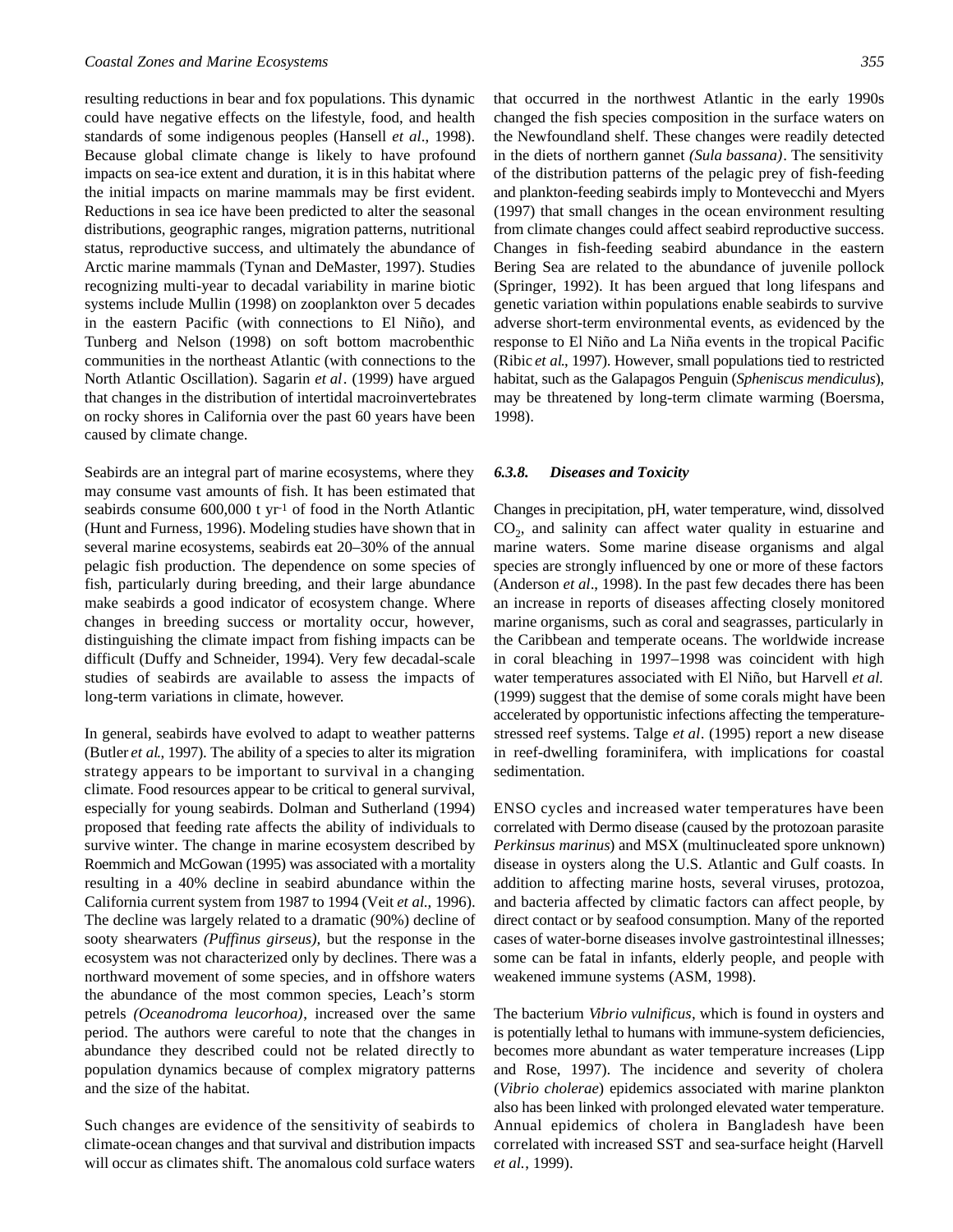# **6.4. Coastal Systems**

# *6.4.1. General Considerations*

Coastal environments occupy one of the most dynamic interfaces on Earth, at the boundary between land and sea, and they support some of the most diverse and productive habitats. These habitats include natural ecosystems, in addition to important managed ecosystems, economic sectors, and major urban centers. The existence of many coastal ecosystems is dependent on the land-sea connection or arises directly from it (e.g., deltas and estuaries). Coastal ecosystems can encompass a wide range of environmental conditions over short distances, particularly of salinity (from fresh to hypersaline) and energy (from sheltered wetlands to energetic wave-washed shorelines). At a much coarser geographical scale, there is a spectrum of climate types—from tropical to polar—with concomitant broad-scale differences in biogeophysical processes and features. Coastal environments, settlements, and infrastructure are exposed to land-sourced and marine hazards such as storms (including tropical cyclones), associated waves and storm surges, tsunamis, river flooding, shoreline erosion, and influx of biohazards such as algal blooms and pollutants. All of these factors need to be recognized in assessing climate-change impacts in the coastal zone.

A summary of potential impacts appears in Box 6-3. Note, however, that owing to the great diversity of coastal environments; regional and local differences in projected relative sea level and climate changes; and differences in the resilience and adaptive capacity of ecosystems, sectors, and countries, the impacts summarized here will be highly variable in time and space and will not necessarily be negative in all situations.

Some natural features of the shore zone provide significant coastal protection, including coral reefs (the most extensive, massive, and effective coastal protection structures in the world); sand and gravel beaches, which function as wave energy sinks; and barrier beaches, which act as natural breakwaters. Coastal dunes form natural buffers and sand repositories, from which sand may be extracted during storms without major shoreline retreat; coastal vegetation often absorbs wind or wave energy, retarding shoreline erosion. Even the value of salt marsh as a sea defense (King and Lester, 1995) and mangroves as a sediment trap (Solomon and Forbes, 1999) have been recognized. These functions of natural coastal systems contribute to resilience, as discussed in Section 6.6.2.

Bijlsma *et al.* (1996) and the various regional reports in IPCC (1998) identify the areas of greatest sensitivity to accelerated sea-level rise. These areas comprised low-elevation coral atolls and reef islands, as well as low-lying deltaic, coastal plain, and barrier coasts, including sandy beaches, coastal wetlands, estuaries, and lagoons. To this list can be added coarse gravel beaches and barriers, especially if sediment-starved; cliffed coasts in unlithified deposits, particularly where the proportion of sand and gravel is limited; and ice-rich cliffed coasts in high latitudes. Bold and rock-dominated coasts are relatively less

# **Box 6-3. Potential Impacts of Climate Change and Sea-Level Rise on Coastal Systems**

Biophysical impacts can include the following:

- Increased coastal erosion
- Inhibition of primary production processes
- More extensive coastal inundation
- Higher storm-surge flooding
- Landward intrusion of seawater in estuaries and aquifers
- Changes in surface water quality and groundwater characteristics
- Changes in the distribution of pathogenic microorganisms
- Higher SSTs
- Reduced sea-ice cover.

Related socioeconomic impacts can include the following:

- Increased loss of property and coastal habitats
- Increased flood risk and potential loss of life
- Damage to coastal protection works and other infrastructure
- Increased disease risk
- Loss of renewable and subsistence resources
- Loss of tourism, recreation, and transportation functions
- Loss of nonmonetary cultural resources and values
- Impacts on agriculture and aquaculture through decline in soil and water quality.

vulnerable but often include coastal reentrants with beaches, estuaries, or deltas, which may represent areas of localized vulnerability. On such coasts, wave runup and overtopping can be a factor that threatens infrastructure situated well above mean sea level (Forbes, 1996).

It is important to recognize that vulnerable coastal types in many parts of the world already are experiencing relative sealevel rise, from a combination of subsidence and the global component of sea-level rise identified to date. Submergence rates of  $2.5$  mm yr<sup>1</sup> or more are not uncommon, and higher rates apply locally, such as in parts of China (Ren, 1994), the United States (Dean, 1990), Canada (Shaw *et al*., 1998a), and Argentina (Codignotto, 1997). Although this sea-level rise implies enhanced vulnerability, it also provides a basis for assessing coastal response to various rates of relative sea-level rise, where similar coastal types, boundary conditions, and system properties can be identified. Numerous studies along the U.S. Atlantic coast, where relative sea level is rising at rates of 2–4 mm yr-1, have demonstrated common patterns of barrier beach retreat by washover and ephemeral inlet processes (Leatherman *et al*., 2000). More rapid retreat is recorded in delta-margin settings characterized by rapid subsidence (e.g., Stone and McBride, 1998).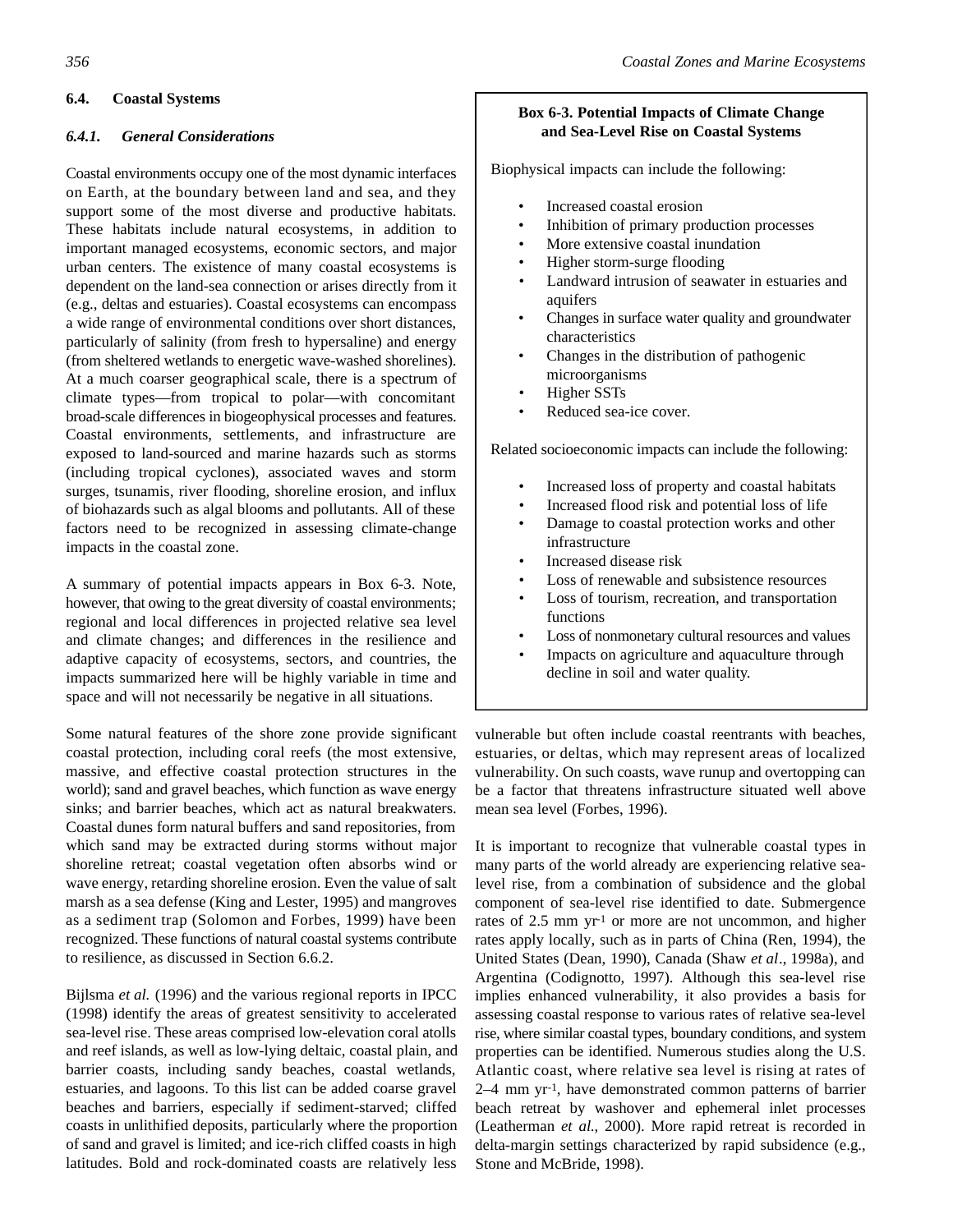In addition to submergence, seawater intrusion into freshwater aquifers in deltaic and nondeltaic areas is an increasing problem with rising sea level (Moore, 1999). This intrusion has been documented in diverse environments such as the arid Israeli coast, the humid Thailand coast, the Chinese Yangtze Delta, the Vietnamese Mekong Delta, and low-lying atolls (e.g., Melloul and Goldberg, 1997; Chen and Stanley, 1998; Singh and Gupta, 1999).

Although some low, sediment-starved, gravel barrier beaches show rapid retreat under rising sea level, this process is highly nonlinear and in some cases is more closely related to storm event frequency and severity (Forbes *et al.,*1997a). The response of coasts to storm-related sea-level variations around the North Sea has not been determined, although past increases in the winter means of high water levels of the order of 1–2 mm yr-1 have taken place (Langenberg *et al.,* 1999).

# *6.4.2. Beaches, Barriers, and Cliff Coasts*

Sandy coasts shaped and maintained primarily by wave and tidal processes occupy about 20% of the global coastline (Bird, 1993). A smaller proportion consists of gravel and cobble-boulder beaches and related landforms, occurring in tectonically active and high-relief regions and in mid- to high-latitude areas of former glaciation. Coral rubble beaches and islands are common in low-latitude reefal areas. Any analysis of climate-change impacts on the coastal zone should include beaches and barriers of sand and/or gravel as well as coastal cliffs and bluffs.

Over the past 100 years or so, about 70% of the world's sandy shorelines have been retreating, about 20–30% have been stable, and less than 10% have been advancing. Bird (1993) argues that with global warming and sea-level rise there will be tendencies for currently eroding shorelines to erode further, stable shorelines to begin to erode, and accreting shorelines to wane or stabilize. Local changes in coastal conditions and particularly in sediment supply may modify these tendencies, although Nicholls (1998) has indicated that accelerated sealevel rise in coming decades makes general erosion of sandy shores more likely.

Previous discussions of shoreline response to climate change have considered the well-known simple relations between sealevel rise and shoreline retreat of Bruun (1962). This twodimensional model assumes maintenance of an equilibrium nearshore profile in the cross-shore direction as sea level rises. Some papers have supported this approach for long-term shoreline adjustment (Mimura and Nobuoka, 1996; Leatherman *et al.*, 2000); others have suggested various refinements (Komar, 1998a). Although the model's basic assumptions are rarely satisfied in the real world (Bruun, 1988; Eitner, 1996; Trenhaile, 1997), its heuristic appeal and simplicity have led to extensive use in coastal vulnerability assessments for estimating shoreline retreat under rising sea levels, with varying degrees of qualification (Richmond *et al*., 1997; Lanfredi *et al*., 1998; Stewart *et al*., 1998). Erroneous results can be expected in many situations, particularly where equilibrium profile development is inhibited, such as by the presence of reefs or rock outcrops in the nearshore (Riggs *et al*., 1995). Moreover, Kaplin and Selivanov (1995) have argued that the applicability of the Bruun Rule, based on an equilibrium approach, will diminish under possible future acceleration of sea-level rise.

Few models of shoreline response incorporate large-scale impacts of sea-level rise coupled to changes in sediment availability. Efforts to address this shortcoming have been pioneered by Cowell and Thom (1994) for sandy barrier-dune complexes and Forbes *et al.* (1995) for gravel barriers. Although these parametric models incorporate sediment supply as well as sealevel change, they are still in the early stages of development and are useful primarily to indicate general patterns of response. A multifaceted approach is needed to incorporate other factors such as longshore and cross-shore variability in shore-zone morphology, sediment supply, texture and composition, nonlinear shore-zone response to storms and storm sequences (Forbes *et al.*, 1995), tectonic history of the site, and the presence or absence of biotic protection such as mangroves or other strand vegetation.

Impact assessment, adaptation actions, and other management decisions must consider all of these factors within a coastal systems context. Temporal variation in storminess and wind climate can produce significant coastal adjustments (Forbes *et al*., 1997a). Another important component of analysis involves historical trends of shoreline change, including variability caused by storms or other anomalous events (Douglas *et al*., 1998; Gorman *et al*., 1998). This analysis can provide essential baseline data to enable comparisons in the future, albeit prior to anticipated climate-change impacts.

Field studies and numerical simulation of long-term gravel barrier evolution in formerly glaciated bays of eastern Canada (Forbes *et al*., 1995) have revealed how sediment supply from coastal cliffs may be positively correlated with the rate of relative sealevel rise. In this case, rising relative sea level favors barrier progradation, but the system switches to erosional retreat when the rate of sea-level rise diminishes, cliff erosion ceases, and no new sediment is supplied to the beach. Along the South American coast, El Niño events are linked to higher-than-average precipitation causing increased sediment discharge to the Peruvian coast, leading to the formation of gravel beach-ridge sequences at several sites (Sandweiss *et al*., 1998).

In assessing coastal response to sea-level rise, the relevant sedimentary system may be defined in terms of large-scale coastal cells, bounded by headlands or equivalent transitions typically one to several tens of kilometers in length and up to hundreds of kilometers in some places (Wijnberg and Terwindt, 1995). Within such cells, coastal orientation in relation to dominant storm wind and wave approach direction can be very important (Héquette *et al.,* 1995; Short *et al.*, 2000), and sediment redistribution may lead to varying rates and/or directions of shoreline migration between zones of sediment erosion and deposition.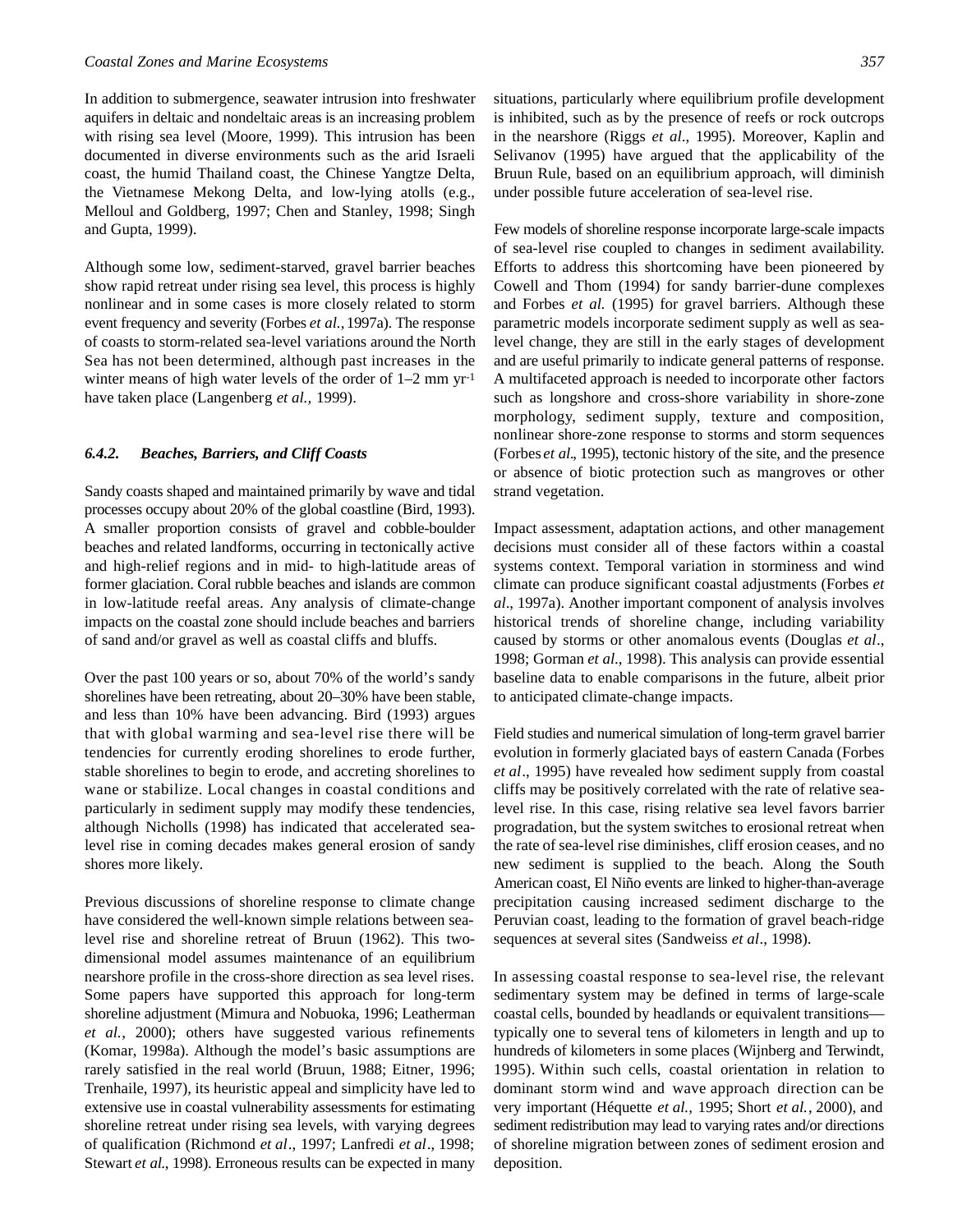Changes in wave or storm patterns may occur under climate change (Schubert *et al.,* 1998). In the North Atlantic, a multidecadal trend of increased wave height is observed, but the cause is poorly understood and the impacts are unclear. Changing atmospheric forcing also has been suggested as a process contributing to increases in mean water level along the North Sea coast, independent of eustatic and isostatic contributions to relative sea level. Changes in large-scale ocean-atmospheric circulation and climate regimes such as ENSO and the Pacific Decadal Oscillation have implications for coastal beach and barrier stability (see Box 6-4).

Erosion of unlithified cliffs is promoted by rising sea levels but may be constrained or enhanced by geotechnical properties and other antecedent conditions (Shaw *et al*., 1998a; Wilcock *et al.,* 1998). Bray and Hooke (1997) review the possible effects of sea-level rise on soft-rock cliffs over a 50- to 100-year planning scale. They evaluate different methods of analyzing historical recession rates and provide simple predictive models to estimate cliff sensitivity to sea-level rise in southern England. Historical observations of cliff erosion under an accelerating sea level suggest, however, that the results of such methods must be interpreted carefully.

If El Niño-like conditions become more prevalent (Timmermann *et al.*, 1999), increases in the rate of cliff erosion may occur along the Pacific coasts of North and South America (Kaminsky *et al.*, 1998; Komar, 1998a,b). For example, El Niño events raise sea level along the California coast and are marked by the presence of larger than average, and more damaging, waves and increased precipitation. These conditions and the changed direction of wave attack combine to increase sea-cliff erosion on the central California coast, particularly on southerly or southwesterly facing cliffs. An increase in El Niño-like conditions with global warming would very likely increase sea-cliff erosion along this section of coast and endanger infrastructure and property (Storlazzi and Griggs, 2000).

# *6.4.3. Deltaic Coasts*

In addition to increasing erosion, many of the world's lowlying coastal regions will be exposed to potential inundation. Deltas that are deteriorating as a result of sediment starvation, subsidence, and other stresses are particularly susceptible to accelerated inundation, shoreline recession, wetland deterioration, and interior land loss (Biljsma *et al.*, 1996; Day *et al*., 1997).

River deltas are among the most valuable, heavily populated, and vulnerable coastal systems in the world. Deltas develop where rivers deposit more sediment at the shore than can be carried away by waves. Deltas are particularly at risk from climate change—partly because of natural processes and partly because of human-induced stresses. Deltaic deposits naturally dewater and compact as a result of sedimentary loading. When compaction is combined with isostatic loading or other tectonic effects, rates of subsidence can reach 20 mm yr-1 (Alam, 1996). Human activities such as draining for agricultural development; levee building to prevent flooding; and channelization, damming, and diking of rivers to impede sediment transfers have made deltas more vulnerable to sea-level rise. Examples of sediment starvation include the Rhone and Ebro deltas (Jimenez and Sanchez-Arcilla, 1997) and polder projects in the Ganges-Brahmaputra (Jelgersma, 1996). Sediment transport by the Nile, Indus, and Ebro Rivers has been reduced by 95% and in the Mississippi by half in the past 200 years, mostly since 1950 (Day *et al.*, 1997). Further stress has been caused by subsurface fluid withdrawals and draining of wetland soils. In the Bangkok area of the Chao Phraya delta, groundwater extraction during 1960–1994 increased average relative sea-level rise by 17 mm yr-1 (Sabhasri and Suwarnarat, 1996). Similar severe land subsidence has been experienced in the Old Huange and Changjiang deltas of China (Chen, 1998; Chen and Stanley, 1998). In the latter case, groundwater removal was curtailed, leading to a reduction in subsidence rates.

Where local rates of subsidence and relative sea-level rise are not balanced by sediment accumulation, flooding and marine processes will dominate. Indeed, Sanchez-Arcilla and Jimenez (1997) suggest that in the case of largely regulated deltas, the main impacts of climate change will be marine-related because impacts related to catchment areas will be severely damped by river regulation and management policies. In such cases, significant land loss on the outer delta can result from wave erosion; prominent examples include the Nile (Stanley and Warne, 1998), Mackenzie (Shaw *et al*., 1998b), and Ganges (Umitsu, 1997). In South America, large portions of the Amazon, Orinoco, and Paraná/Plata deltas will be affected if sea-level rise accelerates as projected (Canziani *et al*., 1998). If vertical accretion rates resulting from sediment delivery and *in situ* organic matter production do not keep pace with sea-level rise, waterlogging of wetland soils will lead to death of emergent vegetation, a rapid loss of elevation because of decomposition of the belowground root mass, and, ultimately, submergence and erosion of the substrate (Cahoon and Lynch, 1997).

In some situations, saltwater intrusion into freshwater aquifers also is a potentially major problem, as demonstrated by a threescenario climate change and sea-level rise model study of the Nile delta (Sherif and Singh, 1999). In other places, saltwater intrusion is already taking place (Mulrenna and Woodroffe, 1998). In the Yangtze delta, one consequence of saltwater incursion will be that during dry seasons shortages of freshwater for agriculture are likely to be more pronounced and agricultural yields seriously reduced particularly around Shanghai (Chen and Zong, 1999).

### *6.4.4. Coastal Wetlands*

An estimate by Nicholls *et al.* (1999) suggests that by the 2080s, sea-level rise could cause the loss of as much as 22% of the world's coastal wetlands. Although there would be significant regional variations (Michener *et al.,* 1997), such losses would reinforce other adverse trends of wetland loss resulting primarily from direct human action—estimated by DETR (1999) to be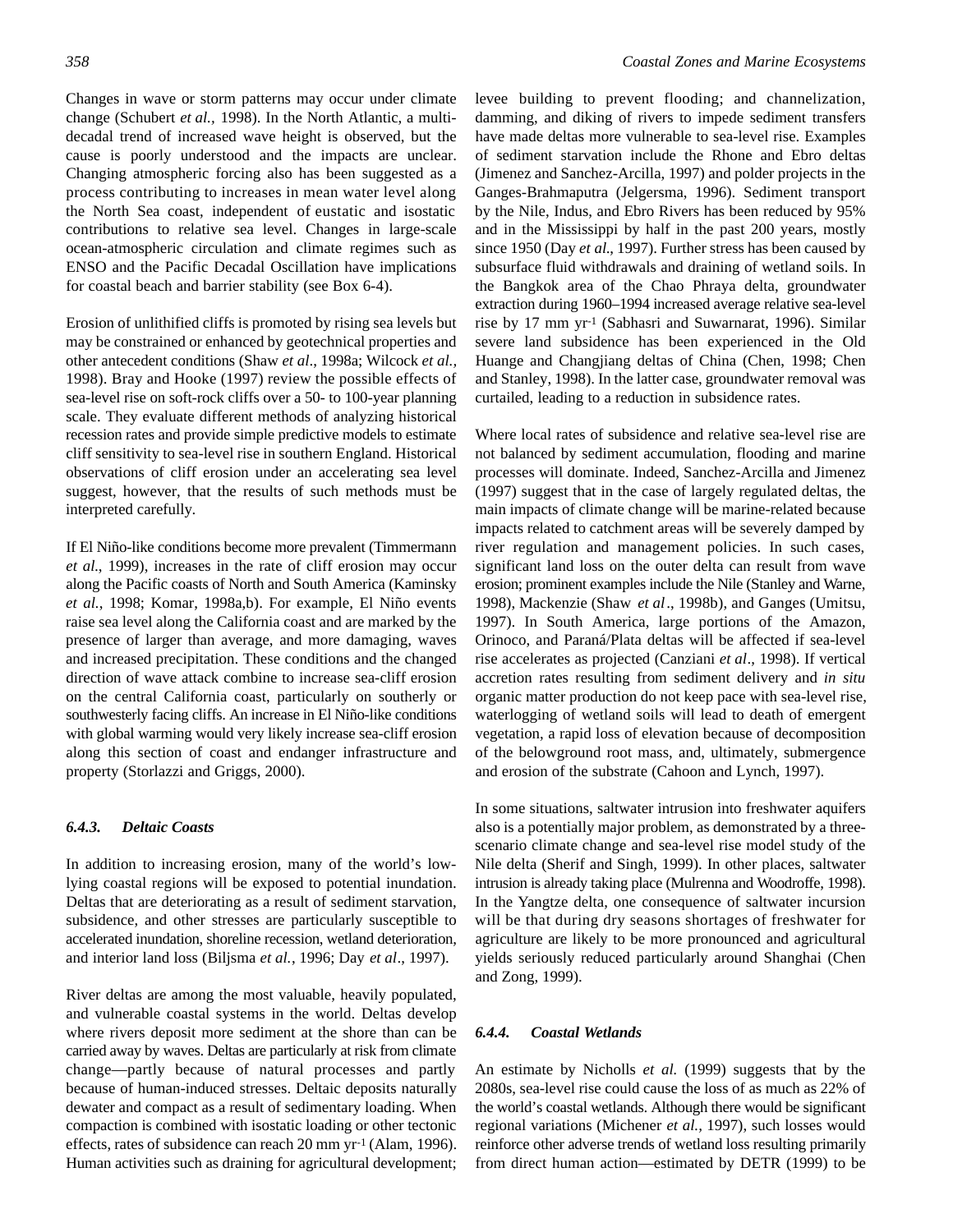# **Box 6-4. Changes in Wave Climate, Storm Waves, and Surges**

Over the long term, beaches and coastal barriers are adjusted in plan shape, profile morphology, and geographical position to factors such as sediment type and availability; wave climate, including prevailing wave energy and direction; and episodic storm waves and storm surge events. Few studies have been made of potential changes in prevailing ocean wave heights and directions as a consequence of climate change and sea-level rise, even though such changes can be expected. Similarly, changes in the magnitude of storm waves and surges with a higher sea level can be expected to reach to higher elevations on land than at present, as well as to extend further inland. Changes cannot be expected to be uniform, however, and impacts will vary locally and regionally.

The following case studies illustrate these points and highlight variations in prevailing storm wave/surge trends, differences in attribution and in the nature of past and potential coastal erosion and accretion impacts.

# *Changes in wind generated ocean waves in North Atlantic Ocean*

Over the past 30 years, visual estimates from merchant ships and instrumental records suggest that significant wave height increases of 0.1–0.3 m have occurred over the whole of the North Atlantic except the west and central subtropics. The coastal response to this change in wave climate has not been documented. *Sources: WASA Group (1998); Guley and Hasse (1999).*

# *Changes in extreme storm surges off Western Europe: The recent record*

Storm surge activity in the Irish Sea and North Sea during the 1960s and 1970s reached levels unprecedented since the 1900s. These levels were followed by a sharp decline in the 1980s, taking the number of surges back to the levels of decades before the 1960s. Changes in pressure conditions could be a manifestation of shifts in storm tracks. Changes are part of natural variability on decadal time scales rather than long-term climate change resulting from anthropogenic influences. *Source: Holt (1999).*

# *Changes in waves and storm activity off Western Europe with climate change*

A high-resolution climate change experiment mimicking global warming resulted in a weak increase in storm activity and extreme wave heights in the Bay of Biscay and the North Sea; waves and storm action decreased slightly along the Norwegian coast. A weak increase in storm surges in the North Sea can be expected. *Source: WASA Group (1998).*

# *Beach rotation and the Southern Oscillation in eastern Australia*

Beach profiles measured at monthly intervals along Narrabeen Beach (Sydney) from 1976 to 1999 suggest a cyclic beach oscillation, with two cycles over the 23-year period; the profiles also suggest that the beach is rotating in a cyclic pattern around a central point. These changes have been related to ENSO. When the Southern Oscillation Index (SOI) is positive, there is a greater prevalence of east to northerly waves; these waves help build out the southern beach. When the SOI is negative, southerly waves dominate the wave climate, leading to a northerly shift of sand, thus feeding beach accretion in the north while the south end of the beach is eroded. If more El Niño-like conditions prevail in the future, a net change in shoreline position can be expected.

*Source: Short et al. (2000)*.

# *Venice and the northern Adriatic coast: reduction in storm surges as a result of recent climate change?*

Coastal flooding and damaging storm surges generated by the *bora* and other easterly winds affect the northern Adriatic Sea. Analysis of wind records from Trieste (1957–1996) show a decline in frequency of such winds. This decline may be caused in part by interdecadal variability, though their persistence suggests that it may be a consequence of recent global warming and less frequent drifts of polar cold air toward middle latitudes. *Source: Pirazzoli and Tomasin (1999).*

# *Sensitivity of storm waves in Montevideo (Uruguay) to future climate change*

Outputs from a simple storm wave generation model that uses real-time wind data for the 1980s have been compared with simulations representing a 10% higher wind strength and a 1-m sea-level rise. Under this scenario, storm waves would increase in height; their angle of incidence would remain unchanged. *Source: Lorenzo and Teixeira (1997).*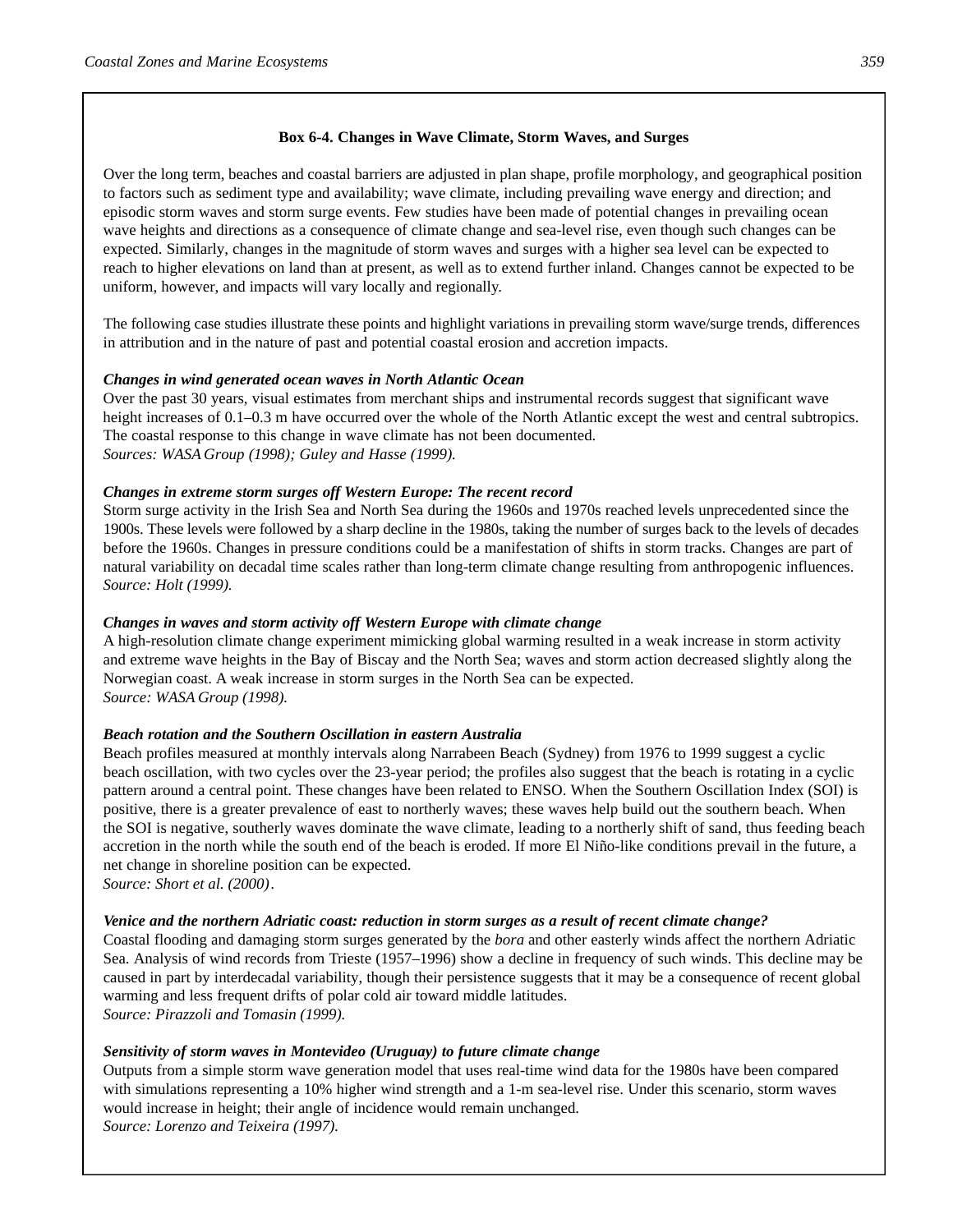about 40% of 1990 values by the 2080s. Stabilization scenarios developed by DETR (1999) show a large reduction in wetland losses—to 6–7%, compared with unmitigated emissions (13%). Two main types of tidal wetland—mangrove forest and salt marsh—are considered here, although serious impacts on other coastal vegetation types, including subtidal seagrasses, can be expected (Short and Neckles, 1999).

Mangrove forests often are associated with tropical and subtropical deltas, but they also occur in low- to mid-latitude lagoon and estuary margins, fringing shorelines from Bermuda in the north to northern New Zealand in the south. Mangroves have important ecological and socioeconomic functions, particularly in relation to seafood production, as a source of wood products, as nutrient sinks, and for shoreline protection (Rönnbäck, 1999). Moreover, different kinds of mangrove provide different goods and services (Ewel *et al.*, 1998). The function and conservation status of mangroves has been considered in special issues of two journals, introduced by Field *et al*. (1998) and Saenger (1998).

Many mangrove forests are being exploited and some are being destroyed, reducing resilience to accommodate future sea-level rise. In Thailand, 50% of mangrove has been lost in the past 35 years (Aksornkoae, 1993); yet with greatly increased sediment supply to the coastal zone in some places, mangrove colonization has expanded seaward in suitable habitats (Panapitukkul *et al*., 1998). As for other shore types, this example emphasizes the importance of sediment flux in determining mangrove response to sea-level rise. Ellison and Stoddart (1991), Ellison (1993), and Parkinson *et al.* (1994) suggest that mangrove accretion in low- and high-island settings with low sediment supply may not be able to keep up with future sea-level rise, whereas Snedaker *et al.* (1994) suggest that low-island mangroves may be able to accommodate much higher rates of sea-level rise. This ability may depend on stand composition and status (e.g., Ewel *et al*., 1998; Farnsworth, 1998) and other factors, such as tidal range and sediment supply (Woodroffe, 1995, 1999; Miyagi *et al*., 1999). In some protected coastal settings, inundation of low-lying coastal land may promote progressive expansion of mangroves with sea-level rise (Richmond *et al*., 1997). In contrast, Alleng (1998) predicts the complete collapse of a mangrove wetland in Jamaica under rapid sea-level rise.

The response of tidal marshes to sea-level rise is similarly affected by organic and inorganic sediment supply and the nature of the backshore environment (Brinson *et al*., 1995; Nuttle *et al*., 1997). In general, tidal marsh accretion tracks sea-level rise and fluctuations in the rate of sea-level rise (e.g., van de Plassche *et al*., 1998, 1999; Varekamp and Thomas, 1998). Marsh accretion also reflects marsh growth effects (Varekamp *et al*., 1999). Bricker-Urso *et al.* (1989) estimate a maximum sustainable accretion rate of 16 mm yr<sup>-1</sup> in salt marshes of Rhode Island (assuming that vertical accretion rates are controlled mainly by *in situ* production of organic matter); this rate is an order of magnitude higher than rates reported by others. Orson *et al.* (1998) also emphasizes the effects of variability between marsh species types.

Temporal and spatial variability in rates of relative sea-level rise also is important. Stumpf and Haines (1998) report rates of  $>10$  mm yr<sup>1</sup> in the Gulf of Mexico over several years, where the long-term mean rate of relative sea-level rise is 2 mm yr-1 or less. Forbes *et al.* (1997b) report multi-year fluctuations in sea-level rise at Halifax, Nova Scotia, of as much as 10 mm yr<sup>-1</sup> and occasionally higher, superimposed on a long-term mean of 3.6 mmyr-1. Thus, short-term fluctuations in sea-level rise may approach the maximum limit of accretion, although the drowning of marsh surfaces is unlikely to be a major concern. Higher local rates of sea-level change have been recorded over the past 100 years or so in a few places, one of which is the Caspian Sea. Here, the response of riparian vegetation to the sea-level fall in the early part of the 20th century was a rapid seaward progression of vegetation. This progression ceased with the rise in Caspian sea level averaging 120 mm yr-1 from 1978 to 1996, but it did not result in a similar rapid regression of vegetation. Instead, the vegetation consolidated its position, which has been partly explained by the wide flooding tolerance of the major emergent plant species, with floating vegetation increasing in extent with more favorable (higher water level) conditions (Baldina *et al.*, 1999).

In some areas, the current rate of marsh elevation gain is insufficient to offset relative sea-level rise. For instance, model results from a wetland elevation model designed to predict the effect of an increasing rate of sea-level rise on wetland sustainability in Venice Lagoon revealed that for a 0.48-m rise in the next 100 years, only one site could maintain its elevation relative to sea level; for a 0.15-m rise, seven sites remained stable (Day *et al.*, 1999).

Maintenance of productive marsh area also depends on horizontal controls discussed by Nuttle *et al.* (1997) and Cahoon *et al.* (1998). For example, in settings with sufficient sediment influx, the wetland may expand toward the estuary, while also expanding landward if the backshore slope is sufficiently low and not backed by fixed infrastructure (Brinson *et al*., 1995). If sediment supply is low, however, marsh front erosion may occur (Dionne, 1986).

Although determining the threshold for such erosion is difficult, this erosion is regarded as a negative impact on many wetlands, particularly those constrained by artificial structures on the landward side. Nicholls and Branson (1998) use the term "coastal squeeze" to describe the progressive loss and inundation of coastal habitats and natural features located between coastal defenses and rising sea levels. They believe that intertidal habitats will continue to disappear progressively, with adverse consequences for coastal biological productivity, biodiversity, and amenity value. Where sediment influx is in sufficient to sustain progradation, there is potential for significant loss of coastal wetlands. After considering two "what if" climate change scenarios, Mortsch (1998) found that key wetlands around the Great Lakes of Canada-USA are at risk—particularly those that are impeded from adapting to the new water-level conditions by artificial structures or geomorphic conditions.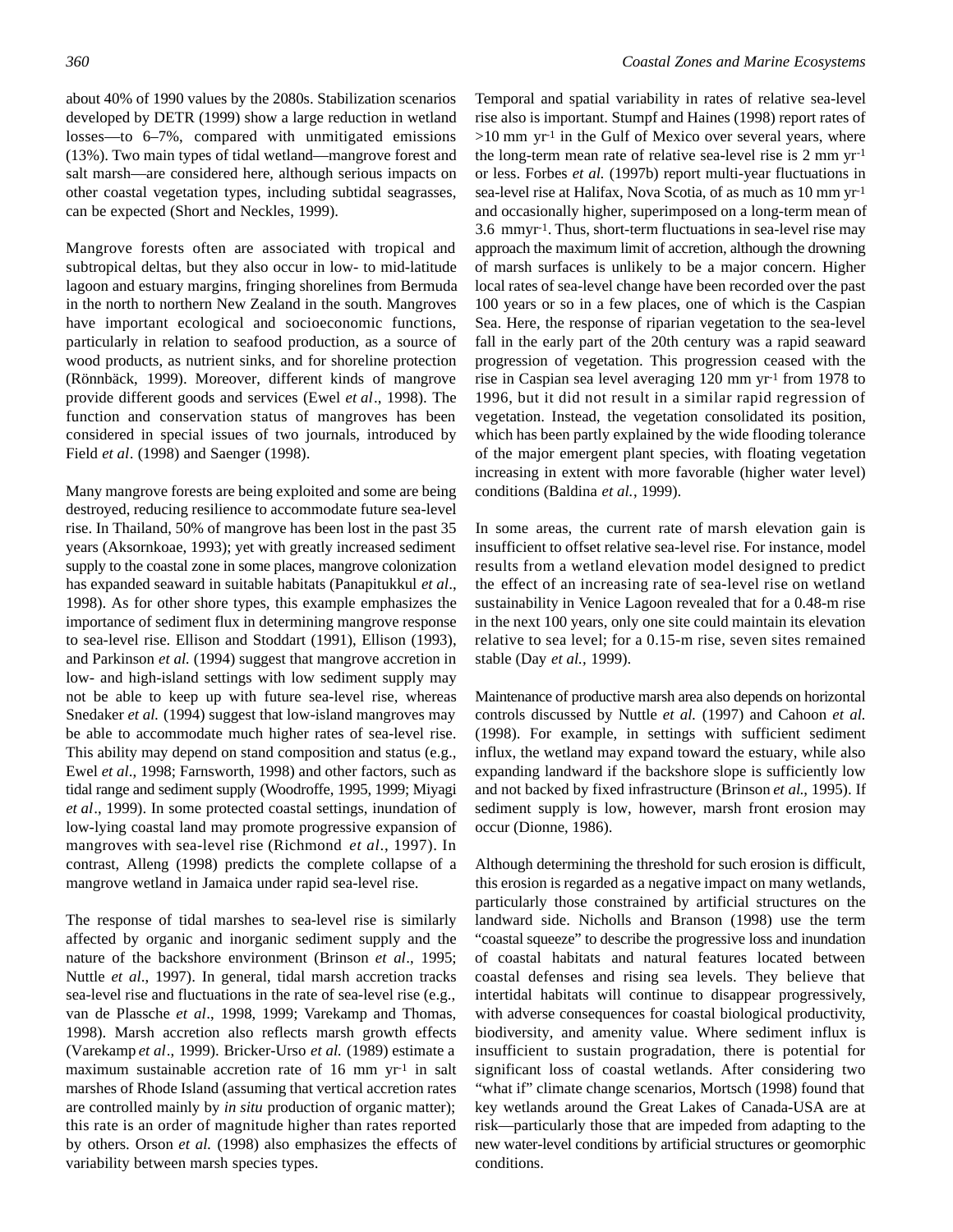# *6.4.5. Tropical Reef Coasts*

Coral reefs occur in a variety of fringing, barrier, and atoll settings throughout the tropical and subtropical world. Coral reefs constitute important and productive sources of biodiversity; they harbor more than 25% of all known marine fish (Bryant *et al*., 1998), as well as a total species diversity containing more phyla than rainforests (Sale, 1999). Reefs also represent a significant source of food for many coastal communities (Wilkinson *et al*., 1999). Coral reefs serve important functions as atoll island foundations, coastal protection structures, and sources of beach sand; they have economic value for tourism (which is increasingly important for many national economies) and support emerging opportunities in biotechnology. Moberg and Folke (1999) have published a comprehensive list of goods and ecological services provided by coral reef ecosystems.

The total areal extent of living coral reefs has been estimated at about 255,000 km<sup>2</sup> (Spalding and Grenfell, 1997). As much as 58% (rising locally to >80% in southeast Asia) are considered at risk from human activities, such as industrial development and pollution, tourism and urbanization, agricultural runoff, sewage pollution, increased sedimentation, overfishing, coral mining, and land reclamation (Bryant *et al*., 1998), as well as predation and disease (e.g., Antonius, 1995; Richardson *et al*., 1998). In the past these local factors, together with episodic natural events such as storms, were regarded as the primary cause of degradation of coral reefs. Now, Brown (1997), Hoegh-Guldberg (1999), and Wilkinson (1999), for instance, invoke global factors, including global climate change, as a cause of coral reef degradation.

Previous IPCC assessments have concluded that the threat of sea-level rise to coral reefs (as opposed to reef islands) is minor (Bijlsma *et al*., 1996; Nurse *et al*., 1998). This conclusion is based on projected rates of global sea-level rise from Warrick *et al.* (1996) on the order of 2–9 mm  $yr<sup>1</sup>$  over the next 100 years. Reef accretion at these rates has not been widely documented, largely because most reefs have been growing horizontally under stable or falling sea levels in recent years (Wilkinson and Buddemeier, 1994). Schlager (1999) reports an approximate upper limit of vertical reef growth during the Holocene of 10 mm yr-1, suggesting that healthy reef flats are able to keep pace with projected sea-level rise. The situation is less clear for the large numbers of degraded reefs in densely populated regions of south and southeast Asia, eastern Africa, and the Caribbean (Bryant *et al*., 1998), as well as those close to population centers in the Pacific (Zann, 1994).

Positive trends of SSThave been recorded in much of the tropical ocean over the past several decades, and SST is projected to rise by 1–2°C by 2100. Many coral reefs occur at or close to temperature tolerance thresholds (Goreau, 1992; Hanaki *et al*., 1998), and Brown (1997) has argued that steadily rising SST will create progressively more hostile conditions for many reefs. This effect, along with decreased  $CaCO<sub>3</sub>$  saturation state (as  $CO<sub>2</sub>$ levels rise), represent two of the most serious threats to reefs in the 21st century (Hoegh-Guldberg, 1999; Kleypas *et al.,* 1999).

Several authors regard an increase in coral bleaching as a likely result of global warming. However, Kushmaro *et al.* (1998) cite references that indicate it is not yet possible to determine conclusively that bleaching episodes and the consequent damage to reefs are caused by global climate change. Corals bleach (i.e., pale in color) because of physiological shock in response to abrupt changes in temperature, salinity, and turbidity. This paling represents a loss of symbiotic algae, which make essential contributions to coral nutrition and clarification. Bleaching often may be temporary, with corals regaining color once stressful environmental conditions ameliorate. Brown *et al*. (2000) indicate that some corals in the Indian Ocean, Pacific Ocean, and Caribbean Sea are known to bleach on an annual basis in response to seasonal variations in temperature and irradiance. Major bleaching events can occur when SSTs exceed seasonal maximums by >1°C (Brown *et al*., 1996). Mortality for small excursions of temperature is variable and, in some cases, apparently depth-related (Phongsuwan, 1998); surviving coral has reduced growth and reproductive capacity. More extensive mortality accompanies temperature anomalies of 3°C or more over several months (Brown and Suharsono, 1990). Hoegh-Guldberg (1999) found that major episodes of coral bleaching over the past 20 years were associated with major El Niño events, when seasonal maximum temperatures were exceeded by at least 1°C.

Corals weakened by other stresses may be more susceptible to bleaching (Glynn, 1996; Brown, 1997), although Goreau (1992) found in Jamaica that anthropogenically stressed areas had lower bleaching frequencies. More frequent and extensive bleaching decreases live coral cover, leading to reduced species diversity (Goreau, 1992; Edinger *et al*., 1998) and greater susceptibility to other threats (e.g., pathogens and emergent diseases as addressed by Kushmaro *et al*., 1996, 1998; Aronson *et al*., 2000). In the short term, this bleaching may set back reef communities to early successional stages characterized by noncalcifying benthos such as algae, soft corals, and sponges (Done, 1999). Reefs affected by coral bleaching may become dominated by physically resilient he m is pherical corals because branching corals are more susceptible to elevated SST, leading to a decrease in coral and habitat diversity (Brown and Suharsono, 1990). Differential susceptibility to bleaching among coral taxa has been reported during the large-scale event in 1998 on the Great Barrier Reef (Marshall and Baird, 2000).

The 1998 bleaching event was unprecedented in severity over large areas of the world, especially the Indian Ocean. This event is interpreted by Wilkinson *et al.* (1999) as ENSO-related and could provide a valuable indicator of the potential effects of global climate change. However, the 1998 intense warming in the western Indian Ocean has been associated with shifts in the Indian dipole rather than ENSO.

Attempts to predict bleaching have met with variable success. Winter *et al*. (1998) compared a 30-year record of SST at La Parguera, Puerto Rico, with coral bleaching events at the same location but could not forecast coral bleaching frequency from the temperature record. On the other hand, analyses of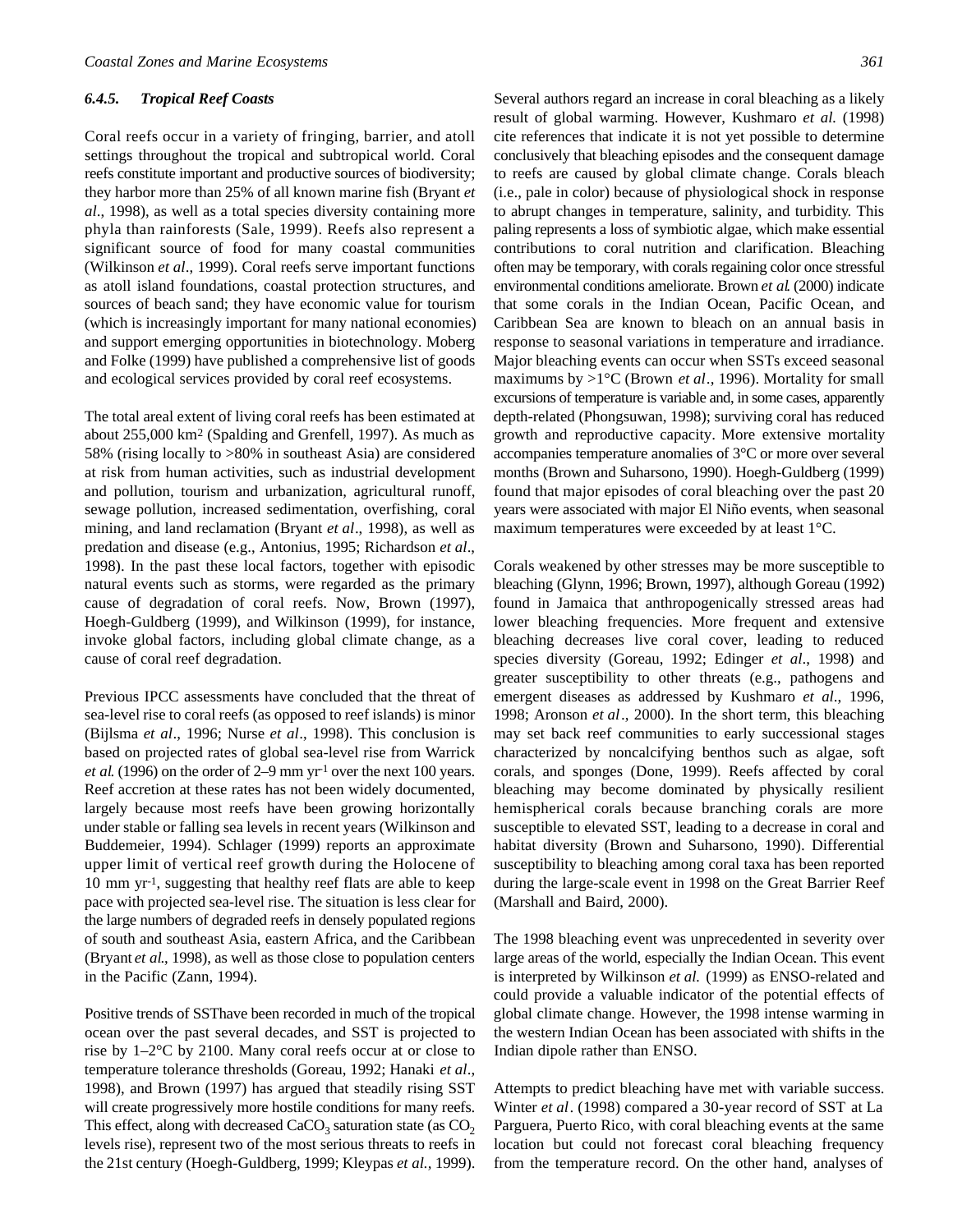recent sea temperature anomalies, based on satellite data, have been used to predict the mass coral bleaching extent during 1997–1998 (Hoegh-Guldberg, 1999).

Recently it has been suggested that a doubling of  $CO<sub>2</sub>$  levels could reduce reef calcification, but this effect is very difficult to predict (Gattuso *et al*., 1999). Kleypas *et al*. (1999) argue that such effects could be noticed by 2100 because of the decreased availability of  $CaCO<sub>3</sub>$  to corals. In combination with potentially more frequent bleaching episodes, reduced calcification could impede a reef's ability to grow vertically in pace with sea-level rise.

The implications for reef-bound coasts in terms of sediment supply, shore protection, and living resources may be complex, either positive or negative, and are difficult to predict at a global scale. However, there have been suggestions that fishing yields will be reduced as reef viability decreases, leading to reduced yields of protein for dependent human populations, and that the effects of reducing the productivity of reef ecosystems on birds and marine mammals are expected to be substantial (Hoegh-Guldberg, 1999).

#### *6.4.6. High-Latitude Coasts*

High-latitude coasts are highly susceptible to a combination of climate change impacts in addition to sea-level rise, particularly where developed in ice-bonded but otherwise unlithified sediments. In this context, atmospheric warming affects ground-surface temperatures and thaw, as well as SST and sea ice.

Ground temperatures determine the presence of perennially frozen ground (permafrost), which often contains large volumes of excess ice that may occur in the form of massive ice. The seasonal cycle of ground and nearshore seawater temperatures determines the depth of the seasonally active thaw layer in high-latitude beaches and the nearshore, with implications for limiting beach scour during storms (Nairn *et al*., 1998). Deepening of the active layer (Vyalov *et al*., 1998) also can lead to melting of near-surface massive ice and may trigger additional coastal slope failure (Dallimore *et al*., 1996; Shaw *et al*., 1998b).

Rapid coastal retreat already is common along ice-rich coasts of the Beaufort Sea in northwestern Canada (e.g., Dallimore *et al*., 1996), the United States, and the Russian Arctic (e.g., Are, 1998). Where communities are located in ice-rich terrain along the shore, warmer temperatures combined with increased shoreline erosion can have a very severe impact. For example, at Tuktoyaktuk—the main community, port, and offshore supply base on the Canadian Beaufort sea coast—many structures are located over massive ice along eroding shore (Wolfe *et al*., 1998).

Coastal recession rates along the Arctic coast also are controlled by wave energy during the short open-water season. An early study based on historical records of shoreline recession, combined with hindcast waves derived from measured wind and observed ice distributions, showed that coastal recession rates at several sites are correlated with open-water fetch, storminess, and wave energy. Using estimates of less extensive ice distribution under a doubled-CO<sub>2</sub> atmosphere, Solomon *et al.* (1994) were able to demonstrate an increase in coastal erosion rates to a mean value comparable to the maximum observed rates under present climate conditions. In the Canadian Arctic Archipelago region, where many fine-grained (mud and sand) shorelines and deltas now experience almost zero wave energy (e.g., Forbes and Taylor, 1994), any increase in open water will lead to rapid reworking and potentially substantial shoreline retreat.

Sea ice may erode the seabed in the nearshore zone, but it also may supply shoreface sediments to the nearshore and beach (Reimnitz *et al*., 1990; Héquette *et al*., 1995). Thinner ice or later freeze-up resulting from climate warming may lead to changes in nearshore ice dynamics and associated sediment transport. Warmer temperatures and associated changes in winter sea-ice distribution at mid-latitudes are expected to have a negative impact on coastal stability. Rapidly eroding sandy coasts in the southern Gulf of St. Lawrence are partially protected in winter by development of an icefoot and nearshore ice complex. The strongest storms and most persistent onshore winds occur in winter, partially overlapping the ice season. Severe erosion in recent years has been linked to warmer winters with late freeze-up—an anticipated outcome of greenhouse warming (Forbes *et al*., 1997b).

#### **6.5. Socioeconomic Impacts of Climate Change**

In the past decade, some progress has been made in evaluating potential socioeconomic impacts of climate change and sea-level rise on coastal and marine systems. This progress, however, has not been as substantial as that relating to biogeophysical impacts; nor has it been especially comprehensive (Turner *et al.,* 1995, 1996). To date, emphasis has been in three areas. First, research has focused on the coastal zone itself (we are not aware of any studies of the socioeconomic impact of climate change on openocean marine ecosystems). Second, there has been an emphasis on the potential socioeconomic impact of sea-level rise but little on any other climate change variables. Third, emphasis has been on economic effects, not on impacts on social and cultural systems. These emphases are evident in the following review, in which we consider socioeconomic impacts initially as a component of the methodology for vulnerability assessment and then through economic cost-benefit analyses of coastal zones in general and infrastructure developments in particular. In these cases, "benefits" derive from the inclusion of adaptation options—primarily shore protection—into the analyses to derive some net cost. Finally, we consider attempts that have been made to "value" natural systems, as well as the potential social and cultural impacts of climate change.

# *6.5.1. Socioeconomic Impacts as Part of Vulnerability Assessment*

In the SAR, Bijlsma *et al.* (1996) reviewed several country case studies that had applied the IPCC Common Methodology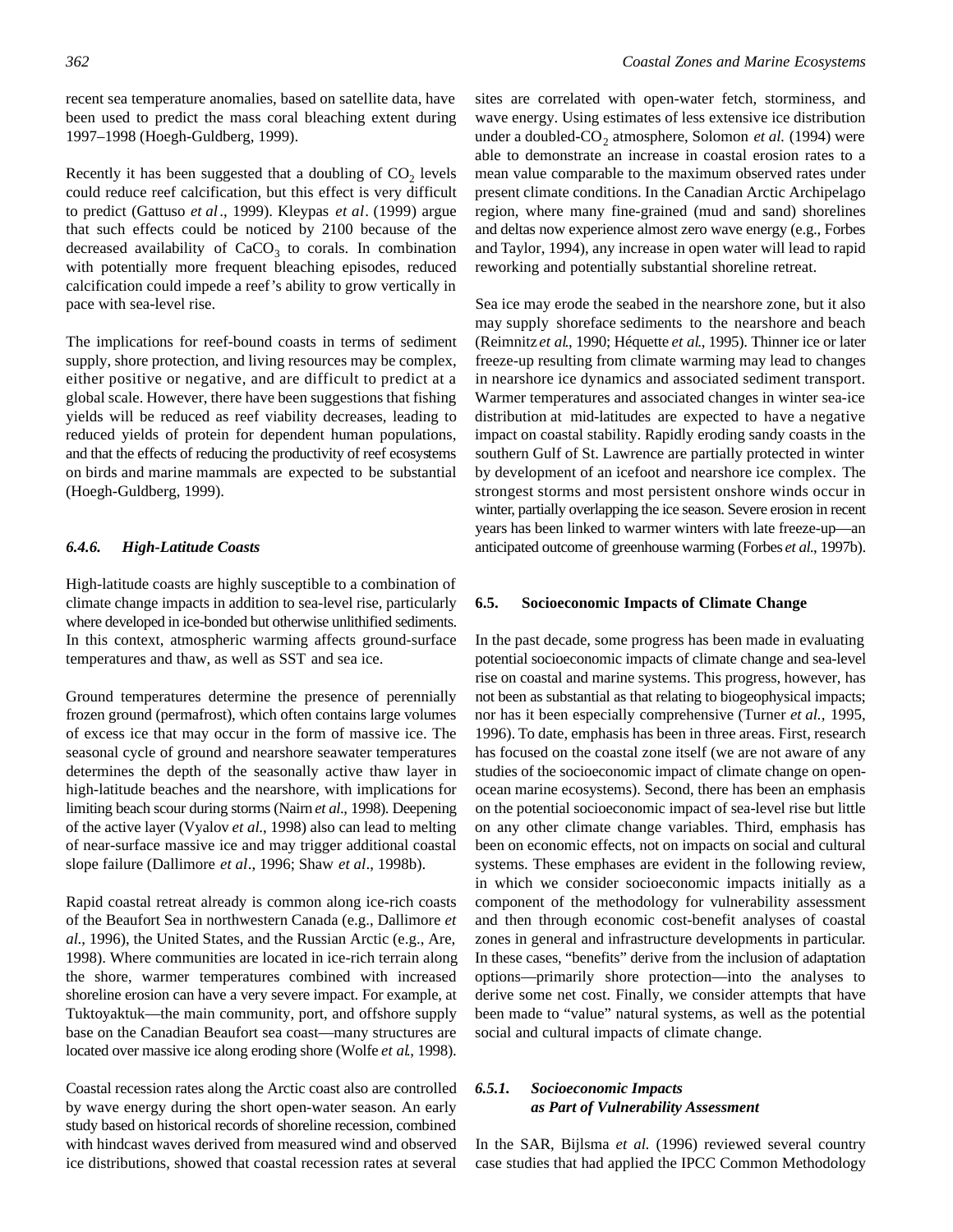for assessing the vulnerability of coastal areas to sea-level rise. These case studies offered important insights into potential impacts and possible responses. Many of the assessments emphasized the severe nature of existing coastal problems such as beach erosion, inundation, and pollution, as well as the effects of climate change acting on coastal systems that already are under stress.

The Common Methodology defined *vulnerability* as a country's degree of capability to cope with the consequences of climate change and accelerated sea-level rise. The methodology of seven consecutive analytical steps allowed for identification of coastal populations and resources at risk and the costs and feasibility of possible responses to adverse impacts. The SAR also identified the strengths and weaknesses of the Common Methodology. More recently, Klein and Nicholls (1999) have evaluated the IPCC's approach and results, concluding that the Common Methodology has contributed to understanding the consequences of sea-level rise and encouraged long-term thinking about coastal zones. They went on to develop a new conceptual framework for coastal vulnerability assessment that identifies the main components of the natural system and the socioeconomic system, as well as the linkages between them and climate change and other change variables. This framework is outlined in Box 6-5.

In the SAR, data on socioeconomic impacts were derived from country and global vulnerability assessment studies. Figures for several countries were given relating to the population affected, capital value at loss, and adaptation/protection costs (Bijlsma *et al*., 1996, Table 9-3). For the coastal zone, the authors concluded that:

- There will be negative impacts on several sectors, including tourism, freshwater quality and supply, fisheries and aquaculture, agriculture, human settlements, financial services, and human health.
- The number of people potentially affected by stormsurge flooding is expected to double (or triple) in the next century, ignoring potential adaptation and population growth.
- Protection of low-lying island states and nations with large deltaic areas is likely to be very costly.
- Adaptation to sea-level rise and climate change will involve important tradeoffs, which may include environmental, economic, social, and cultural values.

Since the SAR, there have been several summaries of the socioeconomic results of the vulnerability assessment studies, presenting data at local, regional, and global levels. Examples include case studies of Poland and Estonia (Kont *et al*., 1997; Zeider, 1997), the Philippines (Perez *et al*., 1999), Bangladesh (Ali, 1999), Egypt (El-Raey *et al*., 1999), and The Gambia and Abidjan (Jallow *et al.*, 1999), as well as the regional analyses and global synthesis of Nicholls and Mimura (1998). The initial global vulnerability assessment has been revised on the basis of scenarios for global sea-level rise derived from the Hadley Centre's HadCM2 ensemble simulations and HadCM3 simulations for GHG-only forcing (Nicholls *et al*., 1999). This assessment indicated that by the 2080s, the potential number of people flooded by storm surge in a typical year will be more than five times higher than today (using a sea-level rise of 0.38 m from 1990 to 2080) and that between 13 million and 88 million people could be affected even if evolving protection is included. Broadly similar results are given in the study undertaken by DETR (1999). However, they note that the flood impacts of sea-level rise are reduced by emissions scenarios that lead to stabilization of  $CO<sub>2</sub>$ . By the 2080s, the annual number of people flooded is estimated to be 34 million under the 750-ppm scenario and 19 million under the 550-ppm scenario.

Klein and Nicholls (1999) have categorized the potential socioeconomic impacts of sea-level rise as follows

- Direct loss of economic, ecological, cultural, and subsistence values through loss of land, infrastructure, and coastal habitats
- Increased flood risk of people, land, and infrastructure and the aforementioned values
- Other impacts related to changes in water management, salinity, and biological activities.

They also developed a methodology that has not yet been applied in any case studies.

#### *6.5.2. Economic Costs of Sea-Level Rise*

In the early 1990s, several studies examined the cost of sealevel rise in the United States, based on uniform national response strategies of holding back the sea (Titus *et al.,* 1992) or not holding back the sea (Yohe, 1990). A series of nationwide studies in other countries (see Bijlsma *et al.,* 1996) followed much the same approach. Turner *et al.* (1995) attempted to assess the cost of sea-level rise in general. Yohe *et al.* (1996) analyzed the economic cost of sea-level rise for developed property in the United States. They conclude that their cumulative figure of US\$20.4 billion (1990 US\$) cumulative is much lower than earlier estimates because those estimates had not considered offsetting factors, such as the cost-reducing potential of natural, market-based, adaptation measures or the efficiency of discrete decisions to protect (or not to protect) small tracts of property on the basis of individual economic merit. In most analyses, those "offsetting factors," or adaptations, are shore protection works. The expected economic cost of protection or abandonment in the United States also has been assessed (Yohe and Schlesinger, 1998).

Saizar (1997) assesses the potential impacts of a 0.5-m sea-level rise on the coast of Montevideo, Uruguay. Given no adaptive response, the cost of such a rise is estimated to be US\$23 million, with a shoreline recession of 56 m and loss of only 6.8 ha of land. Olivo (1997) determined the potential economic impacts of a sea-level rise of 0.5 m on the coast of Venezuela. At six study sites, he identified land and infrastructure at risk—such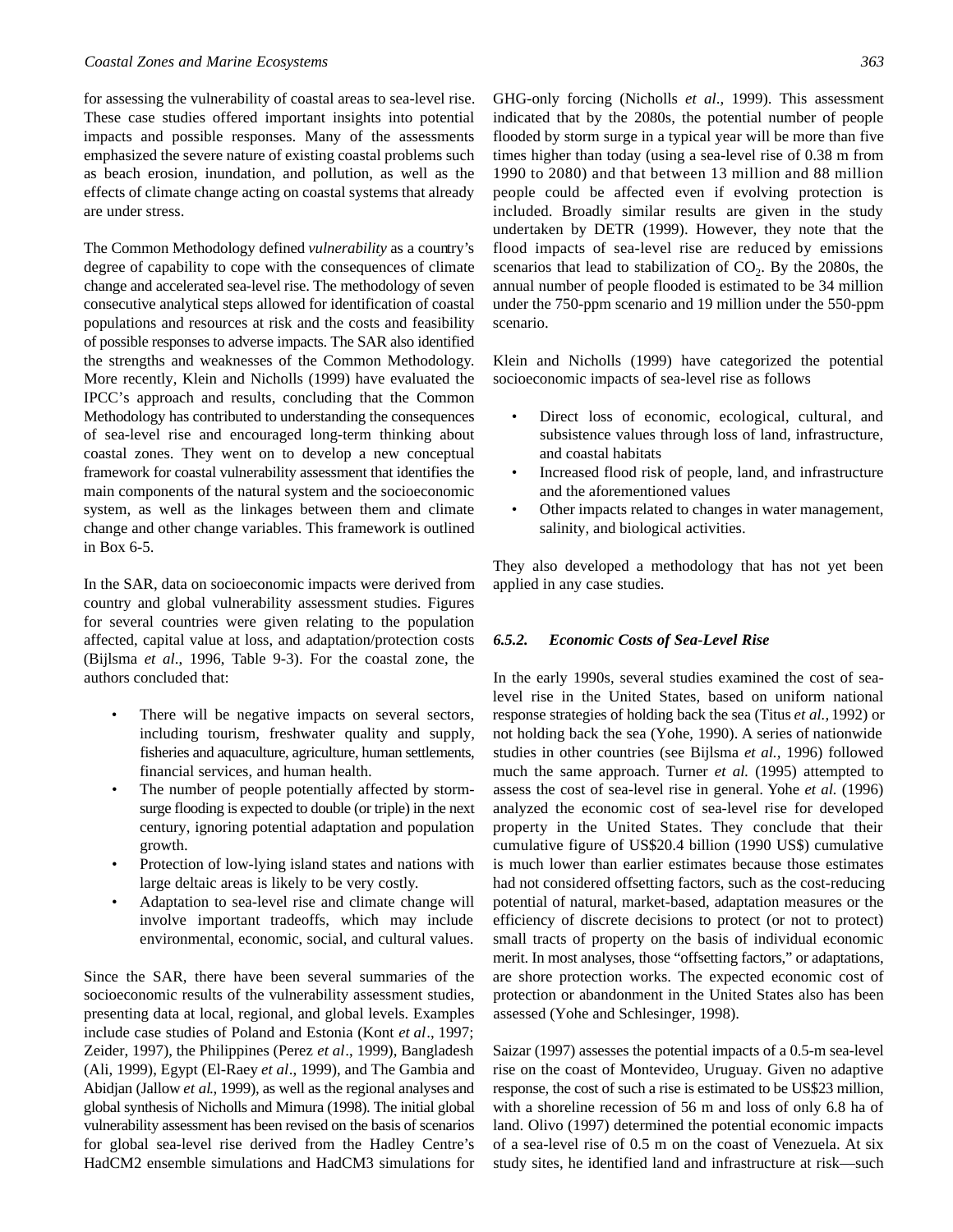# **Box 6-5. Conceptual Framework for Coastal Vulnerability Assessment**

In the scheme illustrated below, analysis of coastal vulnerability starts with a notion of the natural system's *susceptibility* to the biogeophysical effects of sea-level rise and its capacity to cope with these effects (*resilience* and *resistance*). Susceptibility reflects the coastal system's potential to be affected by sea-level rise; resilience and resistance determine the system's robustness or ability to continue functioning in the face of possible disturbance. Together, these factors determine the *natural vulnerability* of the coastal zone.



Resilience and resistance are functions of the natural system's capacity for *autonomous adaptation*, which represents the coastal system's natural adaptive response. Resilience and resistance often are affected by human activities, which need not only be negative: *Planned adaptation* can reduce natural vulnerability by enhancing the system's resilience and resistance, thereby adding to the effectiveness of autonomous adaptation.

The biogeophysical effects of sea-level rise impose a range of potential socioeconomic impacts. This *impact potential* is the socioeconomic equivalent of susceptibility; it is dependent on human influences. S*ocioeconomic vulnerability* is determined by the impact potential and society's technical, institutional, economic, and cultural ability to prevent or cope with these impacts. As with the natural system's resilience and resistance, the potential for *autonomous adaptation* and *planned adaptation* determines this ability to prevent or cope.

Dynamic interaction takes place between natural and socioeconomic systems. Instead of being considered as two independent systems, they are increasingly regarded as developing in a co-evolutionary way, as shown by the feedback loop from the socioeconomic system to the natural system.

*Sources: Klein and Nicholls (1999); Mimura and Harasawa (2000).*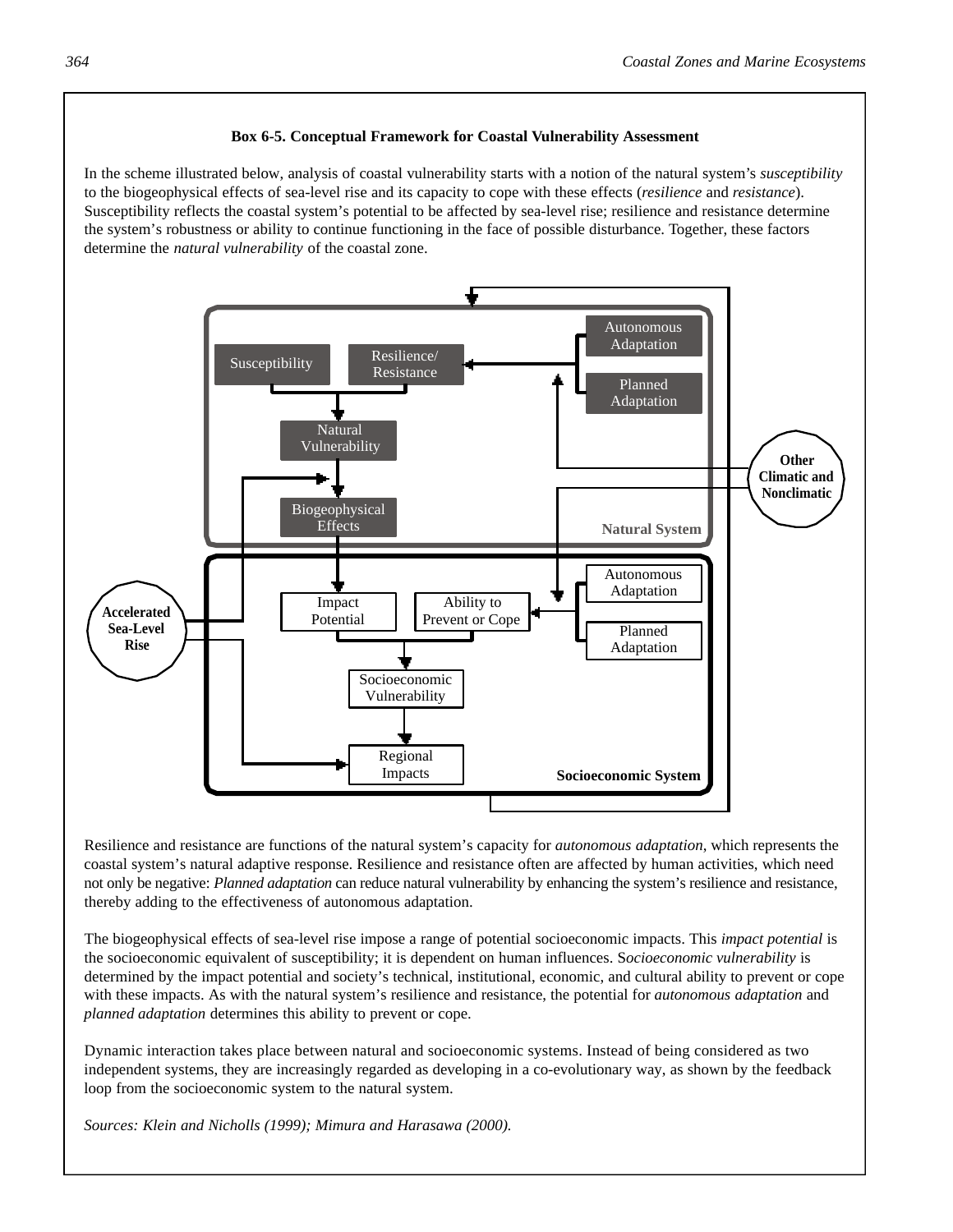as oil infrastructure, urban areas, and tourist infrastructure and, after evaluating four scenarios, concludes that Venezuela cannot afford the costs of sea-level rise, either in terms of land and infrastructure lost under a no-protection policy or in terms of the costs involved in any of three protection policies. In Poland, Zeider (1997) estimates the total cost of land-at-loss at US\$30 billion; the cost of full protection for the 2,200 km of coast would be US\$6 billion.

Several different methods have been used to estimate economic costs. Yohe and Neumann (1997) focus attention on the costbenefit procedures applied by coastal planners to evaluate shoreline protection projects in relation to sea-level rise. They develop three alternative adaptive responses to the inundation threat from climate-induced sea-level rise: cost-benefit with adaptation foresight (CBWAF), cost-benefit absent adaptation (CBAA), and protection guaranteed (PG). On economic grounds, CBWAF became the preferred option; CBAA conforms most closely with the routine application of existing procedures. "Adaptation foresight" in Yohe and Neumann's cost-benefit procedures assumes that erosion resulting from sea-level rise is a gradual process and that storm impacts do not change as sea level rises. West and Dowlatabadi (1999) suggest, however, that although a rise in sea level may be gradual and predictable, the effects of storms on coastal shorelines and structures are often stochastic and uncertain, in part because of sea-level rise effects.

Sea-level rise can increase the damage caused by storms because mean water level (the base level for storm effects) is higher, waves can attack higher on the shore profile, and coastal erosion often is accelerated, bringing structures nearer the shoreline and potentially removing protection offered by dunes and other protective features. The Heinz Center (2000) estimates that roughly 1,500 homes in the United States will be lost to coastal erosion each year for several decades, at a cost to property owners of US\$530 million yr-1. Most of the losses over the next 60 years will be in low-lying areas that also are subject to flooding, although some damage will be along eroding bluffs or cliffs. West *et al.* (2001) estimate that the increase in storm damage because of sea-level rise increases the direct damages of sea-level rise from erosion of the shoreline by 5%, but storm damage could be as much as 20% of other sea-level rise damages. They also developed a method for evaluating the effects of investor decisions to repair storm damage on the net economic impacts of rising sea level in the United States. Neumann *et al.* (2000) have estimated that a 0.5-m sea-level rise by 2100 could cause cumulative impacts to U.S. coastal property of US\$20 billion to US\$150 billion and that more extensive damage could result if climate change increases storm frequency or intensity.

Morisugi *et al.* (1995) attempt to evaluate the household damage cost in Japan from increased storm surges and the potential benefit generated by countermeasures, using a microeconomic approach. In this approach, household utility is expressed as a function of disaster occurrence probability, income, and other variables, and the change of utility level from sea-level rise and/or countermeasures is translated into monetary terms. For

a 0.5-m sea-level rise, the damage cost without countermeasures in Japan would be about US\$3.4 billion  $yr^{-1}$ , based on the comparison of the utility level between no sea-level rise and a 0.5-m sea-level rise without countermeasures. When the utility level is calculated for the case with countermeasures, the damage cost is reduced to about  $-<sub>US</sub>1.3$  billion yr<sup>-1</sup>, which means that a benefit is created. Therefore, the benefit created by countermeasures for a 0.5-m sea-level rise, which is defined as the decrease of damage cost, would be about US\$4.7 billion  $yr^{-1}$  at the national level. Because the annual expense for countermeasures is estimated to be about US\$1.9 billion yr-1 (Mimura *et al.,* 1998), the countermeasures are still beneficial after expenses are considered. This and other examples given here suggest that more robust assessments of the economic impacts of sea-level rise are possible and that they can improve the quality of adaptation strategies.

#### *6.5.3. Impacts on Coastal Infrastructure*

A large portion of the human population now lives in coastal areas, and the rate of population growth in these areas is higher than average (Cohen *et al*., 1997; Gommes *et al*., 1998). Many large cities are located near the coast (e.g., Tokyo, Shanghai, Jakarta, Bombay, New York), and Nicholls and Mimura (1998) have argued that the future of the subsiding megacities in Asia, particularly those on deltas, is among the most challenging issues relating to sea-level rise. People in developed coastal areas rely heavily on infrastructure to obtain economic, social, and cultural benefits from the sea and to ensure their safety against natural hazards such as high waves, storm surges, and tsunamis. Their well-being is supported by systems of infrastructure that include transportation facilities, energy supply systems, disaster prevention facilities, and resorts in coastal areas. Significant impacts of climate change and sea-level rise on these facilities would have serious consequences (see Chapter 7). This analysis applies not only in highly developed nations but in many developing economies and small island states (Nunn and Mimura, 1997). The vulnerability of waste facilities, septic systems, water quality and supply, and roads is a particular concern in many places (Solomon and Forbes, 1999).

Mimura *et al.* (1998) summarize Japanese studies on the impacts on infrastructure. Several studies suggested that disaster prevention facilities such as coastal dikes, water gates, and drainage systems and coastal protection structures such as seawalls, breakwaters, and groins will become less functional because of sea-level rise and may lose their stability. A common concern relates to the bearing capacity of the soil foundation for structures. For instance, the increased water table resulting from sea-level rise decreases the bearing capacity of the soil foundation and increases the possibility of liquefaction, which results in higher instability of coastal infrastructures to earthquakes (Shaw *et al*., 1998a). In the United Kingdom, sea defenses and shore protection works around 4,300 km of coast cost approximately US\$500 million  $yr<sup>-1</sup>$  to maintain at present a figure that Turner *et al.* (1998) suggest will continue to rise in the future.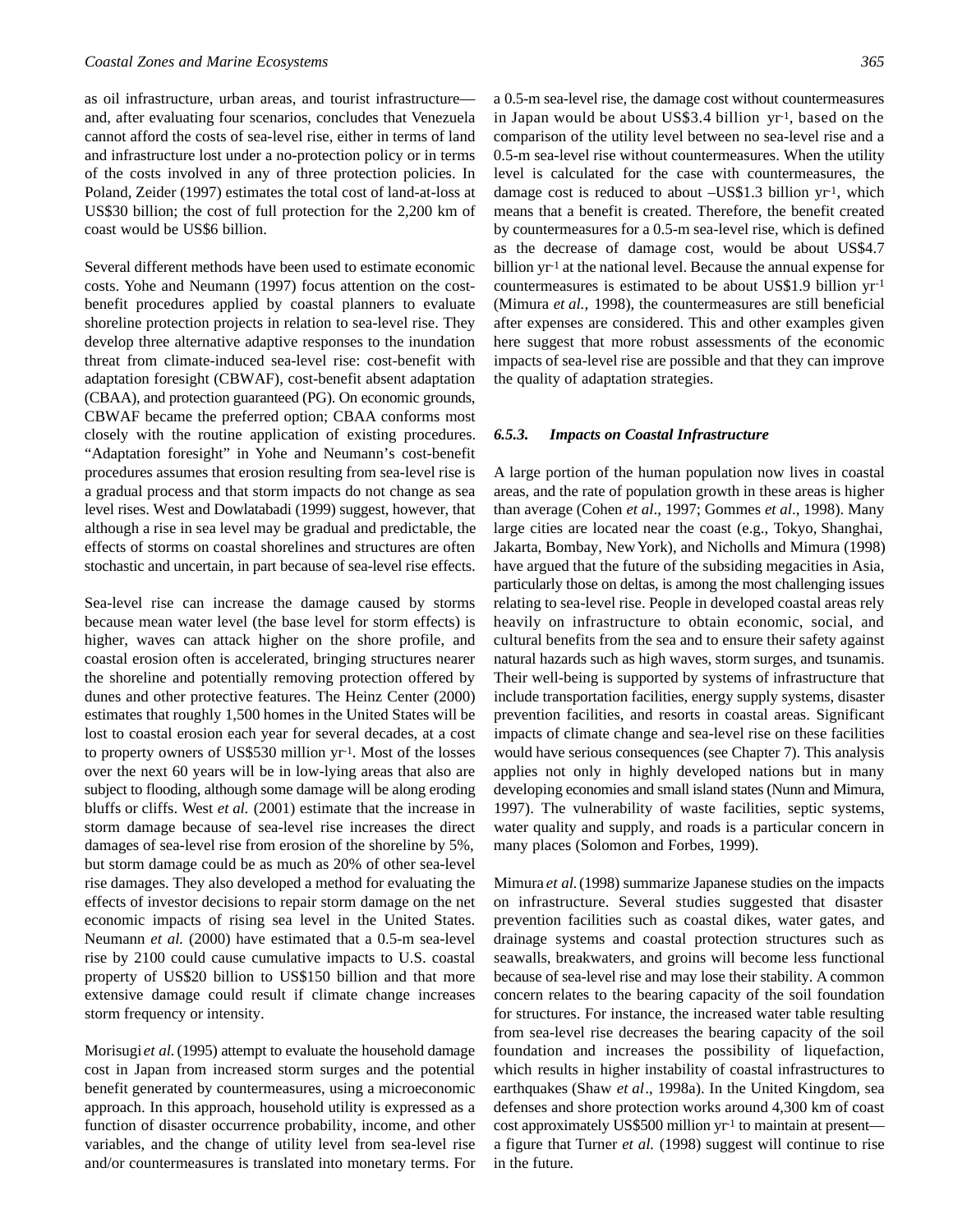Port facilities are another type of infrastructure that will be affected by climate change and sea-level rise. Higher sea level probably will decrease the effectiveness of breakwaters against wave forces, and wharves may have to be raised to avoid inundation. When such effects are anticipated, countermeasures can be implemented to maintain function and stability. Therefore, the real impacts will occur as an additional expenditure to reinforce the infrastructure. The total expenditure to keep the present level of functions and stability for about 1,000 Japanese ports is estimated to be US\$110 billion for a 1-m sea-level rise (Mimura *et al*., 1998).

# *6.5.4. Socioeconomic Impacts and Natural Systems*

Turner *et al.* (1995) assert that relationships between the physical impacts of climate change and socioeconomic implications in the coastal zone have not been fully encompassed in recent work. This statement remains valid to date. Some attempts have been made to express the value of coastal features that are normally regarded as nonmarket goods (Costanza *et al*., 1997; Alexander *et al*., 1998). Several assessments of mangrove and reef ecosystems have highlighted their economic value on the basis of ecosystem goods and services, as well as natural capital value (e.g., Moberg and Folke, 1999).

Estimates of the monetary value of wetlands and information about attitudes toward wetland conservation can be used in policy decisions (e.g., Söderqvist, 2000). "Use" and "non-use" values may be determined (Stein *et al.,* 2000). For example, Rönnbäck (1999) suggests that mangrove systems alone account for US\$800–16,000 ha<sup>-1</sup> in seafood production. Streever *et al.* (1998) sought public attitudes and values for wetland conservation in New South Wales, Australia, and found that a conservative estimate of the aggregate value of these wetlands, based on willingness-to-pay criteria, was US\$30 million yr-1 for the next 5 years. They also refer to an earlier study on the value of marketable fish in mangrove habitats of Moreton Bay, Queensland, estimated at more than US\$6,000 ha<sup>-1</sup> yr<sup>-1</sup> (Marton, 1990). Stein *et al.* (2000) have developed a framework for crediting and debiting wetland values that they suggest provides an ecologically effective and economically efficient means to fulfill compensatory mitigation requirements for impacts to aquatic resources.

Climate change impacts on natural systems can have profound effects on socioeconomic systems (Harvey *et al*., 1999). One example cited by Wilkinson *et al.* (1999) is the 1998 coral bleaching event in the Indian Ocean. This event was unprecedented in severity; mortality rates reached as high as 90% in many shallow reefs, such as in the Maldives and the Seychelles. Such severe impacts are expected to have long-term socioeconomic consequences as a result of changed fish species mix and decreased fish stocks and negative effects on tourism as a result of degraded reefs. Degradation of reefs also will lead to diminished natural protection of coastal infrastructure against high waves and storm surges on low-lying atolls. Wilkinson *et al.* (1999) estimate the costs of the 1998 bleaching event to be between US\$706 million (optimistic) and US\$8,190 million (pessimistic) over the next 20 years. The Maldives and the Seychelles are identified as particularly affected, because of their heavy reliance on tourism and fishery.

Some economic impacts of marine diseases and harmful algal blooms influenced by climate variations have been evaluated since the SAR. An outbreak in 1997 of the toxic dinoflagellate *Pfiesteria piscida*, which has been associated with increased nutrients and SSTs, caused large fish kills on the U.S. Atlantic coast that resulted in public avoidance and economic losses estimated at US\$60 million (CHGE, 1999). A persistent brown tide bloom in the Peconic Estuary system of New York blocked light and depleted oxygen in the water column, severely affecting seagrass beds and reducing the value of the Peconic Bay scallop fishery by approximately 80% (CHGE, 1999). Harmful algal blooms associated with increased SSTand the influx of nutrients into an estuary can result in economic harm through shellfish closures, impacts on tourism, reduction of estuarine primary productivity, deterioration of fishery habitat (e.g., seagrass beds), and mortality of fish and shellfish.

# *6.5.5. Social and Cultural Impacts*

In some coastal societies, the significance of cultural values is equal to or even greater than that of economic values. Thus, some methodologies have been developed that include traditional social characteristics, traditional knowledge, subsistence economy, close ties of people to customary land tenure, and the fact that these factors are intrinsic components of the coastal zone (e.g., Kay and Hay, 1993). As such, they must be taken into account in certain contexts, including many South Pacific island countries (e.g., Yamada *et al*., 1995; Solomon and Forbes, 1999) and indigenous communities in northern high latitudes (e.g., Peters, 1999), among other examples.

Patterns of human development and social organization in a community are important determinants of the vulnerability of people and social institutions to sea-level rise and other coastal hazards. This observation does not mean that all people in a community share equal vulnerability; pre-event social factors determine how certain categories of people will be affected (Heinz Center, 1999). Poverty is directly correlated with the incidence of disease outbreaks (CHGE, 1999) and the vulnerability of coastal residents to coastal hazards (Heinz Center, 1999).

Examples of inequitable vulnerability to coastal hazards include population shifts in Pacific island nations such as Tonga and Kiribati. In Tonga, people moving from outer islands to the main island of Tongatapu were forced to settle in low-lying areas, including the old dumping site, where they were proportionally more vulnerable to flooding and disease (Fifita *et al*., 1992). Storm-surge flooding in Bangladesh has caused very high mortality in the coastal population (e.g., at least 225,000 in November 1970 and 138,000 in April 1991), with the highest mortality among the old and weak (Burton *et al*., 1993). Land that is subject to flooding—at least 15% of the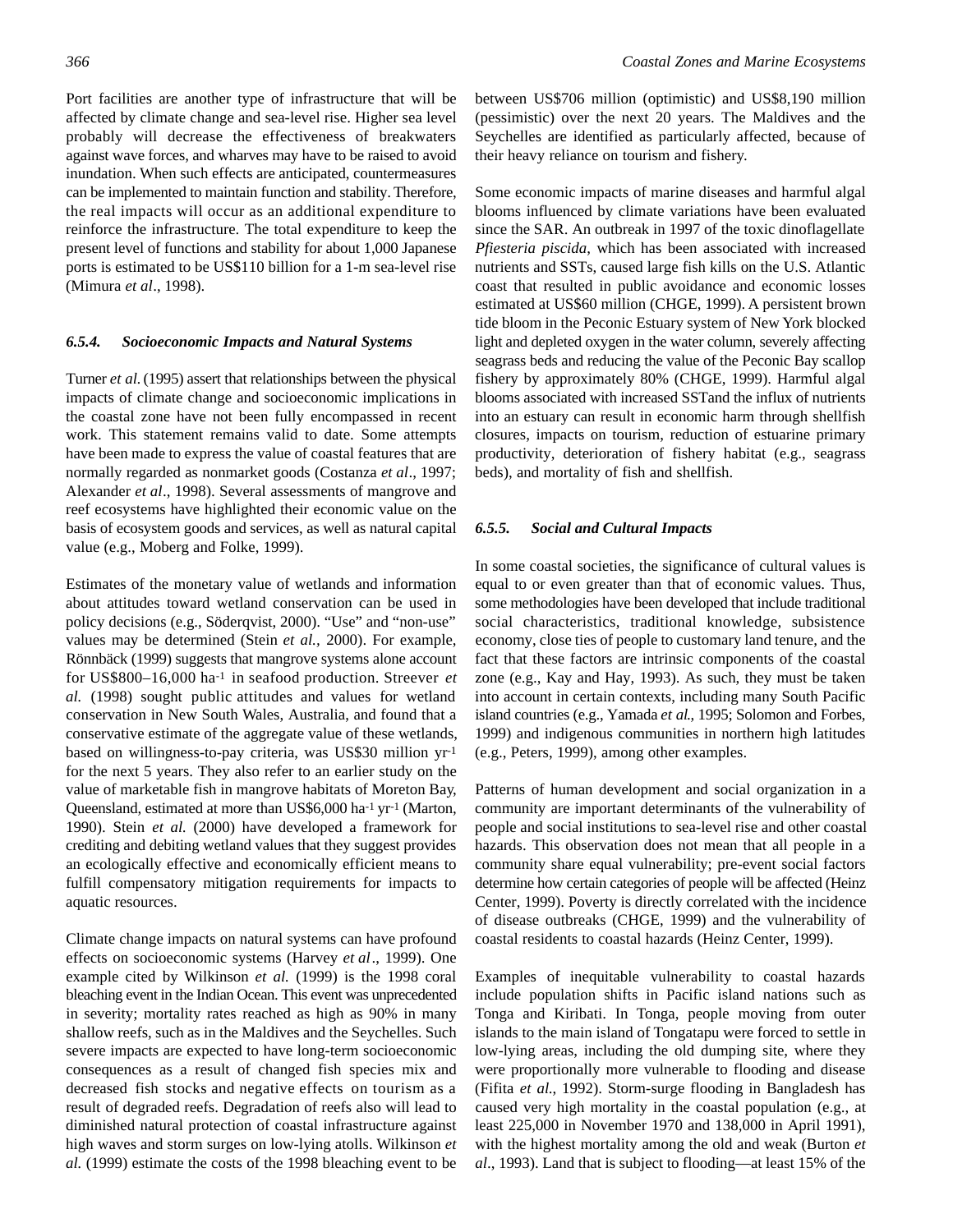Bangladesh land area—is disproportionately occupied by people living a marginal existence with few options or resources for adaptation.

El-Raey *et al.* (1997, 1999) studied the effects of a 0.5-m sealevel rise on the Nile delta. In addition to economic costs from loss of agricultural land and date palms, they identify social and cultural impacts. Under a no-protection policy, El-Raey *et al.* (1997) predict that the population would suffer from the loss of residential shelter (32% of urban areas flooded) and employment (33.7% of jobs lost). In addition, a substantial number of monuments and historic sites would be lost (52%).

#### **6.6. Adaptation**

#### *6.6.1. Evolution of Coastal Adaptation Options*

In the SAR, Biljsma *et al.* (1996) identified three possible coastal response options:

- *Protect,* which aims to protect the land from the sea so that existing land uses can continue, by constructing hard structures (e.g., seawalls) as well as using soft measures (e.g., beach nourishment)
- *Accommodate,* which implies that people continue to occupy the land but make some adjustments (e.g., elevating buildings on piles, growing flood- or salttolerant crops)
- *Retreat,* which involves no attempt to protect the land from the sea; in an extreme case, the coastal area is abandoned.

An evaluation of such strategies was regarded as a crucial component of the vulnerability assessment Common Methodology. Klein and Nicholls (1999) argue, however, that as far as adaptation is concerned, that methodology has been less effective in assessing the wide range of technical, institutional, economic, and cultural elements in different localities. Indeed, they indicated that there has been concern that the methodology emphasizes a protection-oriented response rather than consideration of the full range of adaptation options.

Klein *et al.* (2000) develop a methodology that seeks to address some of these comments. They argue that successful coastal adaptation embraces more than just selecting one of the technical options to respond to sea-level rise; it is a more complex and iterative process, with a series of policy cycles. Four steps can be distinguished in the process of coastal adaptation:

- 1) Information collection and awareness raising
- 2) Planning and design
- 3) Implementation
- 4) Monitoring and evaluation.

In reality, however, adaptive responses often are undertaken reactively rather in a step-wise, planned, and anticipatory fashion.

The process of coastal adaptation can be conceptualized by showing that climate change and/or climate variability, together with other stresses on the coastal environment, produce actual and potential impacts. These impacts trigger efforts of mitigation, to remove the cause of the impacts, or adaptation to modify the impacts. Bijlsma *et al.* (1996) noted that climate-related changes represent potential additional stresses on systems that already are under pressure. Climate change generally will exacerbate existing problems such as coastal flooding, erosion, saltwater intrusion, and degradation of ecosystems. At the same time, nonclimate stresses can be an important cause of increasing coastal vulnerability to climate change and variability. Given such interactive effects, adaptation options to be most e ffective should be incorporated with policies in other areas, such as disaster mitigation plans, land-use plans, and watershed resource plans. In other words, adaptation options are best addressed when they are incorporated in integrated coastal management and sustainable development plans.

Policy criteria and coastal development objectives condition the process of adaptation. Other critical influences include values, awareness, and factors such as historical legacies, institutions, and laws. There is growing recognition of the need for researchers, policymakers, residents, and other key stakeholders to work together to establish a framework for adaptation that is integrated within current coastal management processes and practices and takes a broader view of the subject. Collaborative efforts of this kind can support a process of shared learning and joint problem solving, thereby enabling better understanding, anticipation of, and response to climate change. Cash and Moser (2000) identify some of the deficiencies in integrating science and policy. They suggest the following guidelines for meeting the challenge: Use "boundary organizations" that can link researchers and decisionmakers at various scales, capitalize on particular scale-specific capabilities, and develop adaptive assessment and management strategies through long-term iterative processes of integrated assessment and management.

#### *6.6.2. Resilience and Vulnerability*

In the context of climate change and coastal management, vulnerability is now a familiar concept. On the other hand, the concept of coastal resilience is less well known but has become much more important in recent years (Box 6-5). Coastal resilience has ecological, morphological, and socioeconomic components, each of which represents another aspect of the coastal system's adaptive capacity to external disturbances. We have identified several natural features that contribute to resilience of the shore-zone by providing ecological buffers, including coral reefs, salt marsh, and mangrove forest and morphological protection in the form of sand and gravel beaches, barriers, and coastal dunes.

Socioeconomic resilience is the capability of a society to prevent or cope with the impacts of climate change and sea-level rise, including technical, institutional, economic, and cultural ability (as indicated in Box 6-5). Enhancing this resilience is equivalent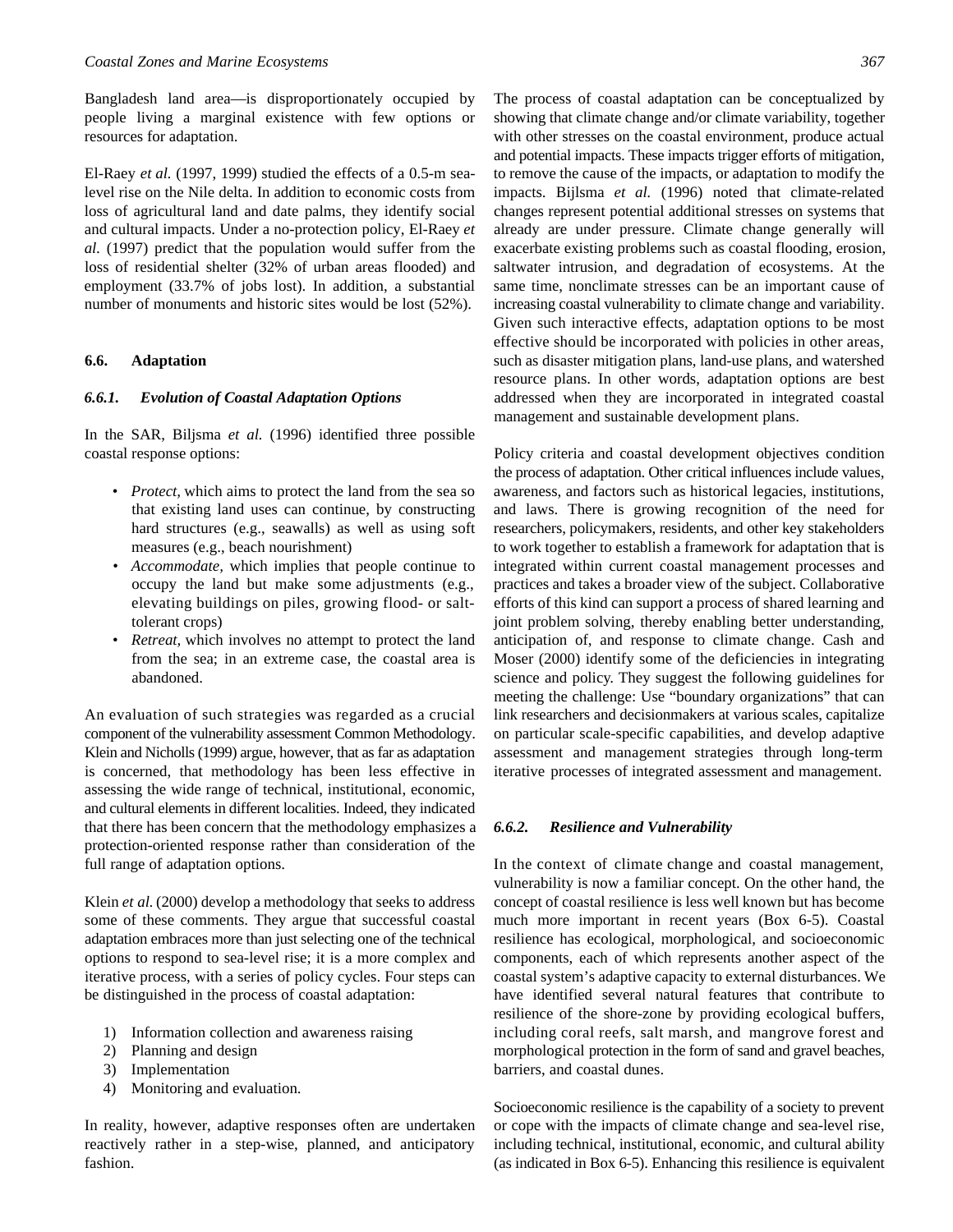to reducing the risk of the impacts on society. This resilience can be strengthened mainly by decreasing the probability of occurrence of hazard (managed retreat or protection); avoiding or reducing its potential effects (accommodation or protection), and facilitating recovery from the damages when impacts occur. Among these options, managed retreat has gained some prominence in the past 2 decades (see Box 6-6); Clark (1998) has argued that flood insurance is an appropriate management strategy to enhance coastal resilience in the UK.

Technological capacity is a component of social and economic resilience, although adaptation strategies may involve more than engineering measures. Technological options can be implemented efficiently only in an appropriate economic, institutional, legal, and sociocultural context. A list of technologies that could be e ffective for adaptation appears in Klein *et al.* (2000). Indigenous (traditional) technologies should be considered as an option to increase resilience and, to be effective, must fit in with traditional social structures (Veitayaki, 1998; Nunn *et al.*, 1999).

Enhancing coastal resilience in these ways increasingly is regarded as an appropriate way to prepare for uncertain future changes, while maintaining opportunities for coastal development (although some tradeoffs are involved, and the political discourse is challenging). In short, enhancing resilience is a potentially powerful adaptive measure.

# *6.6.3. Adaptation in the Coastal Zone*

The purpose of adaptation is to reduce the net cost of climate change and sea-level rise, whether those costs apply to an economic sector, an ecosystem, or a country. A simple schematic of the objective of adaptation appears in Figure 6-1.

Adaptation within natural systems has been considered a possibility only recently; it results in part from considerations of coastal resilience. An example is provided by coral reefs. Applying the two types of adaptation discussed in Box 6-5, Pittock (1999) suggests that "autonomous adaptation" is what reefs would do by themselves, whereas "planned adaptation" involves conscious human interference to assist in the persistence of some desirable characteristics of the coral reef system. The first type of adaptation may involve more rapid growth of coral, changes in species composition, or evolution of particular species in response to changed temperatures or other conditions. Planned adaptation might involve "seeding" of particular reefs with species adapted to higher temperatures or attempts to limit increased sediment, pollutant, or freshwater flow onto reefs. For reef communities that presently are under stress and are likely to be particularly vulnerable to climate change, the design of managed (or planned) adaptation should involve an evaluation of the extent of autonomous adaptation that can be expected given the current and probable future status of the reef system.

#### **Box 6-6. Adaptation through Managed Retreat**

Managed retreat generally is designed to avoid hazards and prevent ecosystems from being squeezed between development and the advancing sea. The most common mechanisms for managed retreat are *setbacks* that require new development to be a minimum distance from the shore, *density restrictions* that limit development, and *rolling easement* policies that allow development on the condition that it be removed to enable wetlands to migrate landward (Titus, 1998). These strategies may all become elements of an integrated coastal management policy. Setback could be considered a managed retreat strategy, particularly in cases in which the setback line is shifted inland as the shoreline recedes. Other measures of managed retreat can include conditional phased-out development, withdrawal of government subsidies, and denial of flood insurance.

Examples of managed retreat and related measures as adaptation to sea-level rise include the following:

- *Canada:* New Brunswick completed remapping of the entire coast of the province to delineate the landward limit of coastal features. Setback for new development is defined from this limit. Some other provinces have adopted a variety of setback policies, based on estimates of future coastal retreat.
- *Barbados:* A national statute establishes a minimum building setback along sandy coasts of 30 m from mean high-water mark; along coastal cliffs the setback is 10 m from the undercut portion of the cliff.
- *Aruba and Antigua:* Setback established at 50 m inland from high-water mark.
- *Sri Lanka:* Setback areas and *no-build zones* identified in Coastal Zone Management Plan. Minimum setbacks of 60 m from line of mean sea level are regarded as good planning practice.
- *United Kingdom:* House of Commons in 1998 endorsed the concept of *managed realignment* as the preferred long-term strategy for coastal defense in some areas.
- *United States:* The states of Maine, Massachusetts, Rhode Island, and South Carolina have implemented various forms of *rolling easement* policies to ensure that wetlands and beaches can migrate inland as sea level rises.
- *Australia:* Several states have coastal setback and minimum elevation policies, including those to accommodate potential sea-level rise and storm surge. In South Australia, setbacks take into account the100-year erosional trend plus the effect of a 0.3-m sea-level rise to 2050. Building sites should be above storm-surge flood level for the 100-year return interval.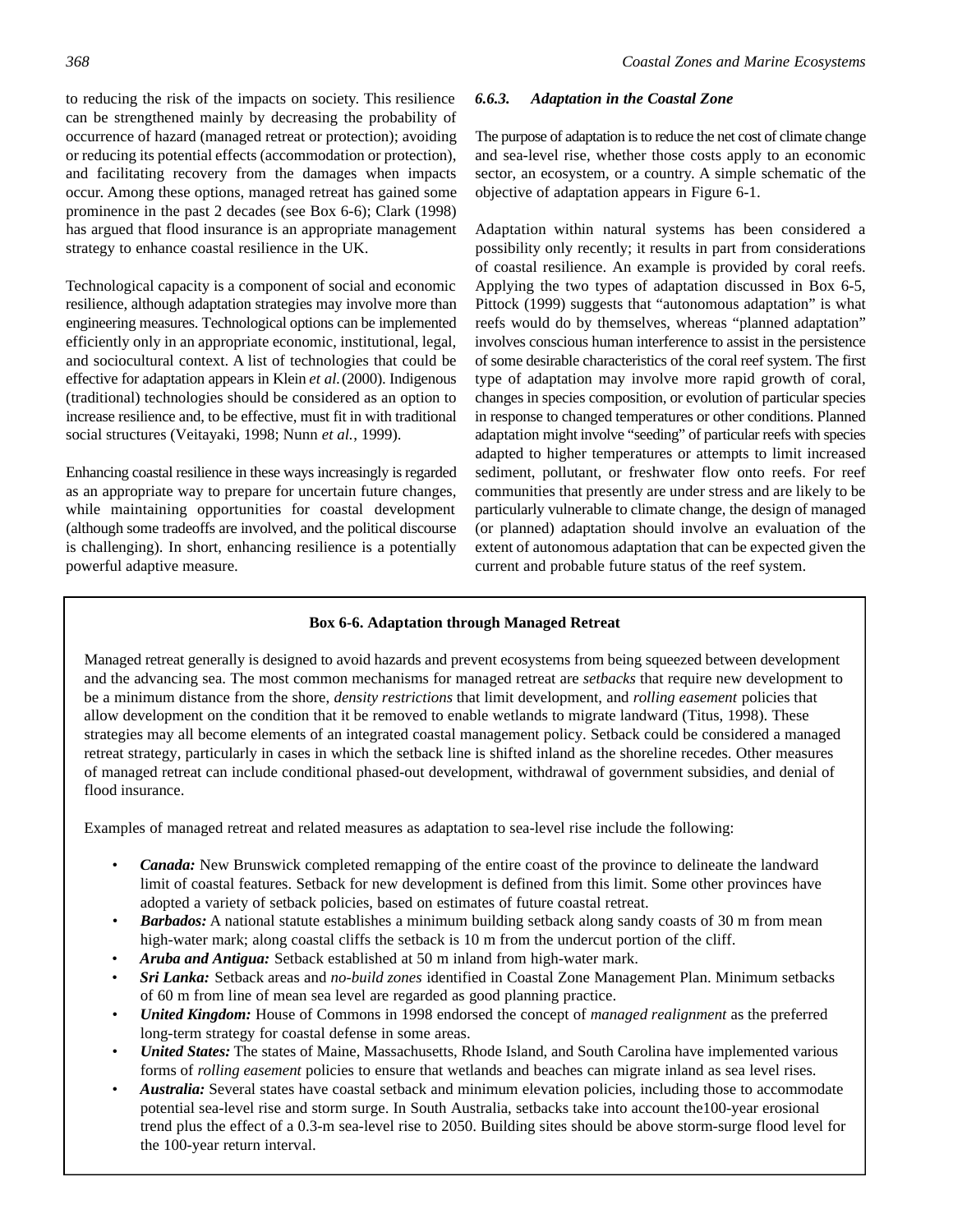

**Figure 6-1**: The role of adaptation in reducing potential impacts in the coastal zone from global temperature increase and sea-level rise to the year 2100. The bottom panel is a schematic that shows the increasing cost or loss to an economic sector, ecosytem, or country. The area shown by cross-hatch indicates the range of possible impacts and how net impact can be reduced with adaptation. Stipple within the crosshatched areas indicates the importance of sector, ecosystem, or country resilience as a component of net impact.

Some adaptation measures handle uncertainty better than others. For example, beach nourishment can be implemented as relative sea level rises and therefore is more flexible than a dike or seawall; expansion of the latter may require removal or addition of structures. Any move from "hard" (e.g., seawall) to "soft" (e.g., beach nourishment) shore protection measures must be accompanied, however, by a much better understanding of coastal processes that prevail in the area (Leafe *et al.,* 1998). Rolling easements are more robust than setbacks (Titus, 1998) but may be impractical for market or cultural reasons. Maddrell (1996) found that over time scales of 35 and 100 years, managed coastal retreat is the most cost-effective adaptation option in reducing flood risks and protection costs for nuclear power facilities on the shingle foreland at Dungeness, UK. Flood insurance can discourage a flexible response if rates are kept artificially low or fixed at the time of initial construction, as they are in the United States (Crowell *et al*., 1999).

Reevaluations of the efficacy of hard shore protection schemes as a long-term response to climate change and sea-level rise are increasingly being undertaken. Chao and Hobbs (1997) have considered the role of decision analysis of shore protection under climate change uncertainty; Pope (1997) has suggested several ways of responding to coastal erosion and flooding that have relevance in the context of climate change. Documented changes in tidal characteristics as a result of the construction of sea dikes and seawalls also have implications for shore protection in the face of rising sea level. Several alternatives to seawalls

have been suggested as adaptation measures to reduce coastal erosion and saltwater intrusion from rising sea levels in Shanghai, including improving drainage quality and channel capacity, increasing pumping facilities to reduce the water table, constructing a barrier across the mouth of the river, and developing new crops that are tolerant of a higher groundwater table (Chen and Zong, 1999).

It also should be noted, however, that Doornkamp (1998) has argued that in some situations past management decisions about human activities in the coastal zone (including flood defenses, occupance of flood-prone lands, extraction of groundwater and natural gas) have had an impact on relative land and sea levels and have done more to increase the risk of coastal flooding than damage that can be assigned to global warming to date.

#### *6.6.4. Adaptation in Marine Ecosystems*

Adaptation of the fishing industry to climate change is closely connected with investigations of the consequences of the effect of climatic anomalies and climate change scenarios. Because the effects of changes in climate factors will have different consequences for various species, development of special measures aimed at adaptation of the fish industry is regional in character and falls into the category of important socioeconomic problems.

Possible adverse effects of climate change can be aggravated by an inadequate utilization of fish reserves. For example, if a fish stock decreases as a result of the combined effect of climate change and overfishing, and the commercial catch remains high, species abundance may decrease dramatically and the commercial catch may become unprofitable. In such circumstances, some measures may need to be taken to protect fish reserves, such as the precautionary measures suggested by O'Brien *et al.* (2000) to give the North Sea cod fishery a chance to rebuild. Several sustainability indicators of marine capture species are discussed in Garcia and Staples (2000). Aquaculture also can be regarded as an adaptation; though to be an ecologically sustainable industry, it must emphasize an integrated approach to management (Carvalho and Clarke, 1998). Another adaptation is fish stock enhancement through ocean ranching (see Section 6.3.6).

Fish reserves rank among the most important economic resources in many countries. Approximately 95% of the world catch falls within the 200-mile economic zones of maritime states. Environmental impacts in those zones as a consequence of climate change could affect the catch volume and national economies. It should be noted that gains and losses at different levels of social organization can occur not only as a consequence of climate change but also as a result of human society's responses to this change. In some regions, for instance, special measures may be taken to promote adaptation and to reduce the negative consequences of climate change—which adds another dimension to fish management.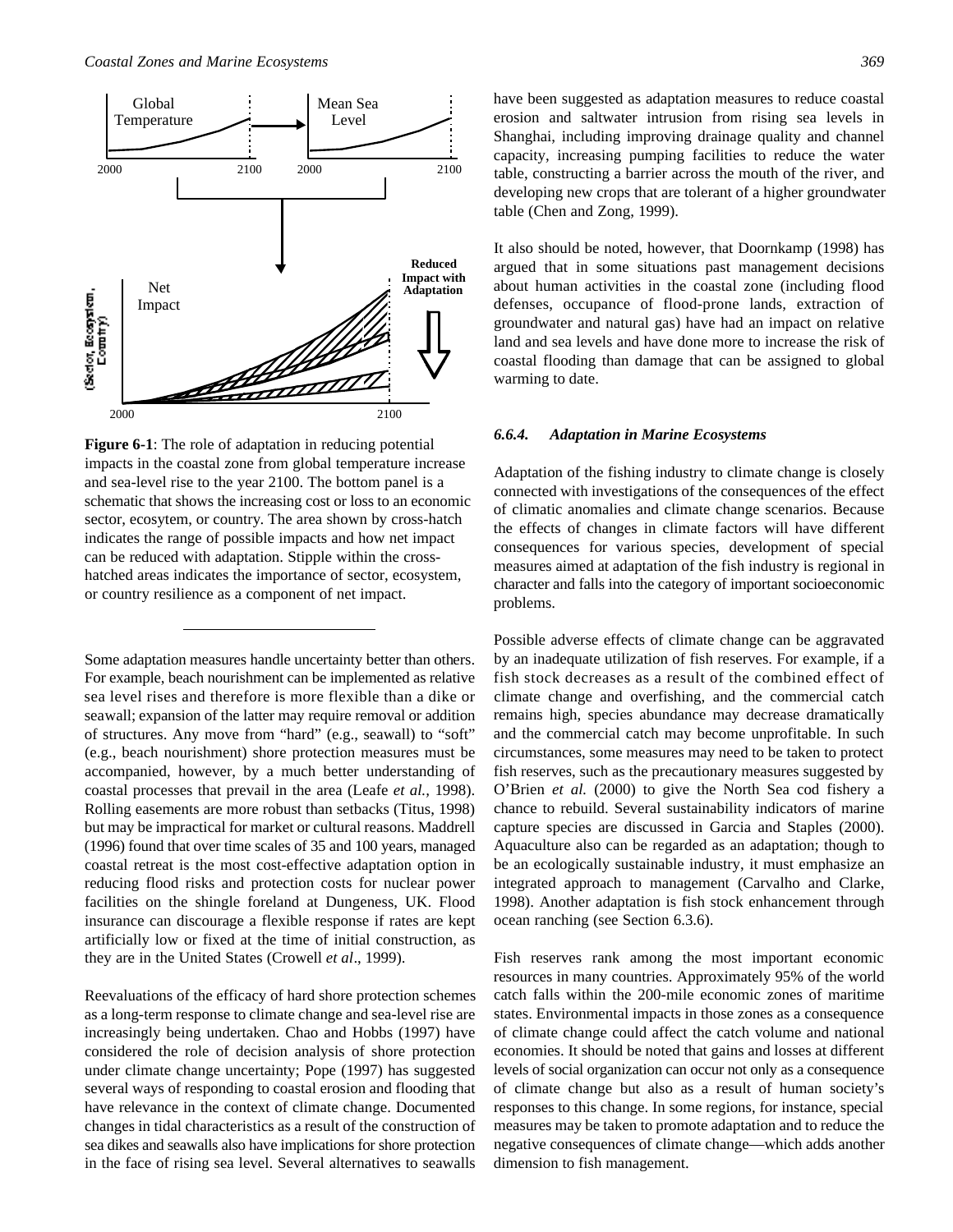Adaptation measures that are relevant to the fishing industry may include the following:

- Establishment of national and international fishery management institutions that will be able to manage expected changes
- Expansion of aquaculture as a way of meeting increasing demand for seafoods of an increasing world population
- Support for innovative research and integrated management of fisheries within coastal and open marine ecosystems
- Improvement and development of an integrated monitoring system in the most productive areas, aimed at obtaining systematic information on hydrophysical, hydrochemical, and hydrobiological processes
- Organization of data banks on the results of integrated ecological monitoring to identify anthropogenic changes, including climate change, and predict fish productivity
- Modification and improvement of the technology of the fishing industry and management of the fish trade as required to adapt to climate change
- Organization of marine biosphere reserves and protected areas for the habitat of marine mammals
- Use of emerging predictive information related to natural climate variability (e.g., ENSO) to support fishery management and planning.

Adoption of some adaptation options to the potential impacts of climate change is not a panacea, however. Fish often are transboundary resources in that they may cross international and state boundaries in their oceanic migrations. In the case of Pacific salmon, for instance, problems have arisen in the agreement between the United States and Canada that are attributable in part to the effects of large-scale climate fluctuations (see Box 6-1). Miller (2000) suggests that the Pacific salmon case demonstrates that it may not be a simple matter for the fishing industry or governments to respond effectively to climate change. She concludes that adaptation is difficult when a resource is exploited by multiple competing users who possess incomplete information about the resource. If their incentives to cooperate are disrupted by the impacts of climate variation, dysfunctional breakdown in management rather than efficient adaptation may occur (Miller, 2000).

# **6.7. Synthesis and Integration**

This chapter is concerned with two closely related but geographically different environments. The oceans—which cover more than 70% of the Earth's surface—are open, expansive, and spatially continuous. By contrast, coastal zones are long, narrow, and discontinuous. As a result, climate change impacts on marine ecosystems may be accommodated more readily in the open ocean (e.g., by migration) than in coastal regions, where mobility is restricted, there are more environmental constraints, and human impacts may be more severe.

The potential biological and physical impacts of climate change and sea-level rise vary considerably between the oceans and coastal regions. The least vulnerable coastal and marine ecosystems have low exposure or high resilience to the impacts. Similarly, coastal communities and marine-based economic sectors that have low exposure or high adaptive capacity will be least affected. Countries, communities, and individuals in the higher range of economic well-being have access to technology, insurance, construction capital, transportation, communication, social support systems, and other assets that enhance their adaptive capacity. Those that do not have access have limited adaptive capacity. Unequal access to adaptation options, therefore unequal vulnerability, are attributable largely to different socioeconomic conditions. Poor adaptation or "maladaptation" also may lead to increased impacts and vulnerability in the future, with implications for intergenerational equity. These concepts are summarized in Figure 6-2.

Whereas the estimated costs of sea-level rise and other climaterelated impacts in developed countries typically are limited to



**Figure 6-2**: The role of natural and human adaptive capacity and resilience on the socioeconomic impacts of climate change following climate forcing, sea-level rise, and nonclimate forcing. The equity arrow in the bottom box indicates that impacts will not be uniform and that there will be wide inequalities, depending on socioeconomic conditions.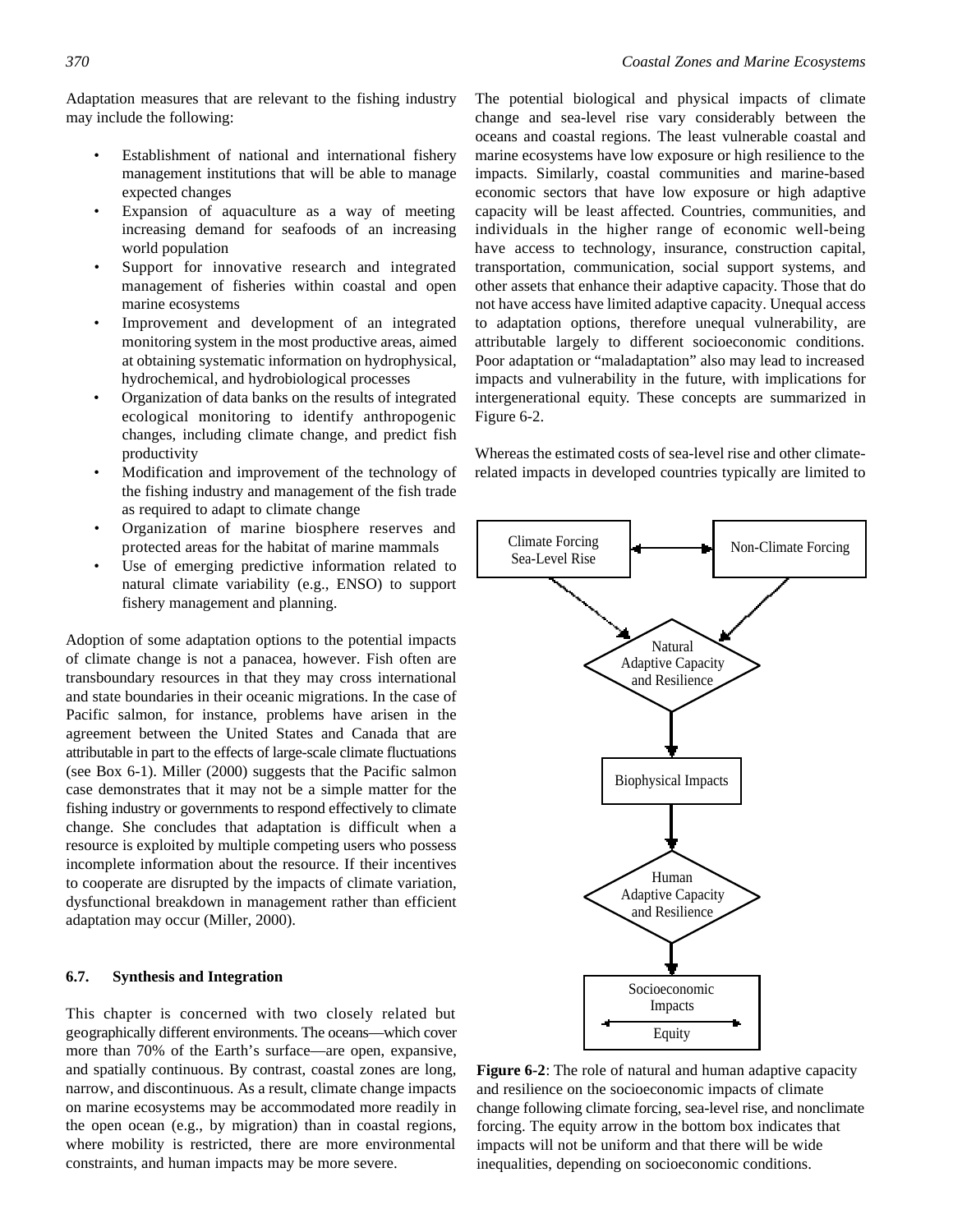property losses, the reported outcomes of coastal floods in developing countries often include disease and loss of life. Vulnerability assessments in the developing world often do not consider the costs of business interruptions and failures, social disruption and dislocation, health care, evacuation, or relocation. A full accounting of the economic costs associated with lost, diminished, or disrupted lives would require estimates of the economic productivity losses they represent. Because this level of cost accounting is rare in developing countries, inequities may be significantly underestimated.

Turner *et al.* (1996) note that coastal zones are under increasing stress because of an interrelated set of planning failures, including information, economic market, and policy intervention failures. Moreover, moves toward integrated coastal management are urgently required to guide the co-evolution of natural and human systems. Acknowledging that forecasts of sea-level rise have been scaled down, they note that (1) much uncertainty remains over, for example, combined storm-surge and other events; and (2) within the socioeconomic analyses of the problem, resource valuations have been only partial at best and have failed to incorporate sensitivity analysis in terms of the discount rates utilized. They suggest that these factors would indicate an underestimation of potential damage costs and conclude that a precautionary approach is justified, based on the need to act ahead of adequate information acquisition and use economically efficient resource pricing and proactive coastal planning.

More recently, Turner *et al.* (1998) have aimed to elicit the main forces influencing the development of coastal areas and the means available to assess present use and manage future exploitation of the coastal zone. Their way of analyzing coastal change and resource management is through the pressure-stateimpact-responses (P-S-I-R) conceptual framework. They analyze a variety of pressures and trends (including climate change, population changes, port development, marine aggregate extraction, and pollution). In the P-S-I-R framework, all of these factors are examined in the context of sustainable use of coastal resources and on the basis of an interdisciplinary ecological economics approach.

Several changes that might be expected to accelerate with global warming in the future already are detected in some regions and systems. Examples include global sea-level rise, increases in SST, and regional decreases in sea-ice cover. Impacts associated with these changes have included shoreline erosion, wetland loss, seawater intrusion into freshwater lenses, and some impacts on coral reefs. These impacts provide contemporary analogs for potential impacts in the future, recognizing that future changes and impacts may be of greater magnitude than those experienced so far and that changes and impacts may become more geographically widespread, including expansion into new areas that have not experienced such conditions previously. The contemporary environment gives us some insights into potential ecosystem impacts, some idea of costs, and some experience with potentially useful adaptation strategies.

We have found very few studies that indicate benefits of climate change and sea-level rise in coastal and marine systems. Recent studies, however, point to possible economic benefits from adaptation measures. Such benefits are likely to be restricted, particularly in the areas most at risk—including a large number of developing countries. Furthermore, the extent of impacts in those regions and the range of potentially effective adaptation measures remain poorly defined. Although there is growing acceptance of the need for integrated management strategies, progress has been slow in implementing these concepts in many jurisdictions. Part of the reason is limited development of understanding and tools for integrated assessment and management needs, involving various levels and aspects of integration, each of which may be difficult to implement. For instance, integration between the different disciplines involved in coastal and marine impact and adaptation analysis has been identified as a key issue by Capobianco *et al.* (1999). This and other integration needs are summarized in Box 6-7.

Some progress has been made since the SAR in developing and refining methodologies for assessing impacts of sea-level rise. Environments under particular threat include deltas, low coastal plains, coastal barriers, heavily utilized seas, tropical reefs and mangroves, and high-latitude coasts where impacts from warming may occur sooner or more rapidly.

Some topic areas rarely have been addressed, however. For instance, only a few case studies attempt to integrate potential impacts of sea-level rise and increased precipitation and runoff in coastal watersheds in assessing coastal vulnerability. Techniques for similar integration between biophysical and socioeconomic impacts are developing slowly, while human development and population growth in many regions have increased socioeconomic vulnerability and decreased the resilience of coastal ecosystems. Few studies provide details or any quantitative measures. We believe that integrated assessment and management of open marine and coastal ecosystems and a better understanding of their interaction with human development could lead to improvements in the quality of sustainable development strategies.

Global climate change will affect the biogeophysical characteristics of the oceans and coasts, modifying their ecological structure and affecting their ability to sustain coastal residents and communities. Impacts in the coastal zone will reflect local geological, ecological, and socioeconomic conditions within a broader regional or global context. Shorelines are inherently dynamic, responding to short- and long-term variability and trends in sea level, wave energy, sediment supply, and other forcing. Coastal communities—particularly on low-lying deltas, atolls, and reef islands—face threats of inundation, increased flooding, and saltwater intrusion, with impacts on health and safety, water supply, artisanal fisheries, agriculture, aquaculture, property, transportation links, and other infrastructure. In some coastal areas, particularly in developed nations, a shift in emphasis toward managed retreat appears to have gained momentum. Enhancement of biophysical and socioeconomic resilience in coastal regions increasingly is regarded as a cost-effective and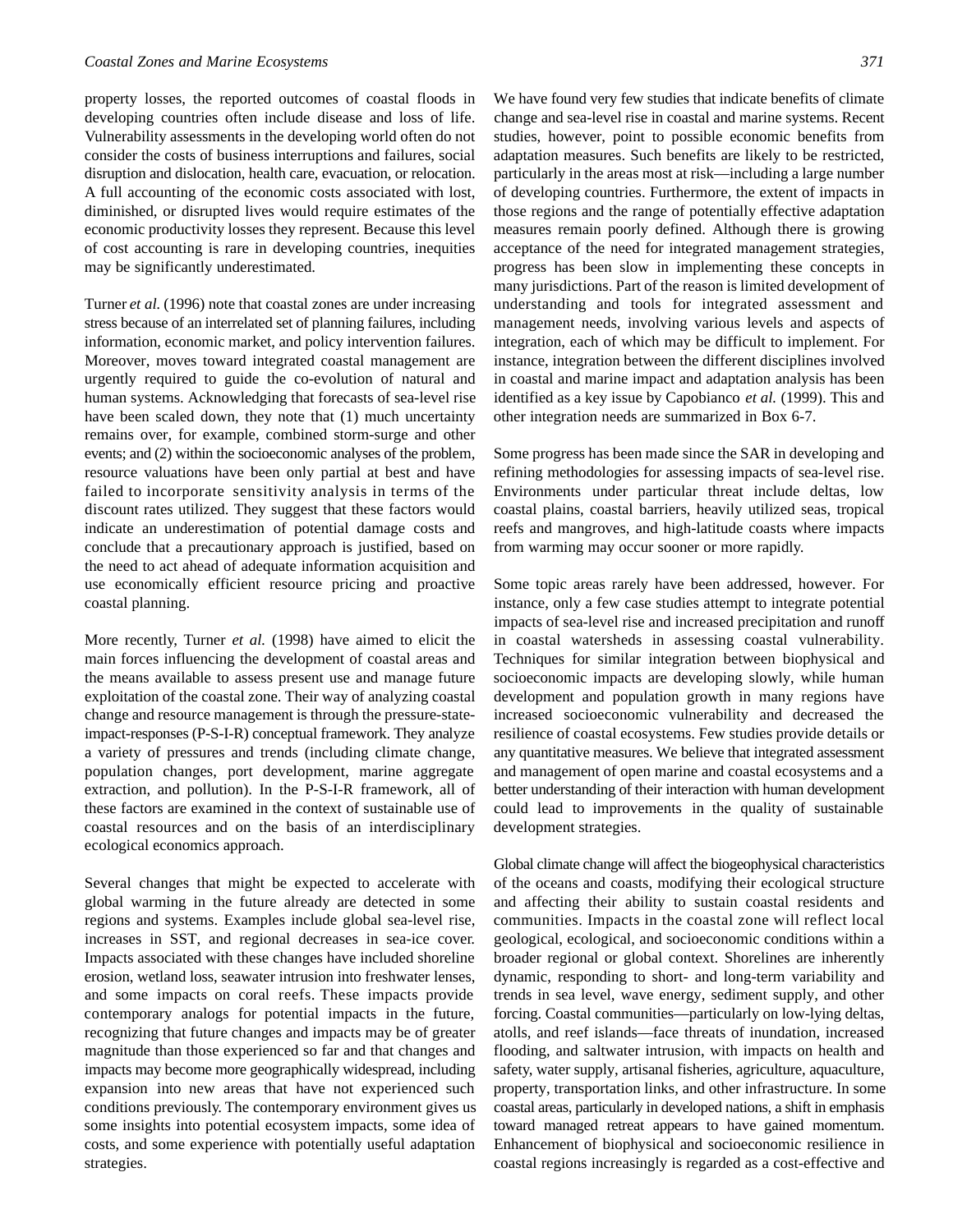## **Box 6-7 Integration forAssessment and Management of Marine and Coastal Systems**

Integration of marine, terrestrial, and coastal processes and a better understanding of their interactions with human development could lead to substantial improvements in the quality of adaptation strategies. Integration must take place in several areas, including the following:

- *Subject/topic-area integration* (e.g., climate-change related stresses plus non-climate stresses; biophysical and socioeconomic susceptibility, resilience, vulnerability, impacts)
- *Geographical/spatial integration* (e.g., linkages between terrestrial, coastal, and oceanic systems and feedbacks; global, regional, local scales)
- *Methodological integration* (e.g., integrating physical, social, and economic models)
- *Integrated implications* (e.g., for sustainable development, intergenerational equity and ethics)
- *Integration of science, impacts, and policy***.**

#### *Estuaries as an example of the need for integration*

Changes in salinity, temperature, sea level, tides, and freshwater inflows to estuaries are considered likely consequences of climate change on estuarine systems. Estuaries are among the world's most-stressed ecosystems because of their close proximity to areas of population growth and development. Understanding of regional differences in the physical drivers that will cause changes in estuarine ecosystems and their ecological functions is limited. Uncertainty also exists regarding changes to dissolved carbon, nutrient delivery and pollutant loading, and their interactions. For example, intensive forestry and agriculture that may be implemented as some regions adapt to climatic change could increase the transport of nutrients such as nitrogen and phosphorus to estuaries. Linkage of hydrological models for surface waters with oceanatmosphere models is needed to integrate marine and terrestrial ecosystem change. Estuaries illustrate the need for vertical integration among the foregoing subject areas and issues, spatial scales, and methodological approaches, with implications for habitation and use of coastal environments and ecosystems.

desirable adaptive strategy. Growing recognition of the role of the climate-ocean system in the management of fish stocks is leading to new adaptive strategies that are based on determination of accepable removable percentages in relation to climate change and stock resilience.

Vulnerability to climate change and sea-level rise has been documented for a variety of coastal settings via common methodologies developed in the early 1990s; these assessments have confirmed the spatial and temporal variability of coastal vulnerability at national and regional levels. New conceptual frameworks include biophysical and socioeconomic impacts and highlight adaptation and resilience as components of vulnerability. Recent advances include models to evaluate economic costs and benefits that incorporate market and nonmarket values. Sustainable approaches to integrated coastal management can now include new financial accounting approaches that include ecological services and traditional cultural values. Nevertheless, adaptive choices will be conditioned by policy criteria and development objectives, requiring researchers and policymakers to work toward a commonly acceptable framework for adaptation.

#### **References**

**Adkinson,** M.D., R.M. Peterman, M.F. Lapointe, D.M. Gillis, and J. Korman, 1996: Alternative models of climatic effects on sockeye salmon (*Oncorhynchus nerka*) productivity in Bristol Bay, Alaska, and the Fraser River, British Columbia. *Fisheries Oceanography*, **5,** 137–152.

- **Aksornkoae,** S., 1993: *Ecology and Management of Mangroves.* International Union for Conservation of Nature and Natural Resources, Bangkok, Thailand, 176 pp.
- **Alam,** M., 1996: Subsidence of the Ganges-Brahmaputra delta of Bangladesh and associated drainage, sedimentation and salinity problems. In: *Sea-Level Rise and Coastal Subsidence: Causes, Consequences and Strategies* [Milliman, J.D. and B.U. Haq (eds.)]. J. Kluwer Academic Publishers, Dordrecht, The Netherlands, pp. 169–192.
- **Alheit,** J. and E. Hagen, 1997: Long-term climate forcing of European herring and sardine populations. *Fisheries Oceanography*, **6,** 130–139.
- Alleng, G.P., 1998: Historical development of the Port Royal mangrove w e tland, Jamaica. *Journal of Coastal Research*, **14,** 951–959.
- Alexander, A.M., J.A. Last, M. Margolis, and R.C. d'Arge, 1998: Amethod for valuing global ecosystem services. *Ecological Economics*, 27, 161-170.
- Ali, A., 1999: Climate change impacts and adaptation assessment in Bangladesh. In: *National Assessment Results of Climate Change: Impacts and Responses* [Mimura N. (ed.)]. *Climate Research* (Special Issue), **6**, 109-116.
- Anderson, D.M., A.D. Cembella, and G.M. Hallegraeff (eds.), 1998: Physiological ecology of harmful algal blooms. In: *Proceedings of NATO Advanced Study Institute, Bermuda, 1996*. Springer- Verlag, Berlin, Germany, 662 pp.
- **Antonius,** A., 1995: Pathologic syndromes on reef corals: a review. In: *Coral Reefs in the Past, the Present and the Future* [Geister, J. and B. Lathuillere (eds.)]. *Publications du Service géologique de Luxembourg*, **29,** 161–169.
- **Are,** F.E., 1998: The contribution of shore thermoabrasion to the Laptev Sea sediment balance. In: Permafrost: Proceedings of the Seventh *International Conference, Yellowknife, NWT, June 23-27, 1998* [Lewkowicz, A.G. and M. Allard (eds.)]. Centre d'études nordiques, Université Laval, Québec, Canada, pp. 25–30.
- **Aronson,** R.B, W.F. Precht, I.G. Macintyre, and T. Murdoch, 2000: Coral bleach-out in Belize. *Nature,* **405,** 36.
- Arrigo, K.R., D.H. Robinson, R.B. Dunbar, G.R. Di Tullo, M. van Woert, and M.P. Lizotte, 1999: Phytoplankton community structure and the drawdown of nutrients and CO<sub>2</sub> in the Southern Ocean. *Science*, **283**, 365–367.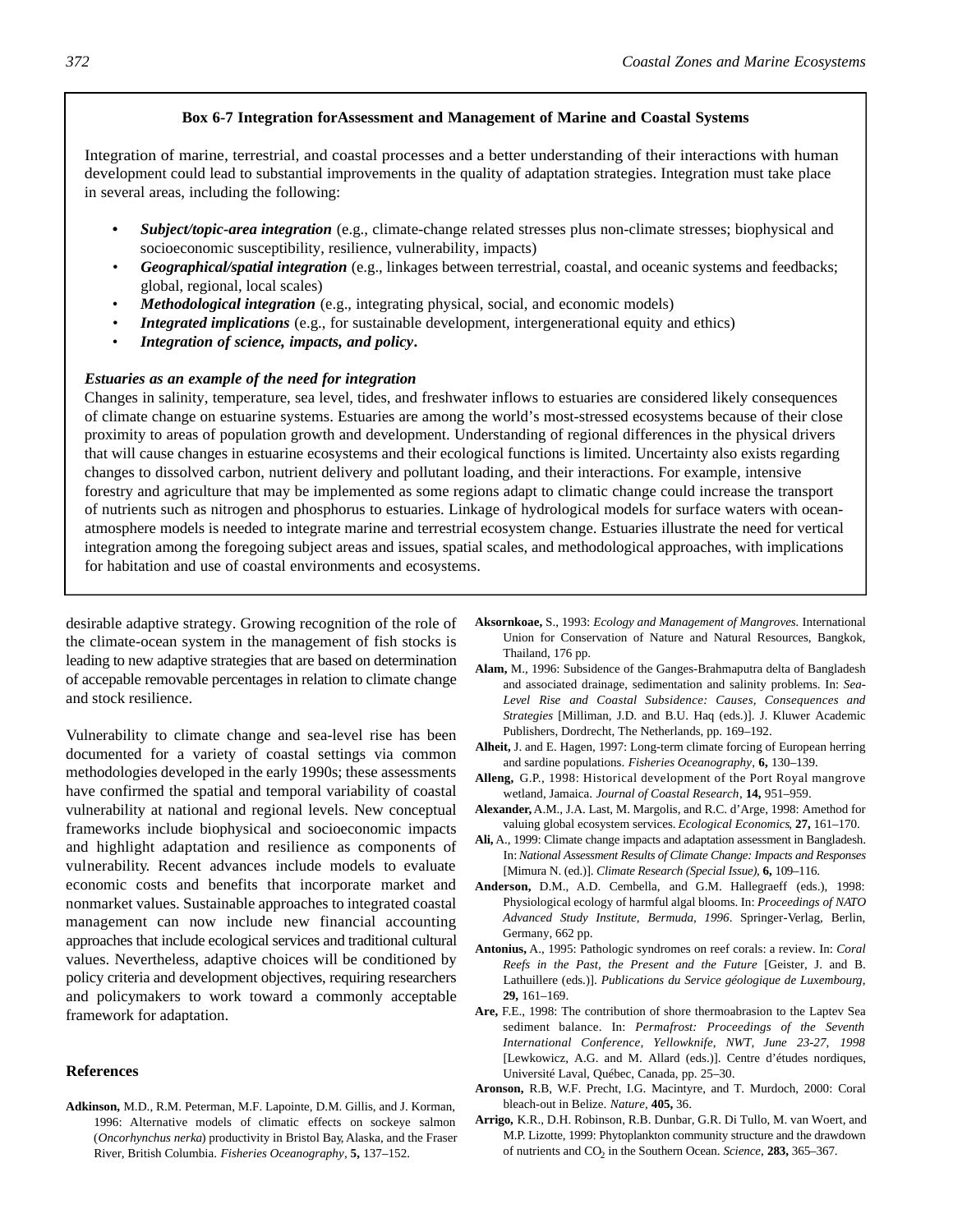- **ASM,** 1998: *Microbial Pollutants in Our Nation's Water: Environmental and Public Health Issues*. American Society for Microbiology, Office of Public Affairs, Washington, DC, USA, 16 pp.
- **Baldina,** E.A., J. de Leeuw, A.K. Gorbunov, I.A. Labutina, A.F. Zhivogliad, and J.F. Kooistra, 1999: Vegetation change in the Astrkhanskiy Biosphere Reserve (Lower Volta Delta, Russia) in relation to Caspian Sea. *Environmental Conservation,* **26,** 169–178.
- Beamish, R.J., C. Mahnken, and C.M. Neville, 1997: Hatchery and wild production of Pacific salmon in relation to large-scale, natural shifts in the productivity of the marine environment. *International Council* for the Exploration of the Sea Journal of Marine Science, 54,  $1200 - 1215$ .
- **Beamish,** R.J., D.J. Noakes, G.A. McFarlane, L. Klyashtorin, V.V. Ivanov, and V. Kurashov, 1999: The regime concept and natural trends in the production of Pacific salmon. *Canadian Journal of Fisheries and Aquatic Sciences,* **56,** 516–526.
- **Behrenfeld,** M.J., A.J. Bale, Z.S. Kolber, J. Aiken, and P.G. Falkowsky, 1996: Confirmation of iron limitation of phytoplankton photosynthesis in the equatorial Pacific Ocean. *Nature*, **383,** 508–516.
- **Bijlsma,** L., C.N. Ehler, R.J.T. Klein, S.M. Kulshrestha, R.F. McLean, N. Mimura, R.J. Nicholls, L.A. Nurse, H. Pérez Nieto, E.Z. Stakhiv, R.K. Turner, and R.A. Warrick, 1996: Coastal zones and small islands. In: *Climate Change 1995: Impacts, Adaptations, and Mitigation of Climate Change: Scientific-Technical Analyses. Contribution of Working Group II to the Second Assessment Report of the Intergovernmental Panel on Climate Change* [Watson, R.T., M.C. Zinyowera, and R.H. Moss (eds.)]. Cambridge University Press, Cambridge, United Kingdom and New York, NY, USA, pp. 289–324.
- **Bird,** E.C.F., 1993: *Submerging Coasts: The Effects of a Rising Sea Level on Coastal Environments.* John Wiley and Sons, Chichester, United Kingdom, 184 pp.
- **Bisbal,** G.A. and W.E. McConnaha, 1998: Consideration of ocean conditions in the management of salmon. *Canadian Journal of Fisheries and Aquatic Sciences,* **55,** 2178–2186.
- **Boersma,** P.D., 1998: Populations trends of the Galapagos Penguin—Impacts of El Niño and La Niña. *Condor*, **100(2),** 245–253.
- Bray, M.J. and J.M. Hooke, 1997: Prediction of soft-cliff retreat with accelerating sea level rise. *Journal of Coastal Research*, **13(2),** 453–467.
- **Bricker-Urso,** S.S., W. Nixon, J.K. Cochran, D.J. Hirschberg, and C. Hunt, 1989: Accretion rates and sediment accumulation in Rhode Island salt marshes. *Estuaries*, **12,** 300–317.
- **Brinson,** M.M., R.R. Christian, and L.K. Blum, 1995: Multiple states in the sea-level induced transition from terrestrial forest to estuary. *Estuaries*, **18,** 648–659.
- **Broecker,** W.S., 1994: An unstable superconveyor. *Nature*, **367,** 414–415.
- **Broecker,** W.S., 1997: Thermohaline circulation, the achilles heel of our climate system: will man-made CO<sub>2</sub> upset the current balance? *Science*, **278**, 1582–1588.
- **Brown,** B.E., 1997: Coral bleaching: causes and consequences. *Coral Reefs*, **16,** 129–138.
- **Brown,** B.E., R.P. Dunne, and H. Chansang, 1996: Coral bleaching relative to elevated sea surface temperature in the Andaman Sea (Indian Ocean) over the last 50 years. *Coral Reefs*, **15,** 151–152.
- Brown, B.E. and Suharsono, 1990: Damage and recovery of coral reefs affected by El Niño-related seawater warming in the Thousand Islands, Indonesia. *Coral Reefs*, **8,** 163–170.
- **Brown,** B.E., R.P. Dunne, M.S. Goodson, and A.E. Douglas, 2000: Bleaching patterns in reef corals. *Nature*, **404,** 142–143.
- **Bruun,** P., 1962: Sea level rise as a cause of shore erosion. *Journal of Waterways and Harbors Division—ASCE*, **88,** 117–130.
- **Bruun,** P., 1988: The Bruun Rule of erosion by sea-level rise: a discussion of large-scale two and three-dimensional useages. *Journal of Coastal Research*, **4,** 627–648.
- **Bryant,** D., L. Burke, J.W. McManus, and M. Spalding, 1998: *Reefs at Risk: A Map-Based Indicator of Threats to the World's Coral Reefs.* World Resources Institute, Washington, DC, USA, 56 pp. Available online at http://www.wri.org/wri/indictrs/reefrisk.htm.
- **Burton,** I., R.W. Kates, and G.F. White, 1993: *The Environment as Hazard*. The Guilford Press, New York, USA, 2nd. ed., 90 pp.
- **Butler, R., W.T.D. Wiliams, N. Warnock, and M.A. Bishop, 1997: Wind assistance:** a requirement for migration of shorebirds? *The Auk*, **114(3),** 456–466.
- **Caddy,** J.F. and P.G. Rodhouse, 1998: Cephalopod and groundfish landings: evidence for ecological change in global fisheries? *Reviews in Fish Biology and Fisheries*, **8,** 431–444.
- **Cahoon,** D.R. and J.C. Lynch, 1997: Vertical accretion and shallow subsidence in a mangrove forest of southwestern Florida, USA. *Mangroves and Salt Marshes*, **1,** 173–186.
- **Cahoon,** D.R., J.W. Day Jr., D.J. Reed, and R.S. Young, 1998: Global climate change and sea-level rise: estimating the potential for submergence of coastal wetlands. In: *Vulnerability of Coastal Wetlands in the Southeastern United States: Climate Change Research Results* [Guntenspergen, G.R. and B.A. Varin (eds.)]. U.S. Geological Survey, Biological Resources Division, Biological Science Report, Washington, DC, USA, pp. 21–35.
- **Caldeira,** K. and P.B. Duffy, 2000: The role of the Southern Ocean in uptake and storage of anthropogenic carbon dioxide. *Science*, **287,** 620–622.
- **Cane,** M.A., A.C. Clement, A. Kaplan, Y. Kushir, R. Pozdayakov, S. Seager, and E. Zebiak, 1997: Twentieth century sea surface temperature trends. *Science*, **275,** 957–960.
- **Canziani,** O.F., S. Diaz, E. Calvo, M. Campos, R. Carcavallo, C.C. Cerri, C. Gay-García, L.J. Mata, and A. Saizar, 1998: Latin America. In: *The Regional Impacts of Climate Change: An Assessment of Vulnerability.* Special Report of IPCC Working Group II [Watson, R.T., M.C. Zinyowera, and R.H. Moss (eds.)]. Intergovernmental Panel on Climate Change, Cambridge University Press, Cambridge, United Kingdom and New York, NY, USA, pp. 187–230.
- **Capobianco,** M., H.J, DeVriend, R.J. Nicholls, and M.J.F. Stive, 1999: Coastal area impact and vulnerability assessment: the point of view of a morphodynamic modeler. *Journal of Coastal Research*, **15,** 701-716.
- **Carvalho,** P. and B. Clarke, 1998: Ecological sustainability of the South Australian coastal aquaculture management policies. *Coastal Management,* **26,** 281–290.
- **Cash,** D.W. and S.C. Moser, 2000: Linking global and local scales: designing dynamic assessment and management processes. *Global Environmental Change,* **10(2),** 109–120.
- **Chao,** P.T. and B.F. Hobbs, 1997: Decision analysis of shoreline protection under climate change uncertainty. *Water Resources Research*, **33(4),** 817–829.
- **Chen,** X., 1998: Changjian (Yangtze) River Delta, China. *Journal of Coastal Research*, **14,** 838–857.
- **Chen,** X. and D.J. Stanley, 1998: Sea-level rise on eastern China's Yangtze Delta. *Journal of Coastal Research*, **14,** 360–366.
- **Chen,** X. and Y. Zong, 1999: Major impacts of sea-level rise on agriculture in the Yangtze Delta area around Shanghai. *Applied Geography,* **19,** 69–84.
- **CHGE,** 1999: *Extreme Weather Events: The Health and Consequences of the 1997/98 El Niño and La Niña* [Epstein, P.R. (ed.)]. Center for Health and the Global Environment, Harvard Medical School, Boston, MA, USA, 41 pp.
- **Clark,** M.J., 1998: Flood insurance as a management strategy for United Kingdom coastal resilience. *Geographical Journal*, **164,** 333–343.
- **Coale,** K.H., K.S. Johnson, S. Fitzwater, R. Gordon, S. Tanner, F. Chavez, L. Ferioli, P. Nightingale, D. Cooper, W. Cochlan, M. Landry, J. Constatinou, G. Rollwagen, A. Trasvina, and R. Kudela, 1996: A massive phytoplankton bloom induced by an ecosystem scale iron fertilization experiment in the equatorial Pacific Ocean. *Nature*, **383,** 495–501.
- **Codignotto,** J.O., 1997: Geomorfologia y dinámica costera (Geomorphology and coastal dynamics). In: *El Mar Argentino y Sus Recursos Pesqueros* [Boschi, E.E. (ed.)]. Instituto Nacional de Investigacion y Desarrollo Pesquero, Mar del Plata, Argentina, **1,** 89–105, (in Spanish).
- **Cohen,** J.E., C. Small, A. Mellinger, J. Gallup, and J. Sachs, 1997: Estimates of coastal populations. *Science,* **278,** 1211–1212.
- Cole, J. and J. McGlade, 1998: Clupeoid population variability, the environment and satellite imagery in coastal upwelling systems. *Reviews in Fish Biology and Fisheries*, **8,** 445–471.
- **Costanza,** R., R. d'Arge, R. de Groot, S. Farber, M. Grasso, B. Hannon, K. Linburg, S. Naeem, R.V. O'Neill, J. Paruelo, R.G. Raskin, P. Sutton, and M. van den Belt, 1997: The value of the world's ecosystem services and natural capital. *Nature*, **387,** 253–260.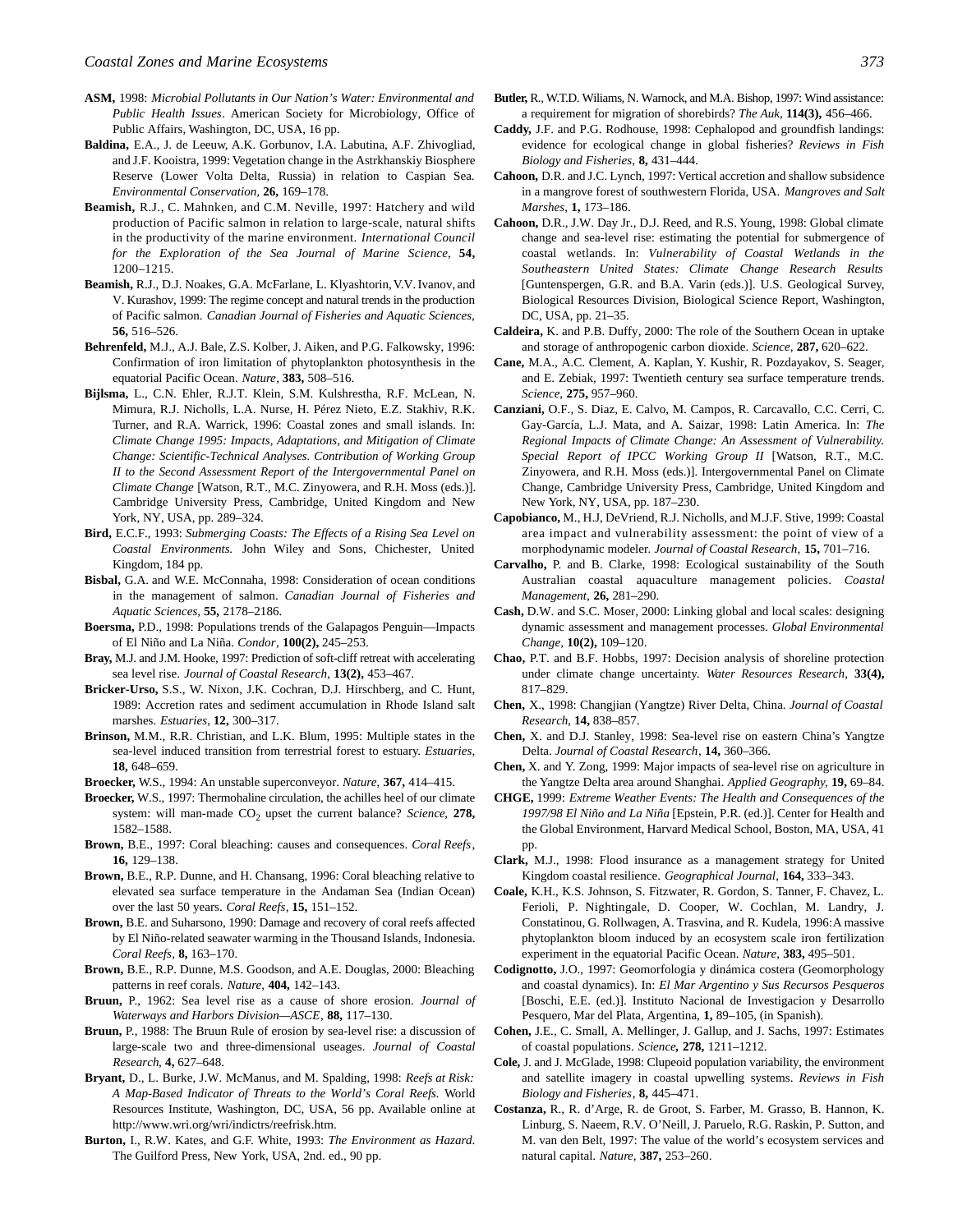- **Cowell,** P.J. and B.G. Thom, 1994: Morphodynamics of coastal evolution. In: *Coastal Evolution: Late Quaternary Shoreline Morphodynamics* [Carter, R.W.G. and C.D. Woodroffe (eds.)]. Cambridge University Press, Cambridge, United Kingdom and New York, NY, USA, pp. 33–86.
- **Crowell, M., H. Leiken, and M.K. Buckley, 1999: Evaluation of coastal erosion** hazards study: an overview. *Journal of Coastal Research (Special Issue)*, **28,** 2–9.
- **Dallimore,** S.R., S. Wolfe, and S.M. Solomon, 1996: Influence of ground ice and permafrost on coastal evolution, Richards Island, Beaufort Sea coast, NWT. *Canadian Journal of Earth Sciences*, **33,** 664–675.
- Day, J.W., J.F. Martin, L. Cordoch, and P.H. Templet, 1997: System functioning as a basis for sustainable management of deltaic ecosystems. *Coastal Management* **25,** 115–153.
- **Day,** J.W., J. Rybvzyk, F. Scarton, A. Rismondo, D. Are, and G. Cecconi, 1999: Soil accretionary dynamics, sea-level rise and the survival of wetlands in Venice Lagoon: a field and modelling approach. *Estuarine and Coastal Shelf Science,* **49,** 607–628.
- **de Baar,** H.J.W., J.T.M. de Jong, D.C.E. Bakker, B.M. Löscher, C. Veth, U. Bathmann, and V. Semtacek, 1995: Importance of iron for plankton blooms and carbon dioxide drawdown in the Southern Ocean. *Nature*, **373,** 412–415.
- **de la Mare,**W.K., 1997: Abrupt mid-twentieth-century decline in Antarctic sea ice extent from whaling records. *Nature*, **389,** 57–60.
- **Dean,** R.G., 1990: Beach response to sea level change. In: *The Sea* [le Méhauté, B. and D.M. Hanes (eds.)]. John Wiley and Sons, New York, USA, **9,** 869–887.
- **Deser,** C., M.A. Alexander, and M.S. Timlin, 1996: Upper-ocean thermal variations in the North Pacific during 1970-1991. *Journal of Climate*, **9(8),** 1840–1855.
- **DETR,** 1999: *Climate Change and its Impacts: Stabilisation of CO<sup>2</sup> in the Atmosphere*. United Kingdom Department of the Environment, Transport and the Regions, The Met Office, Bracknell, UK, 28 pp.
- **Dionne,** J.-C., 1986: Érosion récente des marais intertidaux de l'estuaire du Saint-Laurent (Recent erosion of intertidal marshes in the St. Lawrence estuary). *Géographie Physique et Quaternaire*, **40,** 307–323 (in French).
- **Done,** T.J., 1999: Coral community adaptability to environmental change at scales of regions, reefs and reef zones. *American Zoologist,* **39,** 66–79.
- **Dolman,** P.M. and W.J. Sutherland, 1994: The response of bird populations to habitat loss. *Ibis*, **137,** S38–S46.
- **Doornkamp,** J.C., 1998: Coastal flooding, global warming and environmental management. *Journal of Environmental Management*, **52(4),** 327–333.
- **Douglas, B.C., M. Crowell, and S.P. Leatherman, 1998: Considerations for** shoreline position prediction. *Journal of Coastal Research*, **14**, 1025-1033.
- Duffy, D.C. and D.C. Schneider, 1994: Seabird-fishery interactions: a manager's guide In: *Seabirds on Islands: Threats, Case Studies and Action Plans* [Nettleship, D.N., J. Burger, and M. Gochfeld (eds.)]. BirdLife Conservation, Series 1, BirdLife International, London, United Kingdom, pp. 26–38.
- **Ebbesmeyer,** C.C., D.R. Cayan, D.R. McLain, F.H. Nichols, D.H. Peterson, and K.T. Redmond, 1991: 1976 step in the Pacific climate: forty environmental changes between 1968–1975 and 1977–1984. In: *Proceedings of the Seventh Annual Pacific Climate (PACLIM) Workshop, April 1990* [Betancourt, J.L. and V.L. Tharp (eds.)]. California Department of Water Resources, Interagency Ecological Studies Program, Technical Report No. 26, Asilomar, CA, USA, pp. 115–126.
- **Edinger,** E.N., J. Jompa, G.V. Limmon, W.Widjatmoro, and M.J. Risk, 1998: Reef degradation and coral biodiversity in Indonesia: effects of landbased pollution, destructive fishing practices and changes over time. *Marine Pollution Bulletin*, **36,** 617–630.
- **Eitner,** V., 1996: Geomorphological response of the East Frisian barrier islands to sea-level rise: an investigation of past and future evolution. *Geomorphology,* **15,** 57–65.
- Ellison, J.C., 1993: Mangrove retreat with rising sea level, Bermuda. *Estuarine, Coastal and Shelf Science*, **37,** 75–87.
- **Ellison,** J.C. and D.R. Stoddart, 1991: Mangrove ecosystem collapse during predicted sea-level rise: Holocene analogues and implications. *Journal of Coastal Research*, **7,** 151–165.
- **El-Raey,** M., K.Dewidar, and M. El Hattab, 1999: Adaptation to the impacts of sea level rise in Egypt. *Climate Research (Special Issue)*, **6,** 117–128.
- **El-Raey,** M., Y. Fouda, and S. Nasr, 1997: GIS assessment of the vulnerability of the Rosetta area, Egypt to impacts of sea rise. *Environmental Monitoring and Assessment*, **47(1),** 59–77.
- **El-Raey,** M., O. Frihy, S.M. Nasr, and K.H. Dewidar, 1999: Vulnerability assessment of sea-level rise over Port Said governate, Egypt. *Environmental Monitoring and Assessment,* **56,** 113–128.
- **Estes,** J.A., M.T. Tinkewr, T.M. Williams, and D.F. Doak, 1998: Killer whale predation on sea otters linking oceanic and nearshore ecosystems. *Science*, **282,** 473–475.
- Everett, J.T., A. Krovnin, D. Lluch-Belda, E. Okemwa, H.A. Regier, and J.-P. Troadec, 1996: Fisheries. In: *Climate Change 1995: Impacts,* Adaptations, and Mitigation of Climate Change: Scientific-Technical Analyses. Contribution of Working Group II to the Second Assessment *Report of the Intergovernmental Panel on Climate Change* [Watson, R.T., M.C. Zinyowera, and R.H. Moss (eds.)]. Cambridge University Press, Cambridge, United Kingdom and New York, NY, USA, pp. 511-537.
- **Ewel,** K.C., R.R. Twilley, and J.E. Ong, 1998: Different kinds of mangrove forests provide different goods and services. *Global Ecology and Biogeography Letters*, **7,** 83–94.
- **Falkowsky,** P.G., R.T. Barber, V. Semtacek, 1998: Biogeochemical controls and feedbacks on ocean primary production. *Science*, **281,** 200–206.
- **FAO,** 1998: *Yearbook of Fishery Statistics 1996 Capture Production*. Food and Agriculture Organization of the United Nations, Rome, Italy.
- **Farnsworth,** E.J., 1998: Issues of spatial, taxonomic and temporal scale in delineating links between mangrove diverstiy and ecosystem function. *Global Ecology and Biogeography Letters*, **7,** 15–25.
- **Field,** C.D., J.G. Osborn, L.L. Hoffman, J.F. Polsenberg, D.A. Ackerly, J.A. Berry, O. Bjorkman, A. Held, P.A. Matson, and H.A. Mooney, 1998: Mangrove biodiversity and ecosystem function. *Global Ecology and Biogeography Letters,* **7(1**)**,** 3–14.
- **Fifita,** N.P., N. Mimura, and N. Hori, 1992: Assessment of the vulnerability of the Kingdom of Tonga to sea-level rise. In: *Global Climate Change and the Rising Challenge of the Sea. Proceedings of the International Workshop held on Margarita Island, Venezuela, March 9-13, 1992*. National Oceanic and Atmospheric Administration, Silver Spring, MD, USA, pp. 119–139.
- **Forbes,** D.L., 1996: *Coastal geology and hazards of Niue*. South Pacific Applied Geoscience Commission, Technical Report 233, Suva, Fiji, 100 pp. (plus appendices and map).
- Forbes, D.L. and R.B. Taylor, 1994: Ice in the shore zone and the geomorphology of cold coasts. *Progress in Physical Geography*, **18,** 59–89.
- **Forbes,** D.L., J.D. Orford, R.W.G. Carter, J. Shaw, and S.C. Jennings, 1995: Morphodynamic evolution, self-organization, and instability of coarseclastic barriers on paraglacial coasts. *Marine Geology*, **126,** 63–85.
- Forbes, D.L., J.D. Orford, R.B. Taylor, and J. Shaw, 1997a: Interdecadal variation in shoreline recession on the Atlantic coast of Nova Scotia. In: *Proceedings of the Canadian Coastal Conference '97, Guelph, Ontario*. Canadian Coastal Science and Engineering Association, Ottawa, ON, Canada, pp. 360–374.
- **Forbes,** D.L., J. Shaw, and R.B. Taylor, 1997b: Climate change impacts in the coastal zone of Atlantic Canada. In: *Climate Variability and Climate Change in Atlantic Canada* [Abraham, J., T. Canavan, and R. Shaw, (eds.)]. Canada Country Study: Climate Impacts and Adaptation, Environment Canada, Ottawa, ON, Canada, **6,** 51–66.
- **Francis,** R.C., S.R. Hare, A.B. Hollowed, and W.S. Wooster, 1998: Effects of interdecadal climate variability on the oceanic ecosystems of the North East Pacific. *Fisheries Oceanography,* **7(1**)**,** 1–21.
- Garcia, S.M. and D.J. Staples, 2000: Sustainability indicators in marine capture species: introduction to the special issue. *Marine and Freshwater Research,* **51,** 381–384.
- **Gargett,** A.E., 1997: The optimal stability window: a mechanism underlying decadal fluctuations in North Pacific salmon stocks. Fisheries *Oceanography*, **6,** 109–117.
- **Gattuso,** J.-P., D. Allemand, and M. Frankignoulle, 1999: Photosynthesis and calcification at cellular, organismal and community level in coral reefs: a review on interactions and control by carbonate chemistry. *American Zoologist,* **39,** 160–183.
- **Glynn,** P.W., 1996: Coral reef bleaching: facts, hypotheses and implications. *Global Change Biology*, **2,** 495–509.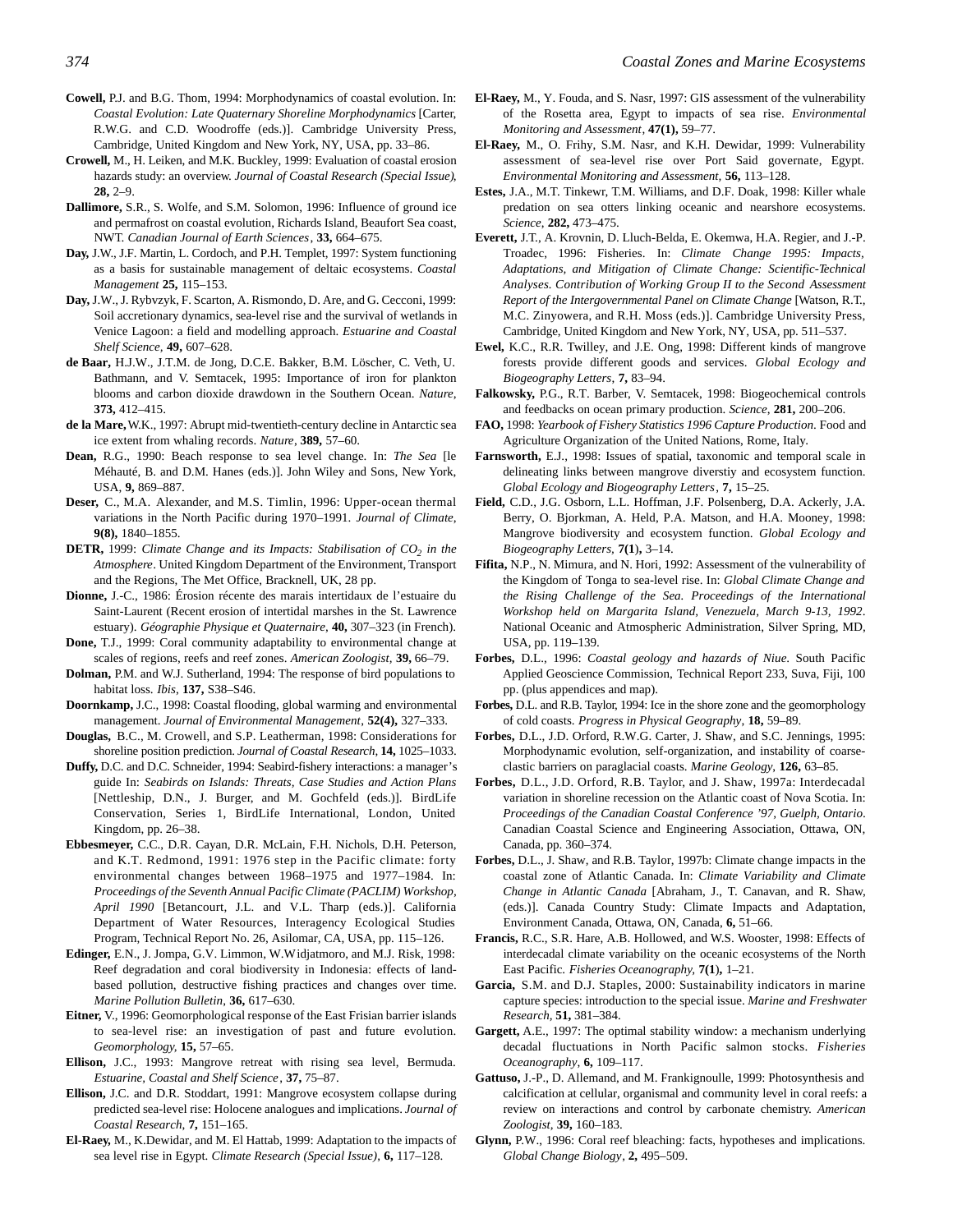- **Gommes,** R., J. du Guerny, F. Nachtergaele, and R. Brinkman, 1998: *Potential Impacts of Sea-Level Rise on Populations and Agriculture*. Food and Agriculture Organization of the United Nations, SD (Sustainable Development) Dimensions/Special. Available online at http://www.fao.org/ WAICENT/FAOINFO/SUSTDEV/Eldirect/Elre0045.htm.
- **Goreau,** T.J., 1992: Bleaching and reef community change in Jamaica: 1951–1991. *American Zoologist*, **32,** 683–695.
- Gorman, L., A. Morang, and R. Larson, 1998: Monitoring the coastal environment; part IV: mapping, shoreline changes, and bathymetric analysis. *Journal of Coastal Research*, **14,** 61–92.
- **Gu,** D. and S.G.H. Philander, 1997: Interdecadal climatic fluctuations that depend on exchanges between the tropics and extratropics. *Science*, **275,** 805–807.
- **Guley,** S.K. and L. Hasse, 1999: Changes in wind waves in the North Atlantic over the last 30 years. *International Journal of Climatology*, **19**, 1091-1117.
- **Hanaki,** K., K. Takara, T. Hanazato, H. Hirakuchi, and H. Kayanne, 1998: Impacts on hydrology/water resources and water environment. In: *Global Warming: The Potential Impact on Japan* [Nishioka, S. and H. Harasawa (eds.)]. Springer-Verlag, Tokyo, Japan, pp. 131–163.
- **Hansell,** R.I.C., J.R. Malcolm, H. Welch, R.L. Jefferies, and P.A. Scott, 1998: Atmospheric change and biodiversity in the Arctic. *Environmental Monitoring and Assessment*, **49,** 303–325.
- **Harris,** G.P., F.B. Griffiths, and L. Clementson, 1992: Climate and fisheries offTasmania: interactions of physics, food chains and fish. *South African Journal of Marine Scoience*, **12,** 585–597.
- **Harvell,** C.D., K. Kim, J.M. Burkholder, R.R. Colwell, P.R. Epstein, J. Grimes, E.E. Hofman, E. Lipp, A.D.M.E. Osterhaus, R.M. Overstreet, J.W. Porter, G.W. Smith, and G. Vasta, 1999: Emerging marine diseases: climate links and anthropogenic factors. *Science*, **285,** 1505–1510.
- Harvey, N., B. Clouston, and P. Carvalho, 1999: Improving coastal vulnerability assessment methodologies for integrated coastal zone management. *Australian Geographical Studies,* **37(1**)**,** 50–69.
- **Heinz Center,** 1999: *The Hidden Costs of Coastal Hazards: Implications for Risk Assessment and Mitigation*. Island Press, Washington, DC, USA, 220 pp.
- **Heinz Center,** 2000: *Evaluation of Erosion Hazard*. Report prepared for Federal Emergency Management Agency (FEMA). Heinz Center, Washington, DC, USA, 205 pp. Also available online at http://www.heinzctr.org/publications/erosion/erosnrpt.pdf.
- **Henderson-Sellars,** A., H. Zhang, G. Berz, K. Emanuel, W. Gray, C. Landsea, G. Holland, J. Lighthill, S-L. Shieh, P. Webster, and K. McGuffie, 1998: Tropical cyclones and global climate change: a post-IPCC assessment. *Bulletin of the American Meteorological Society*, **79,** 19–38.
- Héquette, A., M. Desrosiers, and D.L. Forbes, 1995: The role of shoreline configuration and coastal geomorphology in nearshore sediment transport under storm combined flows, Canadian Beaufort Sea. In: *Proceedings of the International Conference on Coastal Change*. Workshop Report 105, Intergovernmental Oceanographic Commission, Paris, France, pp. 563-570.
- **Hinch,** S., G.M.C. Healey, R.E. Diewert, K.A. Thomson, R. Hourston, M.A. Henderson, and F. Juanes, 1995: Potential effects of climate change on marine growth and survival of Fraser River sockeye salmon. *Canadian Journal of Fisheries and Aquatic Sciences*, **52,** 2651–2659.
- **Hiyama,** Y., H. Nishida, and T. Goto, 1995: Interannual fluctuations in recruitment of growth of the sardine, *Sardinops melanostictus*, in the Sea of Japan and adjacent waters. *Research in Population Biology,* **37(2**)**,** 177–183.
- **Hoegh-Guldberg,** O., 1999: Climate change, coral bleaching and the future of the world's coral reefs. *Marine and Freshwater Research,* **50,** 839–866.
- **Holt,** T., 1999: A classification of ambient climatic conditions during extreme surge events off Western Europe. *International Journal of Climatology,* **19,** 725–744.
- Hunt, G.L. and R.W. Furness, 1996: *Seabirds/Fish Interactions, with Particular Reference to Seabirds in the North Sea.* International Council for the Exploration of the Sea (ICES) Cooperative Research Report No. 216, 87 pp.
- **IPCC,** 1998: *The Regional Impacts of Climate Change: An Assessment of Vulnerability. Special Report of IPCC Working Group II* [Watson, R.T., M.C. Zinyowera, and R.H. Moss (eds.)]. Intergovernmental Panel on Climate Change, Cambridge University Press, Cambridge, United Kingdom and New York, NY, USA, 517 pp.
- **Ittekkot,** V., S. Jilan, E. Miles, E. Desa, B.N. Desai, J.T. Everett, J.J. Magnuson, A. Tsyban, and S. Zuta, 1996: Oceans. In: *Climate Change 1995: Impacts, Adaptations, and Mitigation of Climate Change: Scientific-Technical Analyses. Contribution of Working Group II to the Second Assessment Report of the Intergovernmental Panel on Climate Change* [Watson, R.T., M.C. Zinyowera, and R.H. Moss (eds.)]. Cambridge University Press, Cambridge, United Kingdom and New York, NY, USA, pp. 267–288.
- **Iwashima,** T. and R. Yamamoto, 1993: A statistical analysis of the extreme events: Long-term trend of heavy daily precipitation. *Journal of the Meteorological Society of Japan*, **71,** 637–640.
- **Izrael,** Yu.A. and A.V. Tsyban, 1983: *Anthropogenic Ecology of the Ocean*. Gidrometeoizdat, Leningrad, Russian Federation, 528 pp. (in Russian).
- **Jallow,** B.P., S. Tours, M.M.K. Barrow, and A.A. Mthieu, 1999: Coastal zone of The Gambia and the Abidjan region in Côte d'Ivoir: sea level rise vulnerability, response strategies, and adaptation options. In: *National Assessment Results of Climate Change: Impacts and Responses* [Mimura, N. (ed.)]. *Climate Research (Special Issue)*, **6,** 137–143.
- **Jelgersma,** S., 1996: Land subsidence in coastal lowlands. In *Sea-Level Rise and Coastal Subsidence* [Milliman, J.D. and B.U. Haq (eds.)]. J. Kluwer Academic Publishers, Dordrecht, The Netherlands, pp. 47–62.
- **Jimenez,** J.A. and A. Sanchez-Arcilla, 1997: Physical impacts of climatic change on deltaic coastal systems (II): driving terms. *Climatic Change*, **35,** 95–118.
- Jones, R.G., J.M. Murphy, M. Noguer, and S.B. Keen, 1997: Simulation of climate change over Europe using a nested regional-climate model: comparison of driving and regional model responses to a doubling of carbon dioxide. *Quarterly Journal of the Royal Meteorological Society,* **123,** 265–292.
- **Joos,** F., G.K. Plattner, T.F. Stocker, O. Marchal, and A. Schmittner, 1999: Global warming and marine carbon cycle feedbacks on future atmospheric CO<sup>2</sup> . *Science*, **284,** 464–467.
- **Kaminsky,** G.M., P. Ruggiero, and G. Gelfenbaum, 1998: Monitoring coastal change in southwest Washington and northwest Oregon during the 1997/98 El Niño. *Shore & Beach*, **66(3**)**,** 42–51.
- **Kaplin,** P.A. and A.O. Selivanov, 1995: Recent coastal evolution of the Caspian Sea as a natural model for coastal responses to the possible acceleration of global sea-level rise. *Marine Geology,* **124,** 161–175.
- Karl, T.R. and R.W. Knight, 1998: Secular trends of precipitation amount, frequency and intensity in the United States. *Bulletin of the American Meteorological Society,* **79,** 231–241.
- **Kawasaki,** T., 1991: The relation of the change in pelagic fish populations and their environment. In: *Proceedings of the International Symposium* [Kawasaki, T. (ed.)]. Pergamon Press, Tokyo, Japan, pp. 47–60 (in Japanese).
- **Kawasaki,** T., S. Tanaka, Y. Toba, and A. Taniguchi (eds), 1991*: Long-Term Variability of Pelagic Fish Populations and Their Environment.* Pergamon Press, Oxford, United Kingdom, 402 pp.
- Kay, R. and J. Hay, 1993: Adecision support approach to coastal vulnerability and resilience assessment: a tool for integrated coastal management. In: *Vulnerability Assessment to Sea-Level Rise and Coastal Zone Management. Proceedings of the IPCC Eastern Hemisphere Workshop, Tsukuba, Japan, 3–6 August 1993* [McLean, R.F. and N. Mimura (eds.)]. Department of Environment, Sport and Territories, Canberra, Australia, pp. 213–125.
- **Kent,** M.L. and T.T. Poppe, 1998: *Diseases of Seawater Netpen-Reared Salmonid Fishes*. Fisheries and Oceans Canada, Pacific Biological Station, Nanaimo, BC, Canada, 137 pp.
- **Kimura,** S., N. Munenori, and T. Sugimoto, 1997: Migration of albacore, *Thunnus alalunga*, in the North Pacific Ocean in relation to large oceanic phenomena. *Fisheries Oceanography*, **6(2),** 51–57.
- **King,** S.E. and J.M. Lester, 1995: The value of salt-marsh as a sea defence. *Marine Pollution Bulletin*, **30(3),** 180–189.
- **Klein,** R.J.T., E.N. Buckley, R.J. Nicholls, S. Ragoonaden, J. Aston, M. Capobianco, M.Mizutani, and P.D. Nunn, 2000: Coastal adaptation. In: *Methodologies and Technological Issues in Technology Transfer. A Special Report of IPCC Working Group III* [Metz, B., O.R. Davidson, J.W. Martens, S.N. van Rooijen, and L.Van Wie McGrory (eds.)]. Cambridge University Press, Cambridge, United Kingdom and New York, USA, pp.349–372.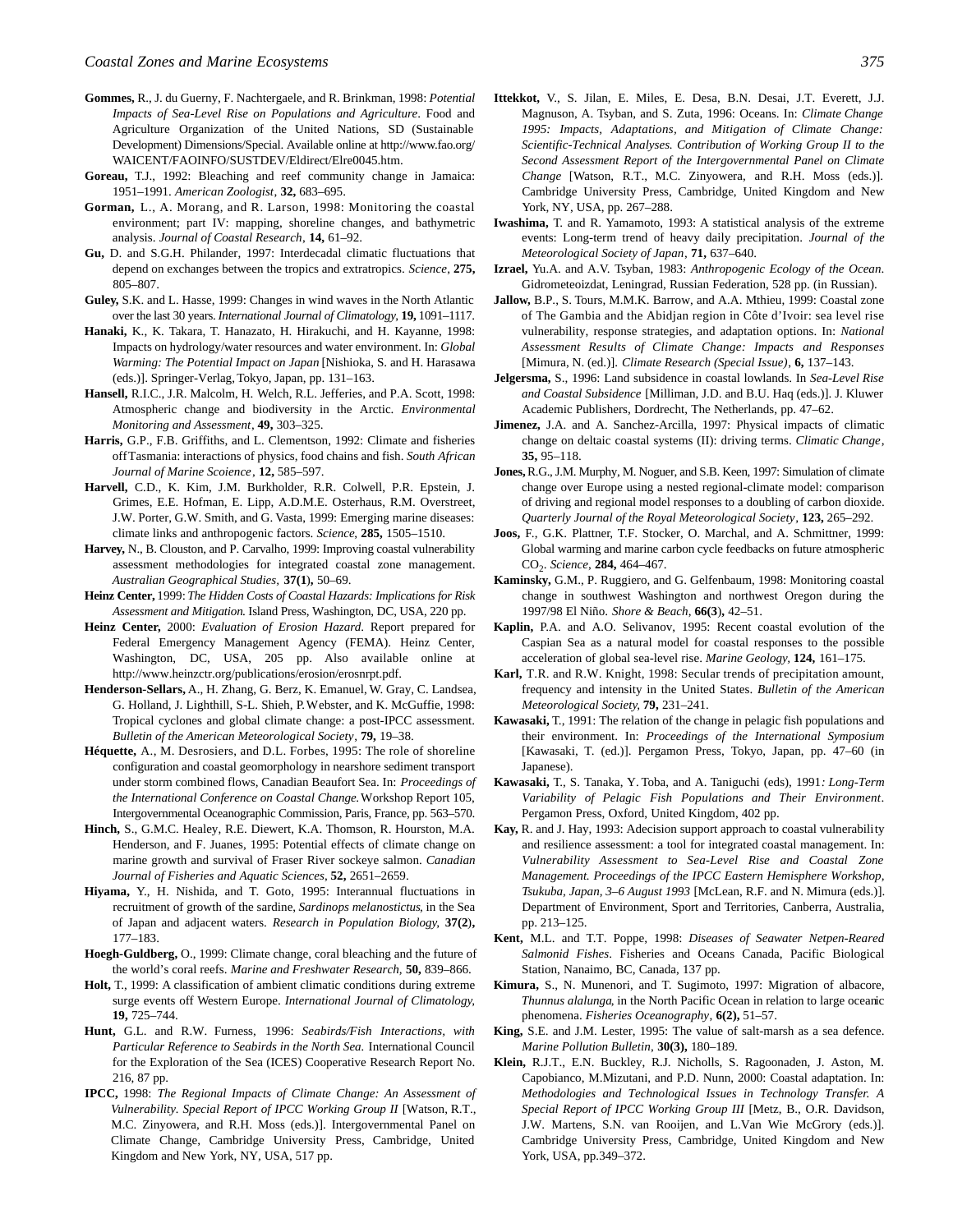- **Klein,** R.J.T. and R.J. Nicholls, 1999: Assessment of coastal vulnerability to climate change. *Ambio,* **28(2**)**,** 182–187.
- **Kleypas,** J.A., R.W. Buddemeier, D. Archer, J. Gattuso, C. Landon, and B.N. Opdyke, 1999: Geochemical consequences of increased carbon dioxide in coral reefs. *Science,* **284,** 118–120.
- Knutson, T.R., R.E. Tuleya, and Y. Kurihara, 1998: Simulated increase of hurricane intensities in a CO<sub>2</sub>-warmed climate. *Science*, **279**, 1018–1020.
- **Komar,** P.D., 1998a: *Beach Processes and Sedimentation*. Prentice Hall, Upper Saddle River, NJ, USA, 2nd. ed., 544 pp.
- **Komar,** P.D., 1998b: The 1997–98 El Niño and erosion on the Oregon coast. *Shore & Beach*, **66(3**)**,** 33–41.
- **Komar,** P.D., J. Allan, G.M. Dias-Mendez, J.J. Marra, and P. Ruggiero, 2000: El Niño and La Niña: erosion processes and impacts. In: *Abstracts of the 27th International Conference on Coastal Engineering, July 16–22, 2000, Sydney, Australia.* Vol. 1, Paper 2. Australian Institution of Engineers, Australia, Barton, ACT, Australia
- **Kont,** A., U. Ratas, and E. Puurmann, 1997: Sea-level rise impact of coastal areas of Estonia. *Climatic Change*, **36,** 175–184.
- **Kushmaro,** A., Y. Loya, M. Fine, and E. Rosenberg, 1996: Bacterial infection and coral bleaching. *Nature*, **380,** 396.
- **Kushmaro,** A., E. Rosenberg, M. Fine, Y. Ben Haim, and Y. Loya, 1998: Effect of temperature on bleaching of the coral *Oculina patagonica* by *Vibrio* AK-1. *Marine Ecology Progress Series*, **171,** 131–137.
- **Lanfredi,** N.W., J.L. Pousa, and E.E.D. d'Onofrio, 1998: Sea-level rise and related potential hazards on the Argentine Coast. *Journal of Coastal Research*, **14(1**)**,** 47–60.
- Langenberg, H., A. Pfizenmayer, H. von Storch, and J. Sündermann, 1999: Stormrelated sea level variations along the North Sea coast: natural variability and anthropogenic change. *Continental Shelf Research,* **19,** 821–842.
- **Leafe,** R., J. Pethick, and I. Townsend, 1998: Realizing the benefits of shoreline management. *Geographical Journal,* **164,** 282–290.
- **Leatherman,** S.P., K. Zhang, and B.C. Douglas, 2000: Sea level rise shown to drive coastal erosion. *Eos (Transactions American Geophysical Union)*, **81(6),** 55–57.
- **Lehodey,** P., J.M. Andre, M. Bertignac, J. Hampton, A. Stoens, C. Menkes, L. Memery, and N. Grima, 1998: Predicting skipjack tuna forage distributions in the equatorial Pacific using a coupled dynamical bio-geochemical model. *Fisheries Oceanography,* **7,** 317–325.
- **Lehodey,** P., M. Bertignac, J. Hampton, A. Lewis, and J. Picaut, 1997: El Niño-Southern Oscillation and tuna in the western Pacific. *Nature,* **389,** 715–717.
- **Lehtonen,** H., 1996: Potential effects of global warming on northern European freshwater fish and fisheries. *Fisheries Management and Ecology*, **3,** 59–71.
- **Levitus,** S., J.I. Antonov, T.P. Boyer, and C. Stephens, 2000: Warming of the world ocean. *Science*, **287,** 2225–2229.
- **Lipp,** E.K. and J.B. Rose, 1997: The role of seafood in foodborne diseases in the United States of America. *Reviews of Science and Technology*, **16(2**)**,** 620–640.
- **Lorenzo,** E. and L. Teixeira, 1997: Sensitivity of storm waves in Montevideo (Uruguay) to a hypothetical climate change. *Climate Research,* **9,** 81–85.
- Maddrell, R.J., 1996: Managed coastal retreat, reducing flood risks and protection costs, Dungeness Nuclear Power Station, UK. *Coastal Engineering*, **28,** 1–15.
- Mahnken, C., G. Ruggerone, W. Waknitz, and T. Flagg, 1998: A historical perspective on salmonid production from Pacific rim hatcheries. In: *Assessment and Stock Status of Pacific Rim Salmonid Stocks* [Welch, D.W., D.M. Eggers, K. Wakabayashi, and V.I. Karpenko (eds.)]. Bulletin Number 1, North Pacific Anadromous Fish Commission, Vancouver, BC, Canada, pp. 38–53.
- **Mantua,** N.J., S.R. Hare, Y. Zhang, J.M. Wallace, and R.C. Francis, 1997: A Pacific interdecadal climate oscillation with impacts on salmon production. *Bulletin American Meteorological Society,* **78,** 1069–1079.
- **Marsh,** R., B. Petrie, C.R. Weidman, R.R. Dickson, J.W. Loder, C.G. Hannah, K. Frank, and K. Drinkwater, 1999: The 1882 tilefish kill—a cold event in shelf waters off the north-eastern United States? Fisheries *Oceanography,* **8(1**)**,** 39–49.
- **Marshall,** P.A. and A.H. Baird, 2000: Bleaching of corals on the Great Barrier Reef: differential susceptibilities among taxa. *Coral Reefs,* **19,** 155–163.
- **Marton, R.M., 1990: Community structure, density and standing crop of fishes** in a subtropical Australian mangrove area. *Marine Biology*, 105, 385–394.
- **McGowan,** J.A., D.R. Cayan, L.M. Dorman, 1998: Climate-ocean variability and ecosystem response in North Pacific. *Science*, **281,** 201–217.
- **Mearns,** L.O., F. Giorgio, L. McDaniel, and C. Shields, 1995: Analysis of daily variability of precipitation in a nested regional climate model: comparison with observations and doubled CO<sub>2</sub> results. *Global Planetary Change,* **10,** 55–78.
- **Melloul,** A.J. and L.C. Goldberg, 1997: Monitoring of seawater intrusion in coastal aquifers: basis and local concerns. *Journal of Environmental Management*, **51,** 73–86.
- **Michener,** W.K., E.R. Blood, K.L. Bildstein, M.M. Brinson, and L.R. Gardner, 1997: Climate change, hurricanes and tropical storms and rising sea level in coastal wetlands (review). *Ecological Adaptations,* **7,** 770–801.
- Miller, K.A., 2000: Pacific salmon fisheries: climate, information and adaptation in a conflict-ridden context. *Climatic Change,* **45,** 37–61.
- **Mimura,** N. and H. Harasawa (eds.), 2000: *Data Book of Sea-Level Rise 2000*. Center for Global Environmental Research, National Institute for Environmental Studies, Tsukuba, Japan, 128 pp.
- **Mimura,** N. and H. Nobuoka, 1996: Verification of the Bruun Rule for the estimation of shoreline retreat caused by sea-level rise. In: *Proceedings of Coastal Dynamics '95, Gdansk, Poland, September 4-8, 1995*. American Society of Civil Engineers, Reston, VA, USA, pp. 607–616.
- **Mimura,** N., J. Tsutsui, T. Ichinose, H. Kato, and K. Sakaki, 1998: Impacts on infrastructure and socio-economic system. In: *Global Warming: The Potential Impact on Japan* [Nishioka, S. and H. Harasawa (eds.)]. Springer-Verlag, Tokyo, Japan, pp. 165–201.
- **Miyagi,** T., C. Tanavud, P. Pramojanee, K. Fujimoto, and Y. Mochida, 1999: Mangrove habitat dynamics and sea-level change—a scenario and GIS mapping of the changing process of the delta and estuary type mangrove habitat in southwestern Thailand. *Tropics*, **8,** 179–196.
- **Moberg,** F. and C. Folke, 1999: Ecological goods and services of coral reef ecosystems. *Ecological Economics*, **29,** 215–233.
- **Montevecchi,** W.A. and R.A. Myers, 1997: Centurial and decadal oceanographic influences on changes in northern gannet populations and diets in the north-west Atlantic: implications for climate change. *International Council for the Exploration of the Sea Journal of Marine Science*, **54,** 608–614.
- **Moore,** W.S., 1999: The subterranean estuary: a reaction zone of ground water and sea water. *Marine Chemistry*, **65,** 111–125.
- **Morisugi,** H., E. Ohno, K. Hoshi, A. Takagi, and Y. Takahashi, 1995: Definition and measurement of a household's damage cost caused by an increase in storm surge frequency due to sea level rise. *Journal of Global Environment Engineering*, **1**, 127–136.
- **Mortsch,** L.D., 1998; Assessing the impact of climate change on the Great Lakes shoreline wetlands. *Climatic Change,* **40,** 391–416.
- **Mullin,** M.M., 1998: Interannual and interdecadal variation in California Current zooplankton: *Calanus* in the late 1950s and early 1990s. *Global Change Biology*, **4,** 115–119.
- **Mulrenna,** M.E. and C.D. Woodroffe, 1998: Saltwater intrusion into the coastal plains of the Lower Mary River, Northern Territory, Australia. *Journal of Environmental Management,* **54,** 169–188.
- **Nairn,** R.B., S. Solomon, N. Kobayashi, and J. Virdrine, 1998: Development and testing of a thermal-mechanical numerical model for predicting Arctic shore erosion processes. In: *Permafrost: Proceedings of the Seventh International Conference, Yellowknife, NWT, June 23-27, 1998* [Lewkowicz, A.G. and M. Allard (eds.)]. Centre d'études nordiques, Université Laval, Québec, Canada, pp. 789–795.
- **Neumann,** J.E., G. Yohe, R. Nicholls, and M.Manion, 2000: *Sea-Level Rise and Global Climate Change: A Review of Impacts to U.S. Coasts*. Pew Center on Global Climate Change, Arlington, VA, USA, 32 pp.
- **Nicholls,** R.J., 1998: Assessing erosion of sandy beaches due to sea-level rise. In: *Geohazard in Engineering Geology* [Maund, J.G. and M. Eddleston (eds.)]. Engineering Geology Special Publications, Geological Society, London, United Kingdom, **15,** 71–76.
- **Nicholls,** R.J. and J. Branson, 1998: Coastal resilience and planning for an uncertain future: an introduction. *Geographical Journal*, 164(3), 255–258.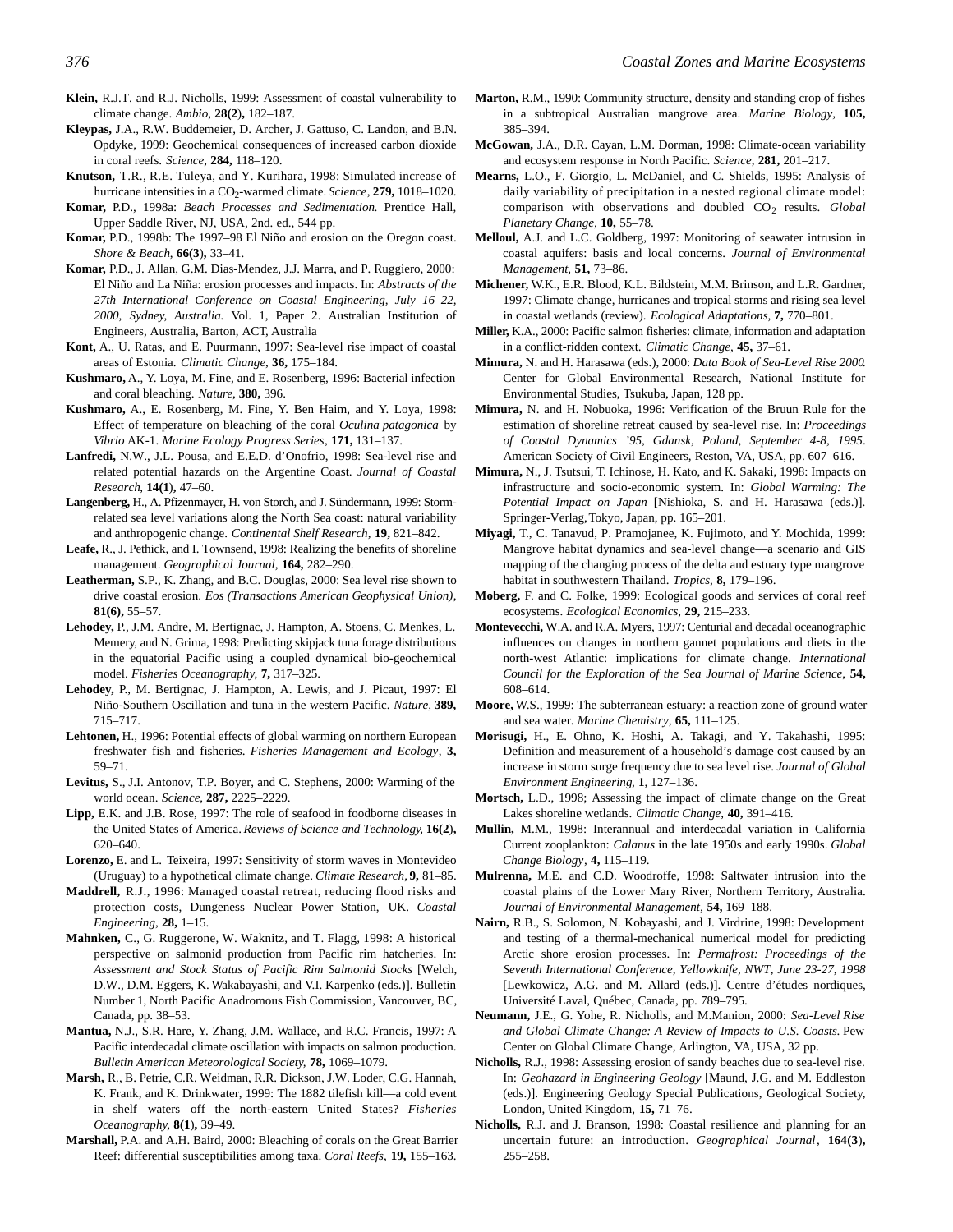- **Nicholls,** R.J. and N. Mimura, 1998: Regional issues raised by sea-level rise and their policy implications. *Climate Research*, **11(1**)**,** 5–18.
- **Nicholls,** R.J., F.M.J. Hoozemans, and M. Marchand, 1999: Increasing flood risk and wetland losses due to sea-level rise: regional and global analyses. *Global Environmental Change*, **9,** S69–S87.
- Nunn, P.D. and N. Mimura, 1997: Vulnerability of South Pacific island nations to sea level rise. *Journal of Coastal Research (Special Issue)*, **24**, 133-151.
- **Nunn,** P.D., J. Veitayaki, V. Ram-Bidesi, and A. Venisea, 1999: Coastal issues for oceanic islands: implications for human futures, *Natural Resources Forum*, **23,** 195–207.
- **Nurse,** L.A., R.F. McLean, and A.G. Suarez, 1998: Small island states. In: *The Regional Impacts of Climate Change: An Assessment of Vulnerability. Special Report of IPCC Working Group II* [ Watson, R.T., M.C. Zinyowera, and R.H. Moss (eds.)]. Intergovernmental Panel on Climate Change, Cambridge University Press, Cambridge, United Kingdom and New York, NY, USA, pp. 331–354.
- **Nuttle,** W., M. Brinson, and D. Cahoon, 1997: Processes that maintain coastal wetlands in spite of rising sea level. *Eos (Transactions American Geophysical Union)*, **78(25),** 257–261.
- **O'Brien,** C.M., C.J. Fox, B. Planque, and J. Casey, 2000: Climate variability and North Sea cod. *Nature*, **404,** 142.
- **Olivo,** M.D., 1997: Assessment of the vulnerability of Venezuela to sea-level rise. *Climate Research*, **9(1–2),** 57–65.
- **Orson,** R.A., R.S. Warren, and W.A. Niering, 1998: Interpreting sea level rise and rates of vertical marsh accretion in a southern New England tidal salt marsh. *Estuarine, Coastal and Shelf Science*, **47,** 419–429.
- **Panapitukkul,** N., C.M. Duarte, U. Thampanya, P. Kheowvonngsri, N. Srichai, O. Geertz-Hansen, J. Terrados, and S. Boromthanarath, 1998: Mangrove colonization: mangrove progression over the growing Pak Phanang (SE Thailand) mud flat. *Estuarine, Coastal and Shelf Science*, **47,** 51–61.
- **Parkinson,** R.W., R.D. DeLaune, and J.C. White, 1994: Holocene sea-level rise and the fate of mangrove forests within the wider Caribbean region. *Journal of Coastal Research*, **10,** 1077–1086.
- **Perez,** R.T., L.A. Amadore, and R.B. Feir, 1999: Climate change impacts and responses in the Philippines coastal sector. *Climate Research (Special Issue)*, **6,** 97–107.
- **Peters,** E.J., 1999: Native people and the environmental regime in the James Bay and Northern Quebec Agreement. *Arctic*, **52(4**)**,** 395–410.
- **Phongsuwan,** N., 1998: Extensive coral mortality as a result of bleaching in the Andaman Sea in 1995. *Coral Reefs*, **17,** 70.
- **Pirazzoli,** P. and A. Tomasin, 1999: Recent abatement of easterly winds in the northern Adriatic. *International Journal of Climatology*, **19,** 1205–1219.
- **Pittock***,* A.B., 1999: Coral reefs and environmental change: adaptation to what? *American Zoologist,* **39(1**)**,** 110–129.
- Polovina, J.J., 1996: Decadal variation in the trans-Pacific migration of northern bluefin tuna (*Thunnus thynnus*) coherent with climate-induced change in prey abundance. *Fisheries Oceanogr*aphy, **5(2**)**,** 114–119.
- **Polovina,** J.J., G.T. Mitchum, and G.T. Evans, 1995: Decadal and basin-scale variation in mixed layer depth and the impact on biological production in the central and north Pacific, 1960–1988. *Deep Sea Research*, **42,** 1701–1716.
- **Pope,** J., 1997: Responding to coastal erosion and flooding damages. *Journal of Coastal Research,* **13(3),** 704–710.
- Reimnitz, E., P.W. Barnes, and J.R. Harper, 1990: Areview of beach nourishment from ice transport of shoreface materials, Beaufort Sea, Alaska. *Journal of Coastal Research*, **6,** 439–470.
- **Ren,** M., 1994: Relative sea-level rise in China and its socioeconomic implications. *Marine Geodesy*, 17, 37-44.
- Ribic, C.A., D.G. Ainley, and L.B. Spear, 1997: Scale-related seabirdenvironmental relationships in Pacific equatorial waters, with reference to El Niño-Southern Oscillation events. *Marine Ecology Progress Series*, **156,** 183–203.
- **Richardson,** L.L., W.M. Goldberg, K.G. Kuta, R.B. Aronson, G.W. Smith, J.C. Halas, J.S. Feingold, and S.L. Miller, 1998: Florida's mystery coralkiller identified. *Nature*, **392,** 557–558.
- **Richmond,** B.M., B. Mieremet, and T.E. Reiss, 1997: Yap Islands natural coastal systems and vulnerability to potential accelerated sea-level rise. *Journal of Coastal Research (Special Issue)*, **24,** 153–173.
- **Riggs, S.R., W.J. Cleary, and S.W. Snyder, 1995: Influence of inherited** geologic framework on barrier shoreface morphology and dynamics. *Marine Geology*, **126,** 213–234.
- **Roemmich,** D. and J. McGowan, 1995: Climate warming and the decline of zooplantkon in the California current. *Science*, **267,** 1324–1326.
- **Rönnbäck**, P., 1999: The ecological basis for economic value of seafood production supported by mangrove ecosystems. *Ecological Economics*, **29,** 235–252.
- **Rothrock,** D.A, Y.Yu, and G.A. Maykut, 1999: Thinning of the Arctic sea-ice cover. *Geophysical Research Letters,* **26,** 3469–3472.
- Sabhasri, S. and K. Suwarnarat, 1996: Impact of sea level rise on flood c o ntrol in Bangkok and vicinity. In: *Sea-Level Rise and Coastal Subsidence: Causes, Consequences and Strategies* [Milliman, J.D. and B.U. Haq (eds.)]. J. Kluwer Academic Publishers, Dordrecht, The Netherlands, pp. 343–355.
- **Saenger,** P., 1998: Mangrove vegetation: an evolutionary perspective. *Marine and Freshwater Research*, **49(4**)**,** 277–286.
- Sagarin, R.D., J.P. Barry, S.E. Gilman, and C.H. Baxter, 1999: Climate-related change in an intertidal community over short and long time scales. *Ecological Monographs*, **69(4),** 465–490.
- **Saizar,** A., 1997: Assessment of a potential sea-level rise on the coast of Montevideo, Uruguay. *Climate Research*, **9(1–2),** 73–79.
- **Sale,** P.F., 1999: Coral reefs: recruitment in space and time. *Nature*, **397,** 25–27.
- **Sanchez-Arcilla,** A. and J.A. Jimenez, 1997: Physical impacts of climatic change on deltaic coastal systems: 1: an approach. *Climatic Change,* **35,** 71–93.
- **Sandweiss,** D.H., K.A. Maasch, D.F. Belknap, J.B. Richardson III, and H.B. Rollins, 1998: Discussion of Lisa E. Wells, 1996: The Santa Beach Ridge Complex. *Journal of Coastal Research*, **14,** 367–373.
- **Sarmiento,** J.L. and C. Le Quéré, 1996: Oceanic carbon dioxide uptake in a model of century sale global warming. *Science*, **274,** 1346–1350.
- **Sarmiento,** J.L., T.M.C. Hughes, R.J. Stouffler, and S. Manabe, 1998: Simulated response of the ocean carbon cycle to anthropogenic climate warming. *Nature*, **393,** 245–249.
- **Schlager,** W., 1999: Scaling of sedimentation rates and drowning of reefs and carbonate platforms. *Geology*, **27,** 183–186.
- **Schubert,** M., R. Blender, K. Fraedrich, F. Lunkeit, and J. Pertwitz, 1998: North Atlantic cyclones in  $CO_2$ -induced warm climate simulations: frequency, intensity and tracks. *Climate Dynamics*, **14,** 827–837.
- **Shaw,** J., R.B. Taylor, S. Solomon, H.A. Christian, and D.L. Forbes, 1998a: Potential impacts of global sea-level rise on Canadian coasts. *The Canadian Geographer*, **42,** 365–379.
- Shaw, J., R.B. Taylor, D.L. Forbes, M.-H. Ruz, and S.M. Solomon, 1998b: *Sensitivity of the Coasts of Canada to Sea-Level Rise*. Bulletin 505, Geological Survey of Canada, Ottawa, ON, Canada, 79 pp. (plus  $man$ ).
- **Shepherd,** S.A., J.R. Turrubiates-Morales, and K. Hall, 1998: Decline of the abalone fishery at La Natividad, Mexico: overfishing or climate change? *Journal of Shellfish Research*, **17(3),** 839–846.
- **Sherif,** M.M. and V.P. Singh, 1999: Effect of climate change on sea water intrusion in coastal aquifers. *Hydrological Processes,* **13,** 1277–1287.
- **Short,** A.D., A. Trembanis, and I. Turner, 2000: Beach oscillation, rotation and the Southern Oscillation: Narrabeen Beach, Australia. *Abstracts of the 27th International Conference on Coastal Engineering, July 16-22, 2000, Sydney, Australia*. Vol. 1, Paper 4. Australian Institution of Engineers, Australia, Barton, ACT, Australia.
- **Short,** F.T. and H.A. Neckles, 1999: The effects of global climate change on seagrasses. *Aquatic Botany*, **63,** 169–196.
- Singh, V.S. and C.P. Gupta, 1999: Groundwater in a coral island. *Environmental Geology*, **37,** 72–77.
- **Smith,** R.C., D. Ainley, K. Baker, E. Domack, S. Emslie, B. Fraser, J. Kennett, A. Leventer, E. Mosley-Thompson, S. Stammerjohn, and M. Vernet, 1999: Marine ecosystem sensitivity to climate change. *Bioscience,* **49,** 393–404.
- **Snedaker,** S.C., J.F. Meeder, R.S. Ross, and R.G. Ford, 1994: Discussion of Ellison and Stoddart, 1991. *Journal of Coastal Research*, **10,** 497–498.
- **Söderqvist**, T., W.J.Mitsch, and R.K.Turner, 2000: Valuation of wetlands in a landscape and institutional perspective**.** *Ecological Economics,* **35,** 1–6.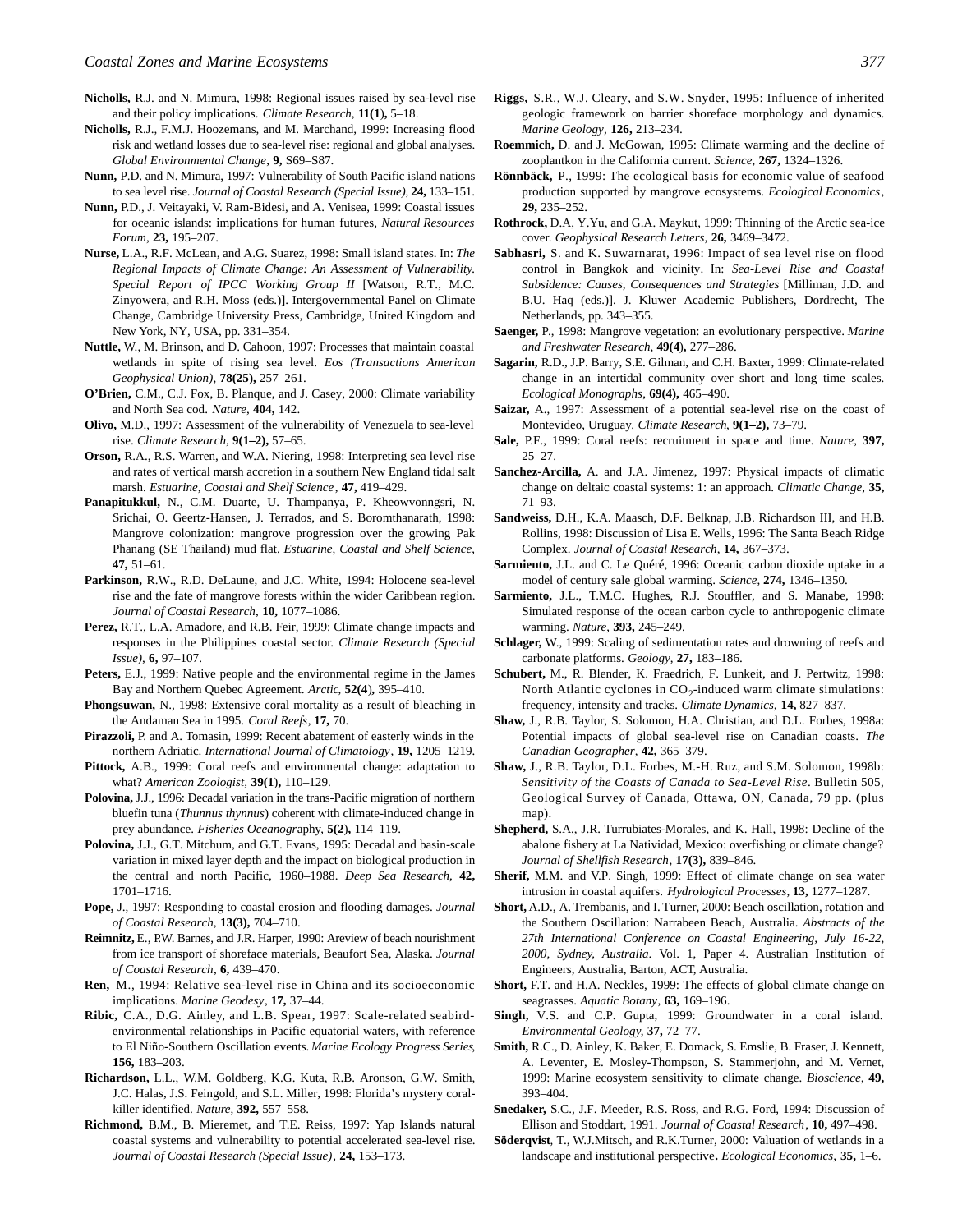- Solomon, S.M. and D.L. Forbes, 1999: Coastal hazards and associated management issues on South Pacific islands. Ocean & Coastal *Management*, **42,** 523–554.
- **Solomon,** S.M., D.L. Forbes, and B. Kierstead, 1994: *Coastal Impacts of Climate Change: Beaufort Sea Erosion Study.* Canadian Climate Centre, Report 94-2, Environment Canada, Downsview, Ontario, Canada, 34 pp.
- **Spalding, M.D.** and A.M. Grenfell, 1997: New estimates of global and regional coral reef areas. *Coral Reefs*, **16,** 225–230.
- **Springer,** A.M., 1998: Is it all climate change? Why marine bird and mammal populations fluctuate in the North Pacific. In: *Biotic Impacts of Extratropical Climate Variability in the Pacific* [Holloway, G., P. Muller, and D. Henderson (eds.)]. National Oceanic and Atmospheric Administration and the University of Hawaii, USA, pp. 109–120.
- **Springer,** A.M., 1992: Walleye pollock in the North Pacific: how much difference do they really make? *Fisheries Oceanography*, **1,** 80–96.
- **Stanley,** D.J. and A.G. Warne, 1998: Nile Delta in its destruction phase. *Journal of Coastal Research*, **14,** 794–825.
- **Steele,** J.H., 1996: Regime shifts in fisheries management. *Fisheries Research*, **25,** 19–23.
- Stein, E.D., F. Tabatabai, and R.F. Ambrose, 2000: Wetland mitigation banking: a framework for crediting and debiting. *Environmental Management,* **26(3),** 233–250.
- **Stewart,** R.W., B.D. Bornhold, H. Dragert, and R.E. Thomson, 1998: Sea level change. In: *The Sea* [Brink, K.H. and A.R. Robinson (eds.)]. John Wiley and Sons, New York, NY, USA, **10,** 191–211.
- Stirling, I., N.J. Lunn, and JJ. Iacozza, 1999: Long-term trends in the population ecology of polar bears in western Hudson Bay in relation to climatic change. *Arctic*, **52(3**)**,** 294–306.
- **Stone,** G.W. and R.A. McBride, 1998: Louisiana barrier islands and their importance in wetland protection: forecasting shoreline change and subsequent response of wave climate. *Journal of Coastal Research*, 14, 900–915.
- **Storlazzi,** C.D. and G.B. Griggs, 2000: Influence of El Niño-Southern Oscillation (ENSO) events on the evolution of central California's shoreline. *Geological Society of America Bulletin*, 112(2), 236–249.
- **Streever,** W.J., M. Callaghan-Perry, A. Searles, T. Stevens, and P. Svoboda, 1998: Public attitudes and values for wetland conservation in New South Wales, Australia. *Journal of Environmental Management*, **54,** 1–14.
- **Stumpf,** R.P. and J.W. Haines, 1998: Variations in tidal level in the Gulf of Mexico and implications for tidal wetlands. *Estuarine, Coastal and Shelf Science*, **46,** 165–173.
- **Suppiah,** R. and K.J. Hennessy, 1998: Trends in total rainfall, heavy rain events, and number of dry days in Australia, 1910–1990. *International Journal of Climatology,* **18(10),** 1141–1164.
- **Talge,** H.K., E.M. Cockey, and R.G. Muller, 1995: A new disease in reef dwelling foraminifera: implications for coastal sedimentation. *Journal of Foraminiferal Research,* **25,** 280–286.
- **Timmermann,** A., J. Oberhuber, A. Bacher, M. Esch, M. Latif, and E. Roeckner, 1999: Increased El Niño frequency in a climate model forced by future greenhouse warming. *Nature,* **398,** 694–696.
- **Titus,** J.G., 1998: Rising seas, coastal erosion, and the takings clause: how to save wetlands and beaches without hurting property owners. *Maryland Law Review*, **57,** 1279–1399.
- **Titus,** J., R. Park, S. Leatherman, J. Weggle, M. Greene, S. Brown, C. Gaunt, M. Trehan, and G. Yohe, 1992: Greenhouse effect and sea level rise: the cost of holding back the sea. *Coastal Management,* **19,** 219–233.
- **Trenberth, K.E., 1999: Conceptual framework for changes of extreme of the** hydrological cycle with climate change. Climatic Change, 42,  $327 - 339.$
- Trenberth, K. and T. Hoar, 1996: The 1990–1995 El Niño-Southern Oscillation event: largest on record. *Geophysical Research Letters*, **23,** 57–60.
- **Trenhaile,** A.S., 1997: *Coastal Dynamics and Landforms*. Clarendon Press, Oxford, United Kingdom, 366 pp.
- **Tsyban,** A.V., 1999a: The BERPAC Project: development and overview of ecological investigations in the Bering and Chukchi Seas. In: *Dynamics of the Bering Sea* [Loughlin, T.R. and O. Kiyotaka (eds.)]. North Pacific Marine Science Organization, University of Alaska Press, Fairbanks, AK, USA, pp. 713–729.
- **Tsyban,** A.V., 1999b: Ecological investigations in the Russian Arctic seas: results and perspectives. *Aquatic Conservation: Marine and Freshwater Ecosystems*, **9,** 503–508.
- **Tsyban,** A.V., J.T. Everett, and J.G. Titus, 1990: World oceans and coastal zones. In: *Climate Change: The IPCC Impacts Assessment. Contribution of Working Group II to the First Assessment Report of the Intergovernmental Panel on Climate Change* [Tegart, W.J.McG., G.W. Sheldon, and D.C. Griffiths (eds.)]. Australian Government Publishing Service, Canberra, Australia, chapter 6, pp. 1–28.
- **Tunberg,** B.G. and W.G. Nelson, 1998: Do climatic oscillations influence cyclical patterns of soft bottom macrobenthic communities on the Swedish west coast? *Marine Ecology Progress Series*, **170,** 85–94.
- **Turner,** R.K., P. Doktor, and W.N. Adger, 1995: Assessing the economic costs of sea level rise. *Environment and Planning A*, **27,** 1777–1796.
- **Turner,** R.K., S. Subak, and W.N. Adger, 1996: Pressures, trends, and impacts in coastal zones: interactions between socioeconomic and natural systems. *Environmental Management*, **20(2**)**,** 159–173.
- **Turner,** R.K., I. Lorenzoni, N. Beaumont, I.J. Bateman, I.H. Langford, and A.L. McDonald, 1998: Coastal management for sustainable development: analysing environmental and socio-economic changes on the UK coast. *Geographical Journal*, **164(3**)**,** 269–281.
- **Tynan,** C.T. and D.P. DeMaster, 1997: Observations and predictions of Arctic climate change: potential effects on marine mammals. *Arctic*, **50(4**)**,** 308–322.
- Umitsu, M., 1997: Landforms and floods in the Ganges Delta and coastal lowland of Bangladesh. Marine Geodesy, 20, 77-87.
- **van de Plassche,** O., K. van der Borg, and A.F.M. de Jong, 1999: Sea levelclimate correlation during the past 1400 years: reply. *Geology*, **27,** 190.
- **van de Plassche,** O., K. van der Borg, and A.F.M. de Jong, 1998: Sea levelclimate correlation during the past 1400 years. *Geology*, **26,** 319–322.
- **Varekamp,** J.C. and E. Thomas, 1998: Sea level rise and climate change over the last 1000 years. *Eos (Transactions American Geophysical Union)*, **79,** 69–75.
- **Varekamp, J.C., E. Thomas, and W.G. Thomson, 1999: Sea level-climate** correlation during the past 1400 years: comment. *Geology*, 27,  $189 - 190.$
- **Veit,** R R., P. Pyle, and J.A. McGowan, 1996: Ocean warming and long-term change in pelagic bird abundance within the California current system. *Marine Ecology Progress Series*, **139,** 11–18.
- Veitayaki, J., 1998: Traditional and community-based marine resources management system in Fiji: an evolving integrated process. *Coastal Management*, **26,** 47–60.
- **Vyalov,** S.S., A.S. Gerasimov, and S.M. Fotiev, 1998: Influence of global warming on the state and geotechnical properties of permafrost. In: *Permafrost: Proceedings of the Seventh International Conference, Yellowknife, NWT, June 23-27,1998* [Lewkowicz, A.G. and M. Allard (eds.)]. Centre d'études nordiques, Université Laval, Québec, Canada, pp. 1097–1102.
- **Walsh,** K.J.E. and J.J. Katzfey, 2000: The impact of climate change on the poleward movement of tropical cyclone-like vortices in a regional climate model. *Journal of Climate,* **13,** 1116–1132.
- Walsh, K.J.E and A.B. Pittock, 1998: Potential changes in tropical storms, hurricanes, and extreme rainfall events as a result of climate change. *Climatic Change,* **39,** 199–213.
- **Ware,** D.M., 1995: A century and a half of change in the climate of the North East Pacific. *Fisheries Oceanography,* **4,** 267–277.
- **Warrick,** R.A., C. Le Provost, M.F. Meier, J. Oerlemans, and P.L. Woodworth, 1996: Changes in sea level. In: *Climate Change 1995: The Science of Climate Change. Contribution of Working Group I to the Second Assessment Report of the Intergovernmental Panel on Climate Change* [Houghton, J.T., L.G. Meira Filho, B.A. Callander, N. Harris, A. Kattenberg, and K. Maskell (eds.)]. Cambridge University Press, Cambridge, United Kingdom and New York, NY, USA, pp. 359–405.
- **WASA,** 1998: Changing waves and storms in the Northeast Atlantic. *Bulletin of the American Meteorological Society*, Waves and Storms in the North Atlantic Group, **79(5),** 741–760.
- **Webster,** P.J., A.M. Moore, J.P. Loschnigg, and R.R. Leben, 1999: Coupled ocean-temperature dynamics in the Indian Ocean during 1997–1998. *Nature*, **401,** 356–360.